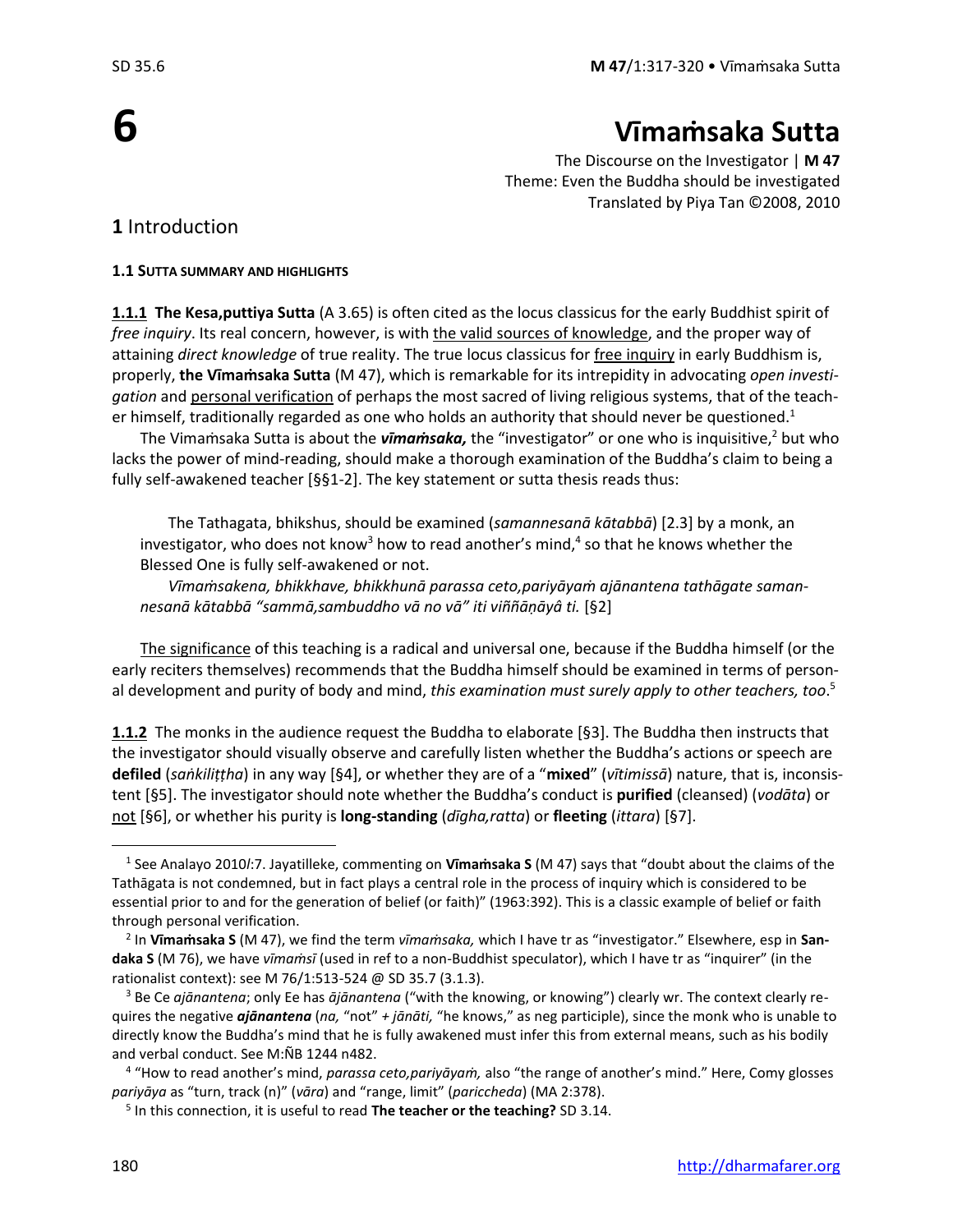At this point, the investigator switches from addressing "the Tathagata" to "this venerable one" (*ayam āyasmā*), and this pronoun is used in the rest of the questions section here [4.1]. Is he negatively affected by fame and charisma? [§8] Is he morally restrained (or live the holy life) out of some kind of fear (such as those arising from religious dogma and theistic beliefs), or that he is totally lust-free, that is, spiritually liberated? [§9]

The investigator then questions the Buddha himself [§10], who confirms his observations in a positive way [§§11-13]. As a result, the investigator gains wise faith<sup>6</sup> not only in the Buddha, but in the Three Jewels [§14]. If others were to ask him about his faith in the Dharma and the sangha, he answers that he has himself heard the Dharma from the Buddha, who is fully self-awakened [§15].

His faith has arisen from seeing the truth for himself, rooted in vision (*dassana,mūlika*). As such, it is unshakable, even by Māra or Brahmā or anyone else. The monks rejoice in this discourse [§16].

#### **1.2 ĀGAMA PARALLEL AND A FEW PROBLEMS.**

#### **1.2.1 Close parallels**

There is a Chinese version of the Vīmaṁsaka Sutta in the Madhyama Āgama,<sup>7</sup> which has been translated into English by Analayo (2011). While the Pali **M 47** records the venue as Jeta's Grove near Sāvatthī, the Chinese translation, **MA 186**, gives it as Kammāsa,damma in the Kuru country.<sup>8</sup> Both the Pali sutta and its Chinese parallel begin with the Buddha instructing that a monk who has no mind-reading power should examine the Buddha by way of observing his bodily action and speech to ascertain if they are defiled, mixed, or pure, and whether he has attained them permanently (for a long time), showing them consistently, or only temporarily.

For the rest of the discourse, both the versions generally agree, except for two points. When the Pali sutta says that the Buddha is famous, his fame does not harm him [§8], the Chinese version simply says that the Buddha's practice of meditation is not motivated by the desire for fame or gain [§8n]. Secondly, while the Pali sutta states that the Buddha does not identify with his moral virtue [§13], the Chinese version omits this statement.

#### **1.2.2** *Dīgha,rattaṁ samāpanno ... ittara.samāpanno*

In section 7 of the Vīmaṁsaka Sutta, the investigating monk asks:

'Has this venerable one *attained* to this wholesome state for a long time, or has he attained it for a short while [temporarily]?'<sup>9</sup> [§7]

 $6$  On faith, see SD 10.7(1).

<sup>7</sup> MĀ 186 = T1.731a-732a, which has the similar title "in search of understanding," 求解 *qiújiě*. P Skilling, *Mahāsūtra* 2, Oxford: PTS, 1997:341 notes a ref to a version of the present discourse in an *uddāna* preserved in Samatha, deva's comy on the Abhidharmakośa at D (4094) mngon pa, ju 235b4 or Q (5595) tu 269a5, reading *rjes* [*su*] *'brang* [*ba*], which would correspond to *anveṣaṇā*, and thus result in the discourse on "investigating." See Analayo 2011: 291 n131.

 $8$  On Kammāsa,damma, see SD 13.1 (1.3). On Kuru country, see SD 13.1 (1.2).

<sup>9</sup> *Dīgha,rattaṁ samāpanno ayam-āyasmā imaṁ kusalaṁ dhammaṁ, udāhu ittara,samāpannô ti?* "A short while," *ittara* (adj), sometimes misspelt as *itara*: (1) (Ved Skt *itvara,* "going, moving" going along, (fig) passing), "fleeting, temporary, brief," as meant here; opp "for a long time" (*dīgha,ratta*); (2) "limited, unreliable," A 3:165 ~*pema*; Miln 93 *ittaratā*; (3) (BHS *itvara,* small, inferior, eg, *~ dāna,* Divy 317) "low birth" (~*jacca,* M 2:47); A 2:34; Sn 757. See PED, CPD, DPL, BHSD sv. Comy explains as "since a very long time (Be Se *aticira,kālato;* Ee *cira,kālato*), or attained yesterday (*hiyyo*)" (MA 2:382), which however seems to miss the context, as even if one were awakened yesterday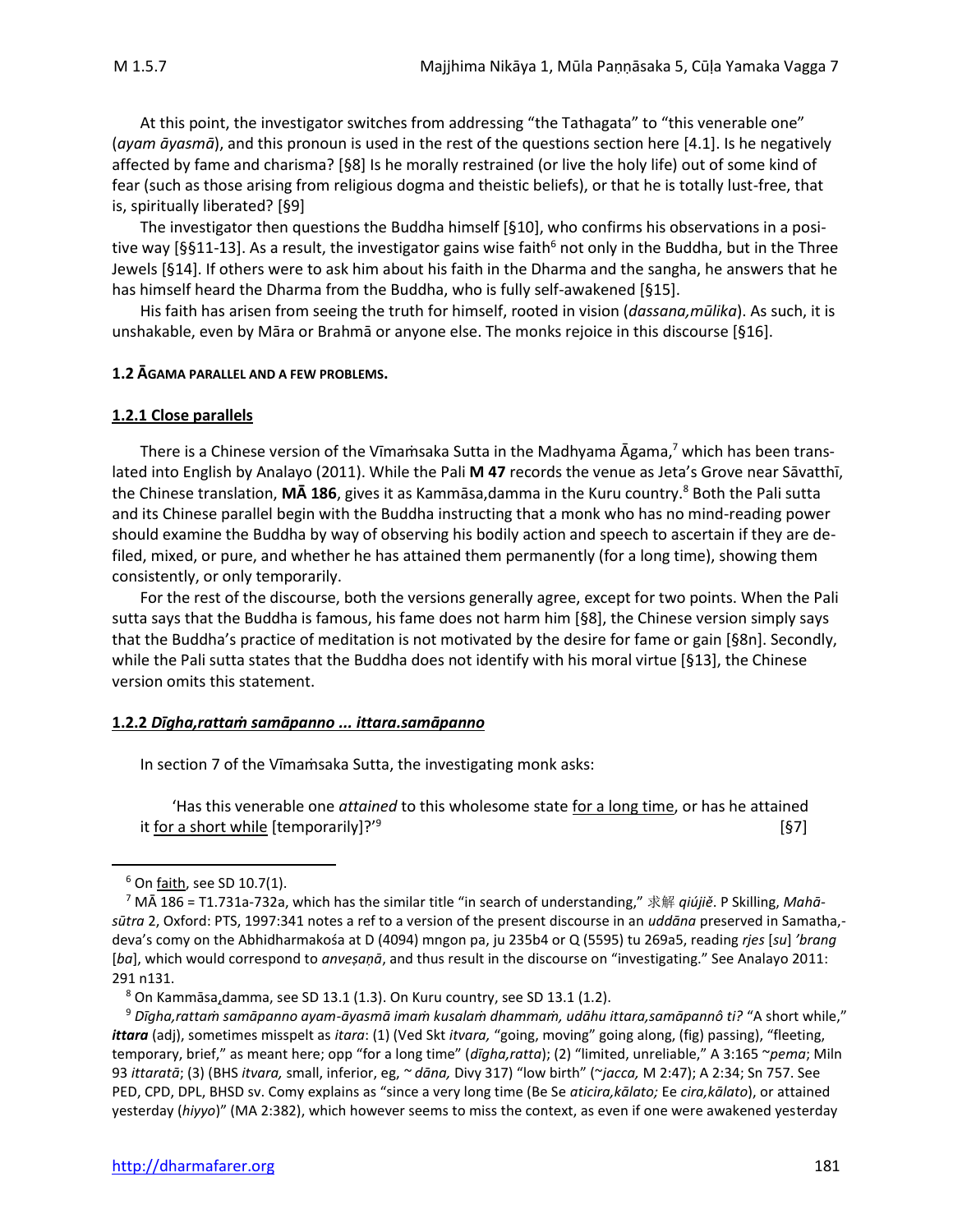The Āgama version reads "為長夜行此法 , 為暫行?" (*wéi cháng yè xíng cǐ fǎ*, *wéi zàn xíng*), <sup>10</sup> which closely reflects the Pali, "*dīgha,rattaṁ samāpanno ayam-āyasmā imaṁ kusalaṁ dhammaṁ, udāhu ittara,samāpannô ti?"* and the translation here.

Bodhi here, however, renders it as "Has this venerable one attained this wholesome state over a long time or did he attain it recently?" which is curious, as Analayo has noted, that it is "not how long ago the Buddha had attained [it], but whether he was practising *consistently* or only *temporarily*." 11

Furthermore, in **the Dahara Sutta** (S 3.1), the Buddha tells the rajah Pasenadi, who is. doubtful about the Buddha's awakening due to his youth, that the attainment of a monk, even a young one, should not be doubted, especially if he is perfect in virtue (S 3.1). This discourse is also found in both the Chinese versions of the Samyukta Āgama and a Sanskrit fragment.<sup>12</sup>

#### **1.2.3** *Tathāgata ... ayam āyasmā*

In the Vīmaṁsaka Sutta [§§4-7], that is, from M 1:318,3 up till M 1:318,26, the monk refers to the Buddha as *tathāgata*, but from M 1:318,27 onwards, refers to him as "this venerable one," *ayam āyasmā*. The Chinese MĀ 186 is more consistent here, since the monk is recorded throughout as referring to the Buddha as "this venerable one," 彼尊者 *bǐ zūnzhě*<sup>13</sup> (Analayo 2011:292 n133).

This interesting change in pronominal (pronoun) reference is interesting and significant. The pronoun phrase, *ayam āyasmā*, is also found in a similar investigative context regarding a forest monk, as recorded in **the Gulissāni Sutta** (M 69), but not in the reflexive sense as used by the Buddha in the Vīmaṁsaka Sutta. The form *ayam āyasmā* is common,<sup>14</sup> but is never used in the reflexive sense as mentioned.

The impression we get from this development in the Vīmamsaka Sutta is that these investigations should be done not only regarding the Teacher, that is, the Buddha, but also in regard to other monastics, especially teachers or trainers. This surmise is clearly valid as the Buddha has attained parinirvana, and hence the discourse would be useful if it also refers to living teachers. [4.1]

or today itself, that awakening is no different from being awakened decades ago. In fact, the Chinese version (based on a Prakrit text) reflects the Pali better: see Intro (1.2).

<sup>10</sup> MĀ 186 = T1.731b19.

<sup>11</sup> Analayo 2011:292 @ M 1:318; emphases added; also **n135**, an important n, where he says that in the Chin tr of this passage, 為長夜行此法, 為暫行 *wéi cháng yè xíng cǐ fǎ, wéi zàn xíng* (MĀ 186 = T1.731b19), the use of 行 *xíng*  does not seem to be just a free tr of an equivalent to the *samāpanna* found in the Pali, since other occurrences of the vb *samāpajjati* or its past part *samāpanna* in Majjhima have their counterparts in 入 *rù* or 得 *dé* in their MĀ parallels: cf M 43/1:296,12: *samāpanno* and MĀ 210 = T1.789a11: 入; M 50/1:333,24: *samāpannaṁ* and MĀ 131 = T1.620c22: 入; M 79/2:37,26: *samāpajjati* and MĀ 208 = T1.786a16: 得; M 106/2:262,15: *samāpajjati* and MĀ 75 = T1.542b22: 得; M 136/3:207,14: *samāpanno* and MĀ 171 = T1.706b22: 入. This suggests that the orig on which the tr of MĀ 186 was based had a different verb at this point of its exposition. (Analayo however does not say what this vb is or might be.) Hirakawa 1997: 1043, however, lists a broad range of possible equivalents to 行, which does, however, not incl *samāpad*; cf also Zacchetti 2005a:245 n27, 322 n29 and 339 n75 on the use of 行 by Dharmarakṣa.

<sup>12</sup> S 3.1/1:69 (SD 42.11); SĀ 1226 = T 2.335a2; SĀ2 53 = T2.391c17; Saṅghabhedavastu, ed Gnoli, *The Gilgit Manuscript of the Saṅghabhedavastu* pt 1, 1977:182,17. See Analayo 2011:292 n136.

<sup>13</sup> Note: 彼 *bi* means "that, the other; he, him," in contrast to 此  $ci$ , "this."

<sup>14</sup> M 69/1:469-473 (SD 73.8) the Sutta; also in **Kīṭa,giri S** (M 70/1:479 f); **Caṅkī S** (M 2:172 f); **Pañcattaya S** (M 102,24/2:237) (where the Buddha, *tathāgata,* refers to a "this venerable one," *ayam āyasmā*); **Ṭhāna S** (A 4.192/- 2:287), SD 14.12 (the Sutta); **Āghāta Paṭivinaya S 1** (A 5.161/3:185); **Āghāta Paṭivinaya S 2** (A 5.162/3:189); **Nāgita S** (A 6.42/3:343); **Soṇa (Koḷivīsa) S** (A 6.55/3:376 f); **(Brahmā) Tissa S** (A 7.53/4:77 f); **Paññā S** (A 8.2/4:153-155); **(Nāgita) Yasa S** (A 8.86/4:344); **Nandaka S** (A 9.4/4:362); **Kāya S** (A 10.23/5:40 f); **Mahā Cunda S** (A 10.24/5:41-45); **Vyākaraṇa S** (A 10.84/5:156 f); **Kaṭṭhī S** (A 10.85/5:158-161); **Adhimāna S** (A 10.86/5:162-164); Nm 1:238; Pm 2:19; V 1:183 f (on Soṇa's going-forth).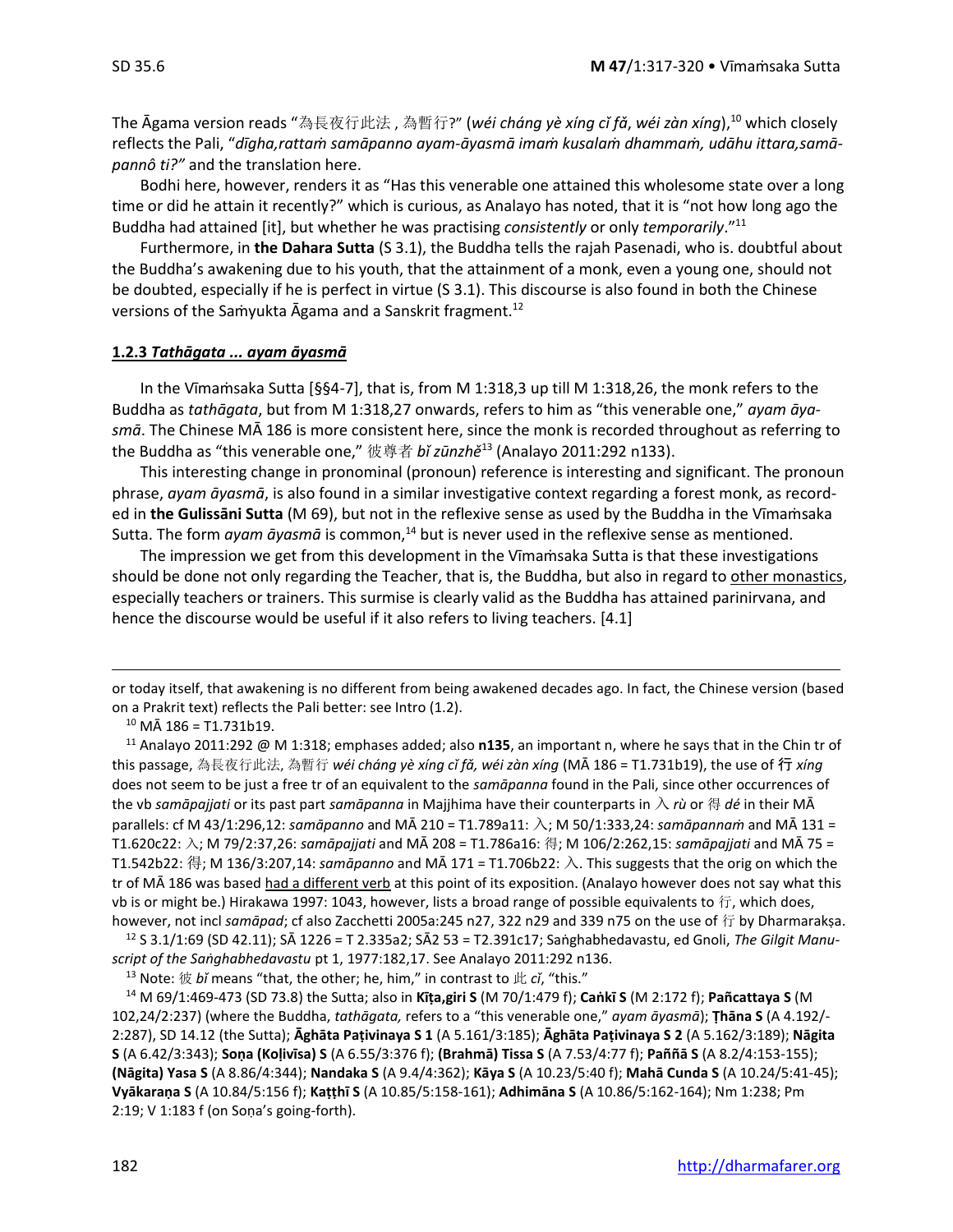# **2** Key and related words

#### **2.1** *VĪMAṀSĀ* **AND RELATED WORDS**

The word *vīmaṁsaka* is both an adjective ("inquisitive, investigative") and an agent noun or nomen agens ("an investigator"). There is also the rarer agent noun form, *vīmaṁsī,* <sup>15</sup> which the Commentaries gloss as "wise" (*paṇḍito* etc).<sup>16</sup> Both come from the stem *vīmaṁsā* (f) [see below], whose verb is *vīmaṁsati,* <sup>17</sup> "he considers, examines, thinks over, finds out."<sup>18</sup>

It has at least 2 abstract nouns: the first is *vīmaṁsana* ("investigation, investigating, texting, finding out"),<sup>19</sup> and the second, the more important term, is *vīmaṁsā,* which is the fourth of the 4 bases of spiritual power (*iddhi,pāda*), namely, will (*chanda*), effort (*viriya*), the mind (*citta*) and investigation (*vī* $manis\bar{a}$ ).<sup>20</sup>

Will is the enthusiasm, a wholesome desire, we show towards personal or mental development. This then translates into physical and mental effort to cultivate the mind, that is, to train it to become calm and clear, so that it grows in wisdom. Investigation (*vīmaṁsā*) is wisdom in its mode of investigating into the reasons for progress or decline in meditation. $21$ 

There are two more important forms related to *vīmaṁsā,* both the prefix *pari~* (denoting completion or fulfillment, "all around"), that is, the verb, *parivīmaṁsati,* "he thinks over, considers thoroughly, examines, searches,"<sup>22</sup> and the noun, *parivīmaṁsā* (f)*,* "full inquiry, thorough examination or search."<sup>23</sup>

#### **2.2** *VĪMAṀSAKA*

As already noted [2.1], the word *vimaṁsaka* is both an adjective ("inquisitive, investigative") and an agent noun or nomen agens ("an investigator"). The Commentary explains that there are three kinds of investigators (*vīmaṁsaka*)*,* that is, (1) an investigator of meanings (*attha,vīmaṁsaka*), (2) an investigator of formations (*saṅkhāra,vīmaṁsaka*), and (3) an investigator of the teacher (*satthu,vīmaṁsaka*). It cites the following references as examples for them:

(1) An investigator of meanings (*attha,vīmaṁsaka*), as in **the (Vīmaṁsaka) Deva,daha Sutta** (S 22.2): "For the wise, avuso, are people who investigate [who are inquisitive]" (*paṇḍitā hi āvuso manussā vimaṁsakā*) (S 22.2/3:6), SD 35.6.

This is the most general sense of the word, referring to our being inquisitive, especially an eagerness to learn.

<sup>18</sup> Sn 215, 405; J 1:128, 147, 6:334; Miln 143.

<sup>19</sup> V 3:79; J 3:55; PvA 153.

<sup>20</sup> Refs to *iddhi,pāda* D 3:71n (*samādhi~*), 222; S 5:280; A 1:39, 297, 3:37, 346, 5:24, 90, 338; Pm 1:19, 2:123; Kvu 508; Dhs 269; Vbh 219 (*samādhi~*), 222, 227; TikaP 2; Nett 16 (~*samādhi*), 42; DA 1:106; SnA 349. See also **Cattāro Iddhi,pāda** @ SD 10.3 (1.1); **Cakka,vatti Sīha,nāda S** (D 26,28/3:77), SD 36.10; **Mahā Sakul'udāyī S** (M 77,17/2:11) @ SD 49.5; **Chanda Samādhi Sutta** (S 51.13/5:268 f) @ SD 10.3(3.2); **Iddhi,pāda Vibhaṅga S** (S 51.20/5:276-281) @ SD 28.14.

<sup>15</sup> Sn 877; Nm 283; DA 1:106.

<sup>16</sup> Nm 1:283,23; SnA 554,2-3.

<sup>17</sup> Ved *mīmāṁsate,* desid of √MAN, to think, "to wish to think," where *m* becomes *v* through dissimilation. Dissimilation is a linguistic process by which one of two similar sounds in a word becomes less like the other, eg, the Old French *marbre* dissimilated into the English *marble*, and the Latin *peregrīnus* became the English *pilgrim* with the first *r* of the Latin word dissimilated into *l.* Cf Geiger, *Pali Grammar,* rev ed, 2000:46.4.

<sup>21</sup> See SD 10.3 (1.2).

<sup>22</sup> S 2:80 f; It 42 = Sn 972 (cf Nm 508); DA 1:134; DhA 4:117 (*attānaṁ*).

<sup>23</sup> M 3:85; S 3:331, 5:68; SnA 173.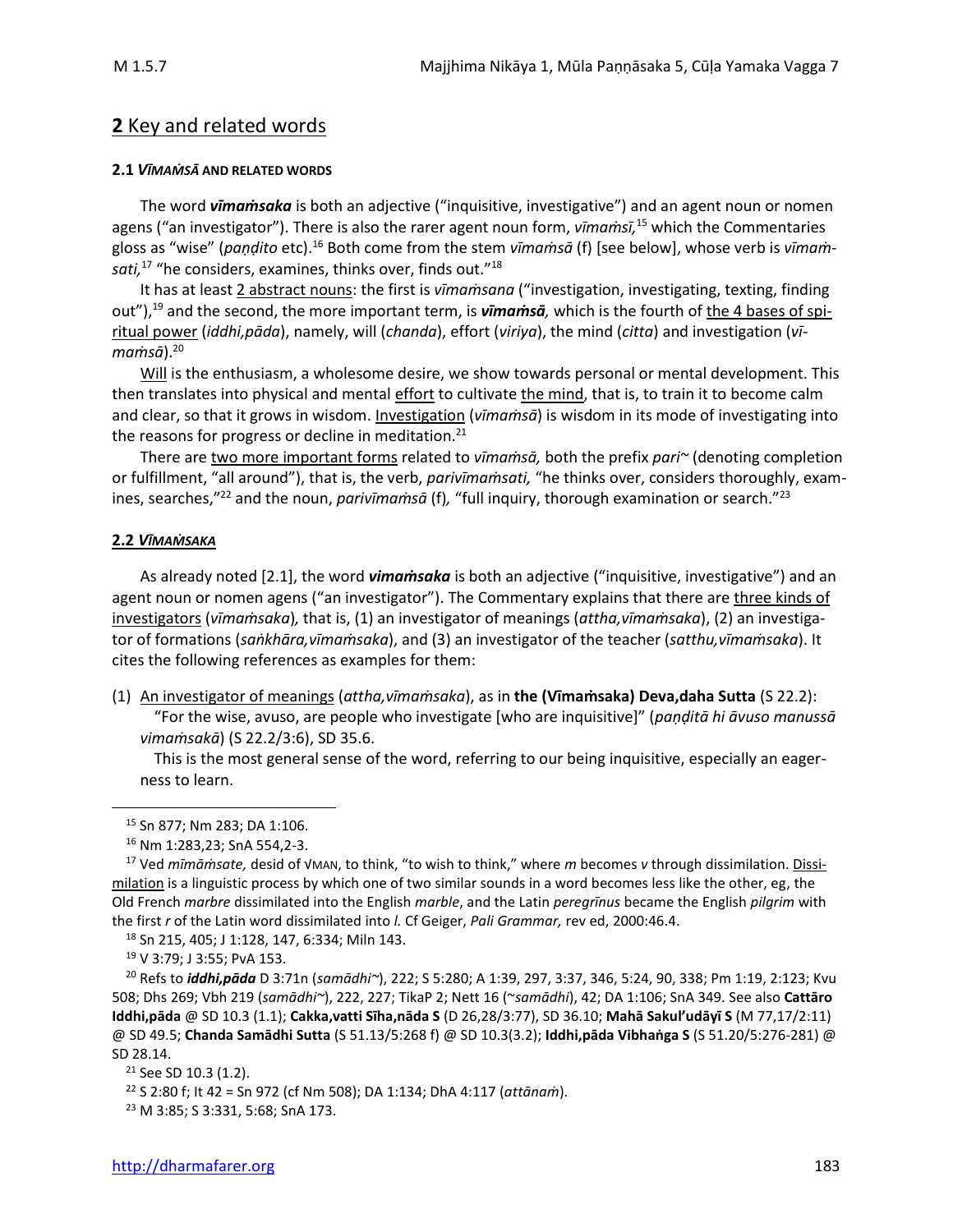(2) An investigator of formations (*saṅkhāra,vīmaṁsaka*), as in **the Bahu,dhātuka Sutta** (M 115): "Ānanda, when a monk is skilled in the elements, skilled in the sense-bases, skilled in dependent arising, and skilled in the possible and the impossible*—*to that extent, Ānanda, a monk is called wise, an investigator." (*Yato kho ānanda bhikkhu dhātu,kusalo ca hoti āyatana,kusalo ca hoti, paṭicca,samuppāda,kusalo ca hoti, ṭhānâṭṭhāna,kusalo ca hoti, ettāvatā kho ānanda, paṇḍito bhikkhu vīmaṁsako ti alaṁ vacanāya*) (M 115,3/3:62), SD 29.1a.

Here the investigation is focused more on the teachings regarding the nature of our being, our conditioned reality.

(3) An investigator of the Teacher (*satthu,vīmaṁsaka*), as here in **the Vīmaṁsaka Sutta** (M 47,6). (MA 2:378)

From such an analysis [2.1-2], we can safely say that the word "investigator" (*vīmaṁsaka*) is not only a wise person (*paṇḍita*) but also a meditator. For, the purpose of such an investigation of the teacher is not an intellectual one or merely to ascertain the Buddha's or a teacher's "status," but that we are being taught or guided by a morally virtuous, spiritually competent and patiently compassionate teacher who is able to inspire us to walk the path to awakening.

#### **2.3** *SAMANNESANĀ* **AND RELATED WORDS**

Let us look at the key statement that reads:

The Tathagata, bhikshus, should be examined (*samannesanā kātabbā*) <sup>24</sup> by a monk, an investigator ... (*Vīmaṁsakena, bhikkhave, bhikkhunā ... tathāgate samannesanā kātabbā*) [§2]

We see here the phrase "should make an investigation" (*samannesanā kātabba*) [§2] (rather an awkward construction) and the simpler "should be examined" (*samanesitabba*) [§4] acting as the verbs for the agent noun, "investigator" (*vīmaṁsaka*). A more appropriate (and simpler) word here would be *vīmaṁsati* or *parivīmaṁsati* [2.1]. It hints of a process of *psychologization<sup>25</sup>* of the teachings, that is, towards an Abhidhamma trend [4].

Having said that, we should note that the key word, *samannesanā* ("inquiring, examining, investigating")<sup>26</sup> is an important one. Its verb is *samannesati* or *samanvesati* ("he seeks, looks for, searches, examines, investigates"), which comes from *saṁ* ("together") *+ anvesati* (ie, *anu,* "along, following, after"<sup>27</sup> *+*  esati, "he seeks," from √Iṣ, to seek, desire),<sup>28</sup> meaning "he seeks after or repeatedly or consistently."<sup>29</sup>

<sup>24</sup> The key word, *samannesanā* ("inquiring, examining, investigating") has its verb as *samannesati* or *samanvesati* ("he seeks, looks for, searches, examines, investigates"), which comes from *saṁ* ("together") *+ anvesati* (ie, *anu + esati,* "he seeks after or repeatedly"). The abstract n *samannesanā* is also the key word of **Caṅkī S** (M 95,20/- 2:173) + SD 21.15 (1.3.2).

<sup>&</sup>lt;sup>25</sup> Psychologization is a process of investigating or explaining mental states in systematic sets (such as locating the mind "base" as being in the physical heart) and measured categories (such as the numbering of thought-moments). Character profiling is also done in terms of individuals (as in the "personality types") rather than behavioural tendencies, as often laid out in the early texts. Psychologized methods may be helpful in modern counselling, but early sutta methodology is, as a rule, simpler (less theoretical) and more *problem*-orientated rather than being *person*-oriented.

<sup>26</sup> BHS *samanveṣanā,* "search" (Mvyut 7278).

<sup>&</sup>lt;sup>27</sup> The prefix *anu*- as the 2<sup>nd</sup> part of a prefix-cpd is found only here, as *sam+anu*- (PED, sv *anu*<sup>1</sup>).

<sup>28</sup> Geiger, *A Pāli Grammar,* rev ed, 2000 §54.5.

<sup>29</sup> The abstract n *samannesanā* is also the key word of **Caṅkī S** (M 95), where it is mentioned in detail (M 95,20- /2:173) + SD 21.15 (1.3.2). On *samannesanā,* see Pemaratana 2004: §2.2.1 (56-67).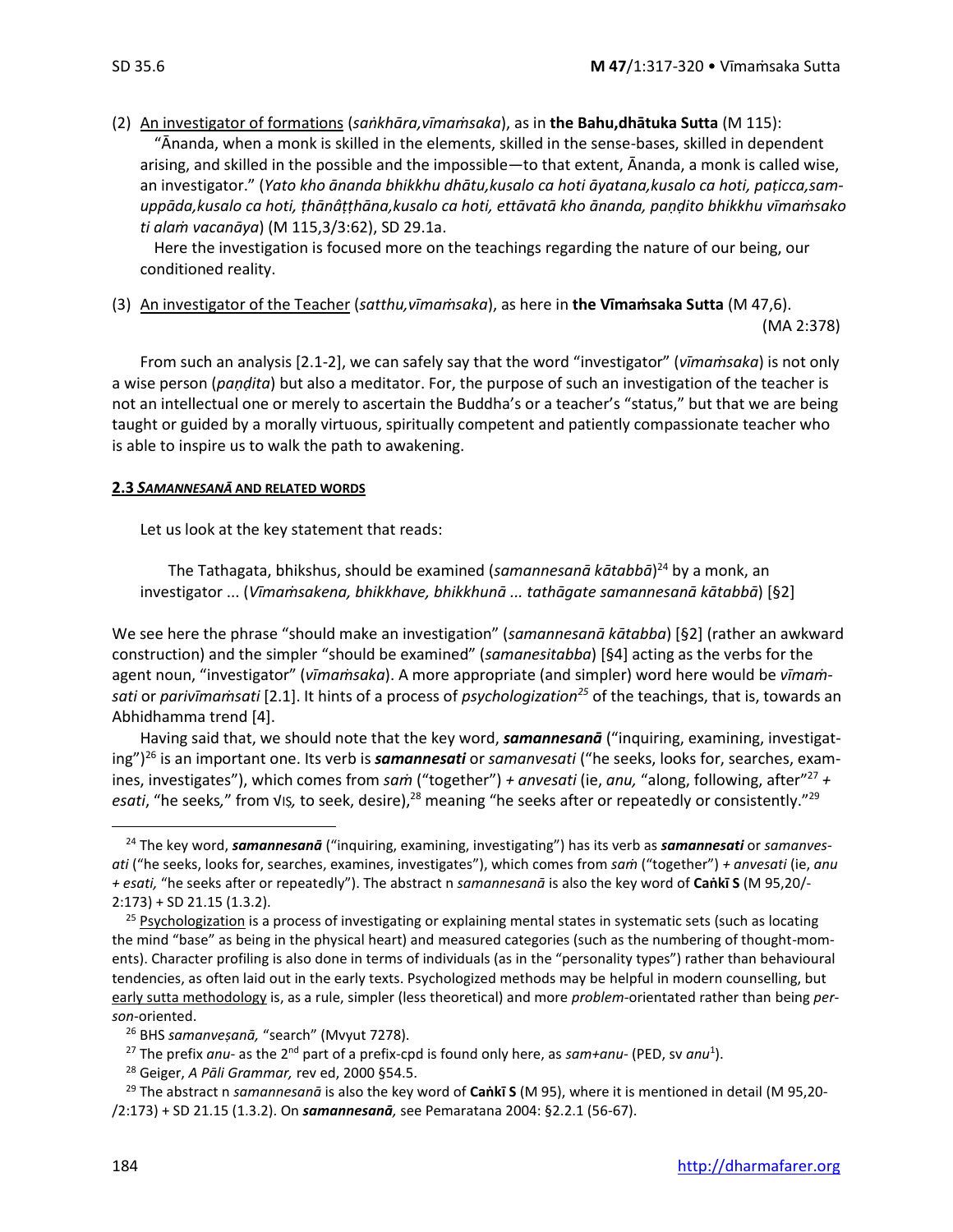From all this, we gather that *samannesanā* means a thorough (*anu-*) inner (*sam-*) inquiry (*esanā*) regarding a state, object or person before oneself. On the other hand, a near-synonym, *pariyesanā* or *pariyesana* (*pari*, denoting completion or fulfillment, "all around" + *y*, sandhi infix, + *esanā,* "search, quest"),<sup>30</sup> and its verb *pariyesati* (BHS *paryeṣate*), "he investigates," <sup>31</sup> denotes a sustained outer search, that is, noticing what is lacking in ourselves, we seek "outside," as it were (eg, from other teachers or methods) for answers or liberation.

# **3** The investigative seeker

#### **3.1 THE INVESTIGATOR'S FAITH**

The Vīmaṁsaka Sutta closes with the declaration of *the unshakable faith* of the disciple who investigates the moral virtue of the Buddha,

Bhikshus, whose faith in the Tathagata is certain, well rooted, established, in these ways, these sentences, these words—

this, bhikshus, is called faith with a good cause, rooted in vision, firm. It is immovable [invincible] by any recluse or brahmin, or deva [god] or Māra or Brahmā [God] or by anyone in the  $\text{world.} \tag{§16}$ 

The Commentary on **the Vīmaṁsaka Sutta** (M 47) states that such an investigative disciple would attain to streamwinning (MA 2:389). Two possible reasons for this are that the Sutta describes this disciple's faith as being "rooted in vision" (*dassana,mūlika*), and secondly, that he is faith-rooted [§16].

Similarly, in **the Uṇṇābha Sutta** (S 48.42), the commentator is not comfortable with the likelihood of *a layman attaining non-return* (despite the Sutta's allusion to this effect). In the case of the Vīmaṁsaka Sutta (M 47), however, the attainment of the disciple (in this case, a monk), the commentator surmises, must be streamwinning (MA 2:389).

#### **3.2 HOW DO WE PROPERLY INVESTIGATE A TEACHER?**

**3.2.1 The Vīmaṁsaka Sutta** (M 47) exhorts us to investigate the moral and spiritual worth of our teachers so that we would truly benefit from *spiritual friendship<sup>32</sup>* with them. Far from being summary judges of people, we are exhorted to mindfully and compassionately examine their conduct and moral virtue over a period of time. We should check out the following:

| (1) Do we see or hear of "defiled states" in that teacher?                       | [§4] |
|----------------------------------------------------------------------------------|------|
| (2) Do we see or hear of "mixed states" (inconsistencies) in that teacher?       | [65] |
| (3) Do we see or hear of "purified states" in that teacher, or not?              | [§6] |
| (4) Is his wholesome attainment (spiritual quality) sustained or only temporary? | [67] |
| (5) Has fame and honour negatively affected him?                                 | [§8] |
| (6) Is his conduct motivated by fear or by having overcome lust?                 | [§9] |

<sup>30</sup> (~*nā,* f) D 2:58, 61, 280 twofold, *sevitabba* (worthy of accepting) and *sevitabba* (not to be associated with), 3:289; M 1:161 twofold, *ariya* (noble) and *anariya* (ignoble); A 1:68 (*kāma~*), 93, 2:247 (id); S 1:143, 2:144, 171, 3:29, 4:8 f *assāda (*gratification) and *ādīnava* (danger, disadvantage); (~*na,* nt) Nm 262; DhA 1:76, 3:256.

<sup>31</sup> D 1:223; S 1:177, 181, 4:62; A 2:23, 25, 247; Sn 482; Nm 262; Nc 427; J 1:3, 138; Miln 109, 313; DhA 3:163; PvA 31. For other forms, see PED: pariyesati.

<sup>32</sup> See **Spiritual friendship: A textual study,** SD 34.1.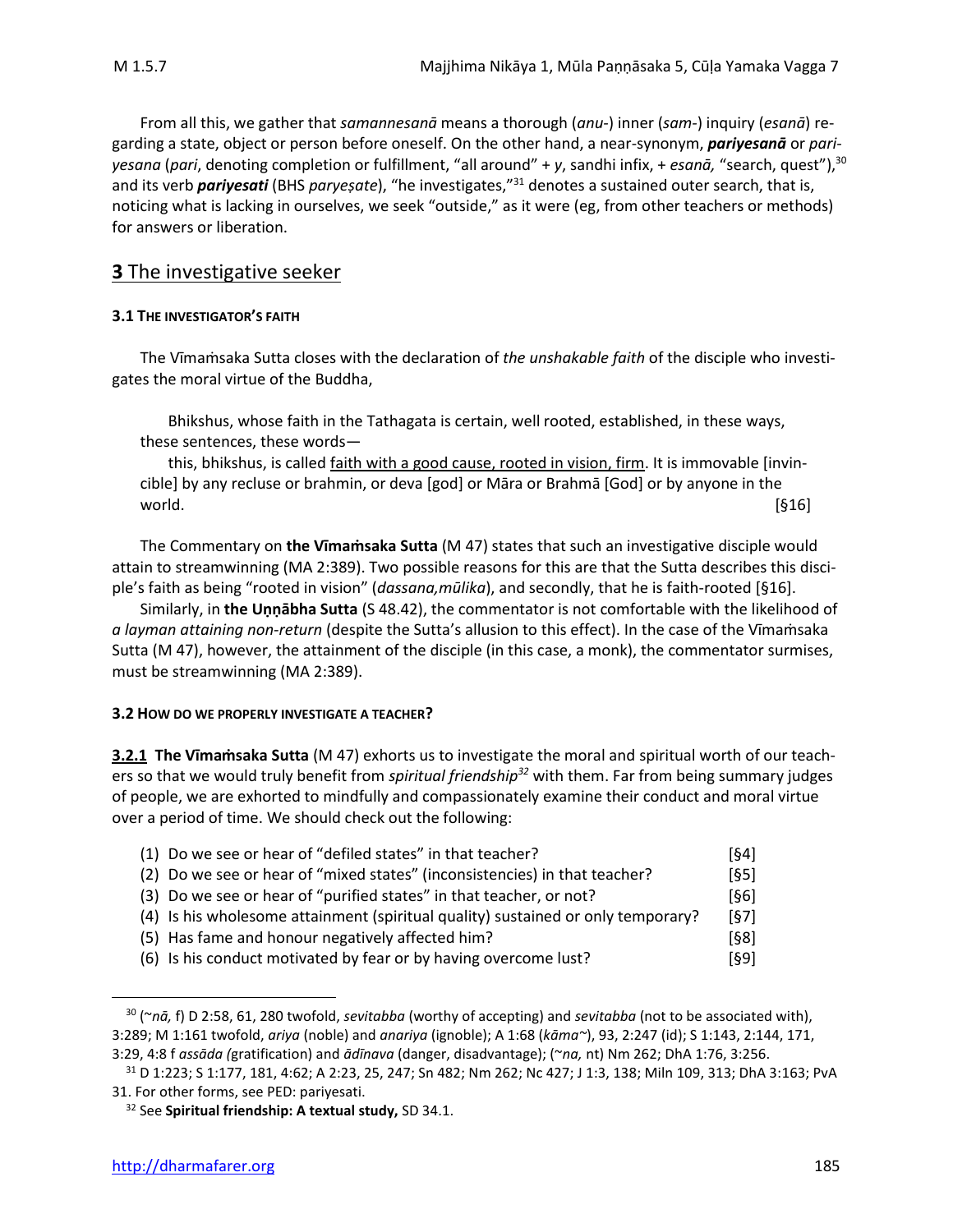- (7) Is his good conduct consistent whether he is with others or in solitude?  $[§10]$
- (8) He should confirm all this with the Buddha (or the teacher) himself. [§11]

Since we do not have mind-reading powers, our investigations need to be based on personal observation and the testimonies of others [§4]. This investigation is done with "the eye and the ear," that is, by way of what is *seen* or visually evident of the teacher's conduct, and what is *heard* or from his teachings and the way he speaks. Details on how to do this are found in such texts as **the Jaṭila Sutta** (S 3.11) and **the Ṭhāna Sutta** (A 4.192).<sup>33</sup> **The Rūpa Sutta** (A 4.65) warns us against "measuring" a teacher by way of charisma (that is, by his looks, voice or austerity), but to gauge him in terms of the Dharma. $34$ 

**3.2.2 The Kesa,puttiya Sutta** (A 3.65), however, reminds us of the inadequacies of *sense-based* sources of knowing, and of knowledge based on *logic and intellectual efforts*. In other words, to some extent we need to reserve any kind of judgement, but keep on observing patterns of behaviour of the teacher (or anyone, for that matter), until we are very certain of them. Furthermore, how we come to this certainty and how we respond to it depend very much on our own level of wisdom, compassion and practice.

Clearly, if a teacher is consistently immoral or unwise, we should avoid him. However, the situation is never an easy one, as we tend to measure others by way of our own conditionings and biases: in short, we tend to be attracted to teachers who are a reflection of ourselves or fulfill our lack. As such, some proper understanding of the Dharma (especially the suttas) and the Vinaya are vital here. Our grasp of the Dharma and Vinaya should guide our investigations with some wisdom and faith.

Moreover, we need to keep up cultivating our own moral virtue, and our mindfulness and meditation practices, so that we have a calm and clear mind in our investigations. With such a mind, we can also be better prepared to ask useful questions of the teachers, and to better understand their teachings and conduct. Above all, *our own practice* will in due course become *our own true teacher*, that is, the Dharma becomes our one true refuge.<sup>35</sup>

#### **3.3 HOW DO WE KNOW A TEACHER IS AWAKENED?**

**3.3.1** An important result of a successful investigation of a Dharma teacher is that it inspires *wise faith* in the investigator [§14]. Colin Edwards takes this arising of firm faith in the Dharma as "standing in contrast," that is, incongruent, even opposed, to the idea that early Buddhism advocates freedom of thought (2008:235). However, it is clear from the sutta that such faith conduces to the attaining of streamwinning, as affirmed by the Buddha who calls it "faith with a good cause, rooted in vision."<sup>36</sup>

**3.3.2 Analayo** explains that the "wise faith" passage [§14] points to the inner certitude that comes with the attainment of streamwinning. He quotes a phrase from a related passage in **the Kosambiya Sutta** (M 48), which says that we could "through direct knowledge, come to a certainty [conclusion] about a teaching" (*abhiññāya idh'ekaccaṁ dhammaṁ, dhamme niṭṭhaṁ gacchati,* M 48,14/1:319 f). The commentary on it says, "on account of direct knowledge in some Dharma-realization, he comes to a certainty in realizing the Dharma in a Dharma teaching by way of that direct knowledge" (*ekaccaṁ paṭivedha,dhammaṁ abhiññāya tena abhiññātena paṭivedha,dhammena desanā,dhamme niṭṭhaṁ gacchati* (MA 2:388,9). Its

<sup>&</sup>lt;sup>33</sup> Respectively, S 3.11/1:78 f (= U 6.2/65 f), SD 14.11 & A 4.192/2:187-190 @ SD 14.12.

<sup>34</sup> A 4.65/2:71; Pug 4.22/7 (*māṭikā*); explained in Pug 4.22/53 f; PugA 229 f; cfA 2:70; SnA 242; DhA 3:113 f. See **The teacher or the teaching,** SD 3.14(7). On the relationship of measures (*pamāṇa*) to conceit (*mna*), see **Pubba Sambodha S 1** (S 35.13), SD 14.9 (3) & **Me: The problems of conceit,** SD 19.2a (3.5).

<sup>35</sup> See **Garava S** (S 6.2/1:138-140), SD 12.3; **Uruvelā S 1** (A 4.21/2:20 f).

<sup>36</sup> *Ākāra,vatī saddhā dassana,mūlikā daḷhā,* see §16n.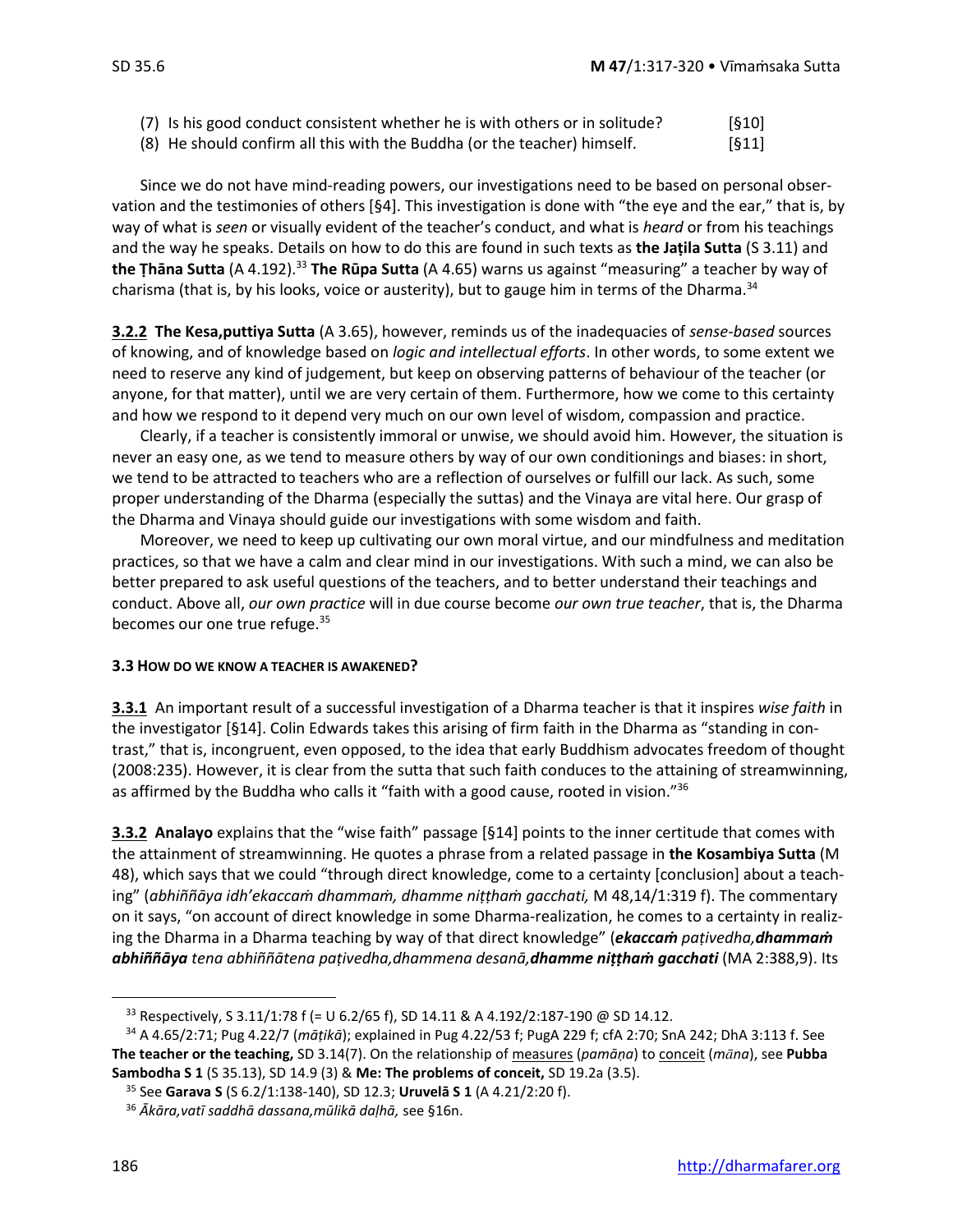subcommentary (*ṭīkā*) explains *paṭivedha,dhammaṁ abhiññāya* as "having understood with the wisdom of the path" (*magga,paññāya jānitvā*). <sup>37</sup> All this is possible, says Analayo,

as a stream-enterer would know for certain that the one who taught him or her must also be awakened (and by implication that the teachings received must have the potential of leading to awakening). This certainly does not contradict the principle of freedom of thought evident in the remainder of the discourse's recommendation to freely query the teacher's claim to being awakened, but is only the final product arrived at through a process of free inquiry, which has resulted in confidence in the one whose teachings have led the stream-enterer to realization.

(2010*l*:13 n20)

**3.3.3** Just as some might set a thief to catch a thief, on the positive side, it takes a wise person to see the wisdom in another. We must say that only when we have attained at least to the level of a streamwinner that we can be truly certain of another's spiritual attainment, at least of streamwinning itself.<sup>38</sup> A streamwinner is like a thirsty person who has reached a well and is able to see the water in it, but he lacks the means to draw water. He would also probably see others too, like him, at the well, and it is a matter of time that they are all quenched and rested.<sup>39</sup>

#### **3.4 PERSONAL VERIFICATION**

**3.4.1** On a somewhat technical level, it can be said that the Vīmamsaka Sutta (M 47) is about personal verification of religious truth, leading to *spiritual liberation*. When we have fully investigated the teacher as laid out in the Sutta, understandably a certain level of faith (*saddhā*) would arise in us. This faith should then move us to practise the teachings for ourselves.

However, we only attain the full fruit of this faith when we have personally verified for ourselves the teachings' efficacy. The best way that the Dharma is verified is undeniably by our attaining to the path, especially arhathood. When this spiritual distinction is attained, that faith blossoms into liberating insight, or at least insight wisdom, in the case of the "learner" (*sekha*) saints (that is, the streamwinners, the once-returners, the non-returners, and the arhat-to-be). In the case of at least two great disciples, one a monk and the other a layman, we see a paradoxical turn of language when this transformation has been attained.

**3.4.2 The Pubba Koṭṭhaka Sutta** (S 48.44) is a simple but important discourse about how Sāriputta, *on account of his wisdom* realizes the liberating truth for himself, and declares: "I am one, bhante, for whom this is known, seen, understood, realized, touched by *wisdom*—I have no uncertainty, no doubt, about" the 5 faculties (that is, those of faith, of effort, of mindfulness, of concentration, of wisdom).<sup>40</sup> Through this realization, he *also gains wise faith* in the teacher (the Buddha, and also the 3 jewels as a whole). The word "**touched**" (*phusitaṁ*) here refers to Sāriputta's *personal verification* of the truth of the teaching.

<sup>37</sup> MAṬ:Be 2:303.

<sup>38</sup> See **Saṅgaha Bala S** (A 9.5), where a saint of the same type is able to be compatibly impartial to one another, ie, clearly know that the other's mind is free from the biases of greed, hate, delusion and fear. Of course, it goes without saying that a saint of a higher attainment is able to unilaterally know this of any other saint of a lower level (A 9.5.4/4:364), SD 2.21.

<sup>39</sup> This parable is my own, slightly modified from the one given in **(Musīla Narada) Kosambī S** (S 12.68), which actually refers to a non-returner (S 12.68/2:115-118), SD 70.11. See the well looking parable in SD 30.3(2.1.1).

<sup>40</sup> S 48.44/5:220-222 (SD 10.7).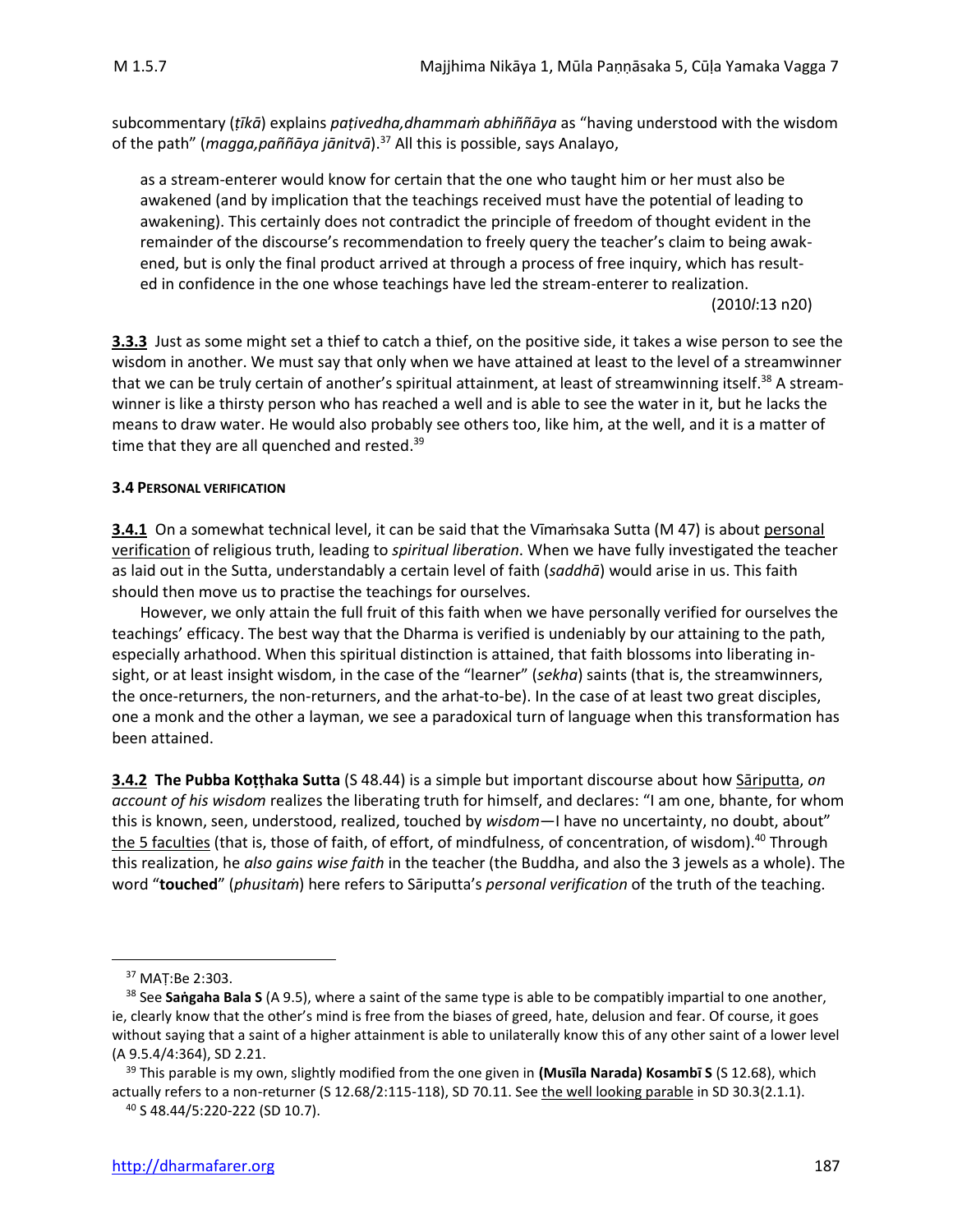**3.4.3** Another classic example of personal verification (and a humorous one, too) is that of Citta the householder, as recorded in **the Nigaṇṭha Nāta,putta Sutta** (S 41.8). When Nigaṇṭha Nāta,putta asks Citta about a point of meditation, Citta replies, "In this matter, bhante, I do not go by faith in the Blessed One ... ." Nāta,putta misconstrues this, thinking that Citta actually has *no* faith in the Buddha, and proudly declares his misconception before his assembly! Citta then explains that he knows this for a fact by personal verification so that he does not *need* to have faith in the Buddha to know this!<sup>41</sup>

**3.4.4** In fact, a person who awakens on account of personal verification is highly acclaimed as "the supreme person" (*uttama,purisa*), in what is perhaps the most cryptic of the Dhammapada verses (Dh 97), *cryptic,* that is, to those who lack understanding in the importance of personal verification in Buddhist training. **Dh 97** declares that "the faithless one" (*asaddha*) is "the supreme person," or that "the supreme person is without faith"!<sup>42</sup> The negative statement here does not have the ordinary sense, but is a wordplay meaning that it is *not through faith,* but through wisdom, that he has attained that state. Technically, this kind of statement is said to be an **apophasis***,* that is, the use of *negative language* to express a transcendental truth or reality, such as awakening or nirvana.<sup>43</sup>

**3.4.5** An apophatic statement sees nirvana as ineffable and attempts to describe it in terms of what it is *not*. **Apophasis** refers to the *transcendence* of nirvana in this context, as opposed, loosely speaking, to **cataphasis,** referring to *immanence* of consciousness.<sup>44</sup> It is important to note that "immanent" here refers to "this" world of the senses and virtual realities, while "transcendence" refers to the supramundane state that is ineffable that we can only be "touched" by personal experience.<sup>45</sup>

Since such a realization of the truth is not an external investment (such as the certification of Zen enlightenment) or cognitive faith through grace (as in word-based God-centred religions and Pure Land Buddhism), but *an internal or personal experience and realization*, this experience-based faith is real and unshakable.

**3.4.6 The student's investigation** can be summarized as follows**:**

| (1) "comprehensive range of investigation of the teacher,"                        | [§§2-9]     |
|-----------------------------------------------------------------------------------|-------------|
| (2) "personal verification of their efficacy."                                    | [610]       |
| (3) "put the teaching to the test,"                                               | $[6611-13]$ |
| (4) "the investigation has yielded an initial degree of confidence (saddhā)," and | $[§§14-16]$ |

Here Analayo concludes:

The thorough testing advocated in these four steps<sup>46</sup> clearly shows that in early Buddhist thought the principle of free inquiry was invested with remarkable importance. In sum, in early Buddhist thought—in the way this is reflected in the discourses preserved in the Pāli *Nikāya*s and the Chinese *Āgama*s—the scope of free inquiry is such that the teacher and founder of the tradition himself can become an object of rather searching type of scrutiny and examination by a prospective disciple. (Analayo 2010*l*:18)

<sup>41</sup> S 41.8/4:298-300 (SD 40a.7).

<sup>42</sup> See **Dh 97: The two levels of religious language,** SD 10.6; cf Dh 383.

<sup>43</sup> See **Notion of** *diṭṭhi,* SD 40a.1 (6.3).

<sup>44</sup> See Johansson 1969 (on nirvana and western psychology), esp ch 11 (34-43); D'Amato 2008.

<sup>45</sup> **Dh 97: The two levels of religious language,** SD 10.6.

<sup>46</sup> In Analayo's list, he puts reason 4 as (2).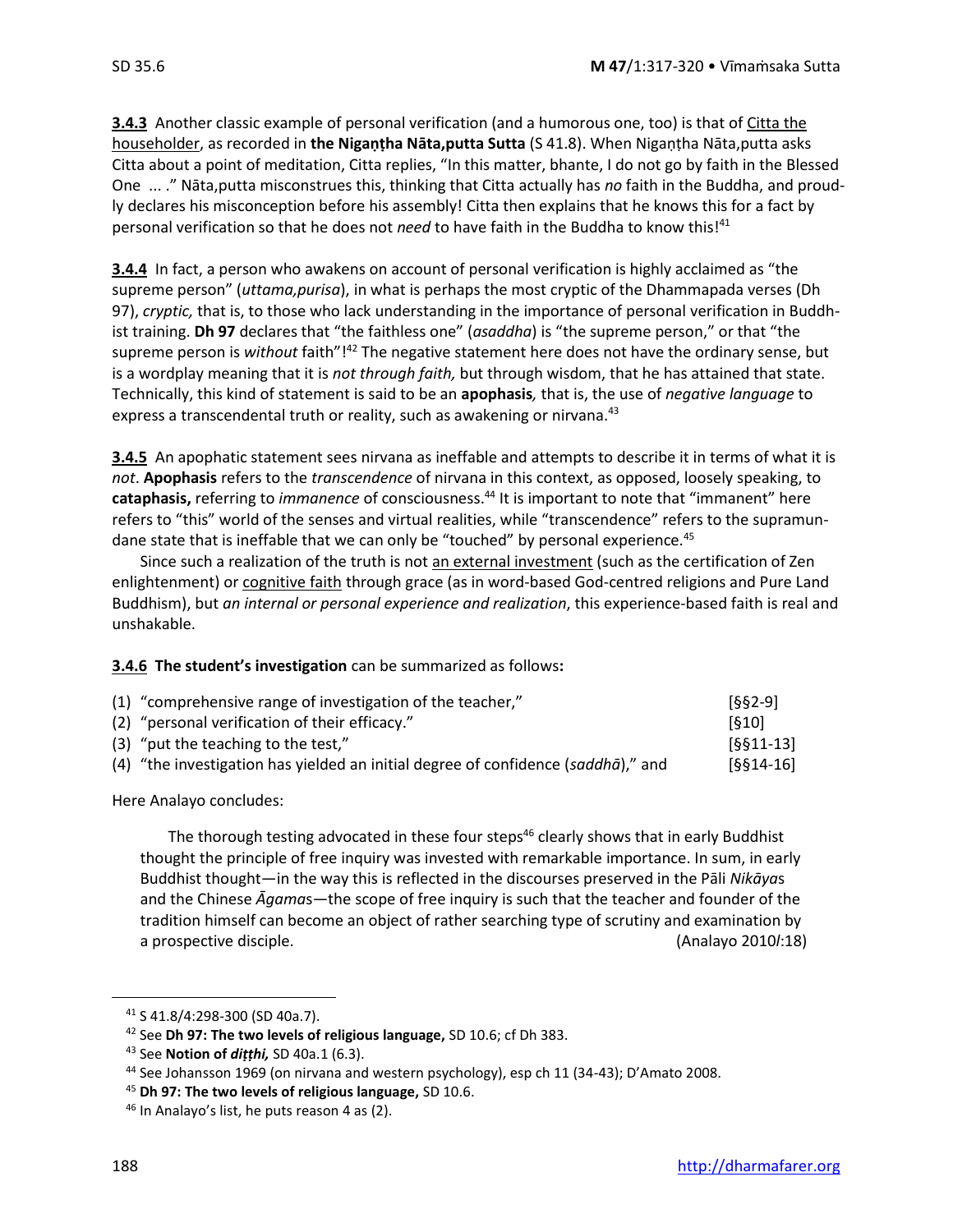# **4** Is the Vīmaṁsaka Sutta late?

#### **4.1 CHANGE OF REFERENCE**

From the Sutta's opening up till **§6** (M 1:318,22), the monk (as narrated by the Buddha) refers to the Buddha as "Tathagata," but from **§7** (M 1:318,25) onwards, refers to him as "this venerable one," *ayam āyasmā* [1.2.3]. The Chinese **MĀ 186** is more consistent in this respect, since there the monk throughout refers to the Buddha as "this venerable one," 彼尊者 *bǐ zūnzhě* (Analayo 2011:292 n133).

This switch in the person addressed—from "Tathagata" to "this venerable one"—is very significant, as it suggests that these investigations should be done with other monastics, too. Of course, it is also possible that §§6-7 could have been interpolated. Any such interpolation, however, would still work in the same way, reinforcing the main purpose of the Sutta's thesis (as found in its older sections): $47$  the teacher should be an authentic one.

#### **4.2 WORDS LOST AND RARE**

#### **4.2.1** *Samāpanna*

Another significant point is apparent from a comparative study of the sutta. **Analayo,** in his Nikāya-Agama study, refers to this passage:

'Has this venerable one attained to this wholesome state for a long time, or has he attained it for a short while [temporarily]?' [§7]

and points out that its Chinese translation reads: 為長夜行此法,為暫行 *wéi cháng yè xíng cǐ fǎ, wéi zàn xíng* (MĀ 186 = T1.731b19). Here, he says, the use of 行 *xíng* does not seem to be just a free translation of an equivalent to the Pali *samāpanna*, since other occurrences of the verb *samāpajjati* or its participle *samāpanna* in Majjhima have their counterparts in 入 *rù* or 得 *dé* in their MĀ parallels. This suggests, he concludes,<sup>48</sup> that the original on which the translation of MĀ 186 was based had a different verb at this point of its exposition.<sup>49</sup> However, from the present texts and research, it is impossible to say what this Pali word should have been.

#### **4.2.2 Large urbanized communities**

This point of vocabulary does not in itself suggest that the sutta is late, except perhaps the possibility of a transmission error. The point, however, remains that there is here a concern of authenticating the Buddha or a teacher. This may suggest that the text was compiled at a time when the monastic community was large, settled and widespread, so that the Buddha was not always present in the far-flung monastic communities.

This is broadly hinted at with such allusions as to the teacher's "gaining fame" and becoming charismatic [§8], and to the monks "dwelling in a community, or is dwelling alone, while some there are well

 $47$  It is possible that the sutta started off with an ancient core, but new materials were added to it, that is, before the canon was closed.

<sup>48</sup> **Analayo** 2011:292 n135. Cf M 43/1:296,12: *samāpanno* and MĀ 210 = T1.789a11: 入 *rù*; M 50/1:333,24: *samāpannaṁ* and MĀ 131 = T1.620c22: 入; M 79/2:37,26: *samāpajjati* and MĀ 208 = T1.786a16: 得 *dé*; M 106/2:262,15: *samāpajjati* and MĀ 75 = T1.542b22 : 得; M 136/3:207,14: *samāpanno* and MĀ 171 = T1.706b22: 入.

<sup>49</sup> Hirakawa 1997:1043 lists a broad range of possible equivalents to 行 *xíng*, which, however, does not comprise *samāpad*; cf also Zacchetti 2005a: 245 n27, 322 n29 and 339 n75 on the use of 行 by Dharmarakṣa.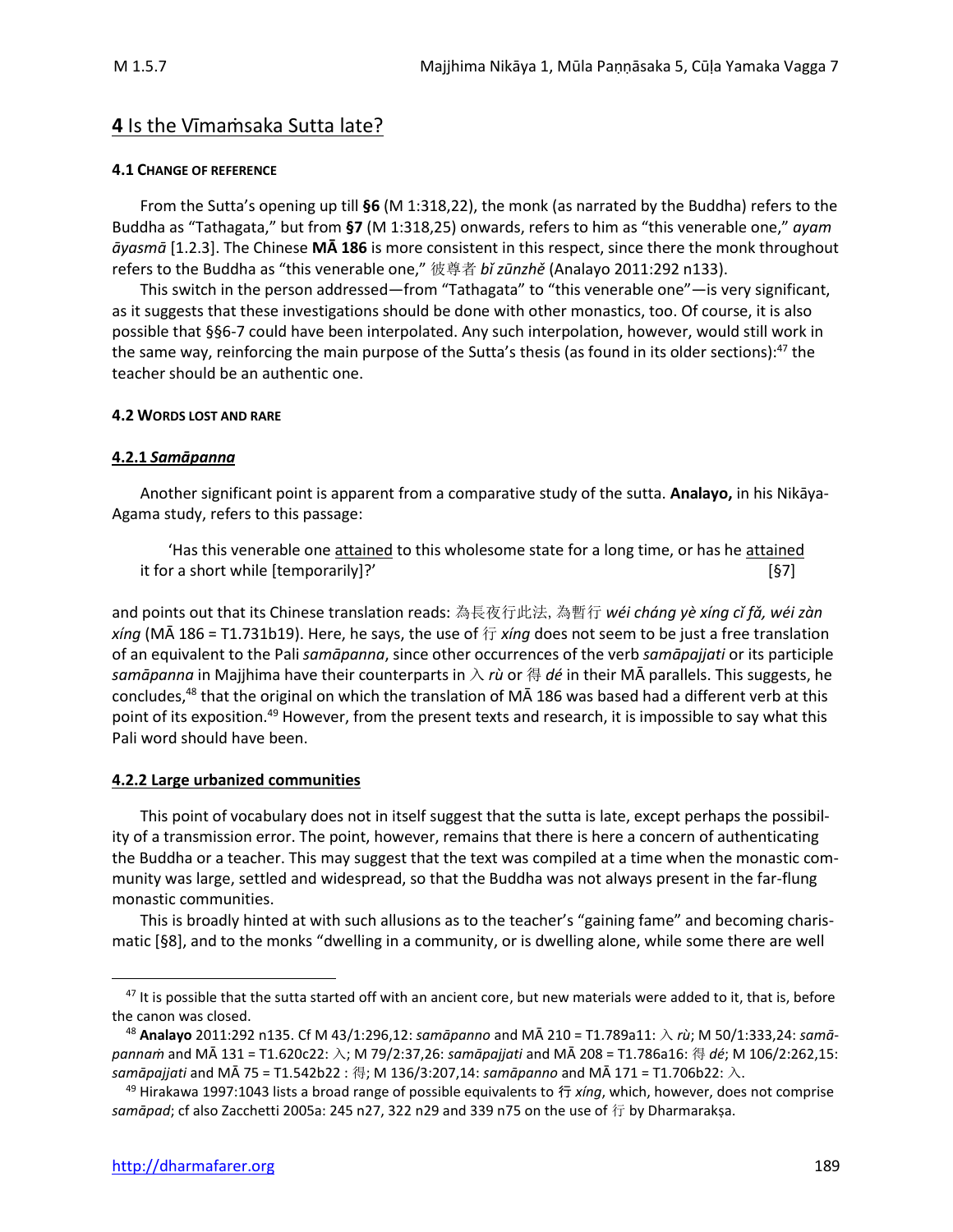behaved or some are ill behaved" [§10]. This is further supported by the earlier remark that the Buddha "had gained his attainment" (*samāpanna*) for a time long since (*dīgha,ratta*) [§7].

All this probably point to a period after the first twenty years of his ministry, when there were "more training-rules but fewer monks established in final knowledge [become arhats]," as stated in **the Saddhamma Paṭirūpaka Sutta** (S 16.13).<sup>50</sup> As the Buddhist monastic communities became larger, more widespread and more urbanized (that is more settled), they needed to be better organized, and this is part of efforts to systematize such burgeoning communities with a set of criteria for authenticating teachers.

#### **4.2.3** *Vinodāta*

In **§6**, we see the word *vinodāta,* "purified or cleansed," or more fully, *vodātā dhammā,* "purified states," describing the Buddha's conduct. The word *vodāta* (from *vi-,* intensifier, + *odāta,* "clean, white") is rare, and in the suttas, it seems to be found only here in the Vīmaṁsaka Sutta, and in metric form as in the Sutta Nipāta, as *avīvadātā* (Sn 784) and *vīvadātā* (Sn 881), but is common in the Commentaries. 51

The usual words for "pure" would be *suddha,* "pure, clean, perfect,"<sup>52</sup> or *parisuddha,* "thoroughly pure, clean, perfect."<sup>53</sup> Their respective opposites are *asuddha,* "impure, unclean"<sup>54</sup> and *aparisuddha*, "utterly unclean, impure.<sup>55</sup> Another common pair of words related to purity of states and persons are *asaṅkiliṭṭha,* "undefiled, untarnished"<sup>56</sup> and *saṅkiliṭṭha,* "defiled, tarnished."<sup>57</sup> Their noun, *kilesa,* "defilement," is very common.<sup>58</sup>

Such forms as *vodāta* suggest that at least that particular sentence or section is late. If such late forms are found throughout the sutta, then it is very likely to be a late text. Much of the key words of the Vīmaṁsaka Sutta, some of which we have examined here, suggests that it is likely to be a late text.

#### **4.3 PSYCHOLOGIZING TREND?**

#### **4.3.1** *Viññānāya*

A final point observed that suggests lateness is that there is a hint towards *psychologization*, that is, towards an Abhidhamma trend. This is clearly suggested by the Abhidhamma form, *viññāṇāya* ("so that he knows") [§2]*,* literally, "for the sake of knowing ... ," which the Commentary glosses so, as *vijānan'atthāya* (MA 2:378). This is probably one of the rare places in the suttas where *viññāṇa* is used in this late sense, "knowing," rather than the usual sense of "consciousness."

The word in the same late sense appears as *dhamma,viññāṇa* (Tha 1020), translated as "expert in the Dharma" by K R Norman.<sup>59</sup> The Thera,gāthā commentary glosses: "What is referred to as *dhamma, viññāṇa* is Dharma-knowledge" (*dhamma,viññāna,saṅkhataṁ dhamma,ñāṇaṁ,* ThaA 3:118). This is clearly a post-canonical usage of *viññāṇa.*

<sup>50</sup> S 16.13/2:222: see SD 1.10(5.3).

 $51$  It is found in a number of comys (MA 2:381; SnA 2:555  $\times$ 2; NmA 2:361). However, it is common as cpds in the canonical comy, Mahā Niddesa: ~*dassana* (Nm 1:96, 2:289, 327), *~dassī* (Nm 1:96), ~ *paññā* (Nm 2:289), ~ *magga*  (Nm 2:300, 324), ~*vāda* (Nm 2:327).

<sup>52</sup> (Ethical & psychological) M 1:39; Dh 125, 412; Sn 90.

<sup>53</sup> V 2:237; M 1:26, 3:11; S 2: 199, 3:235, 5:301, 354; A 3:125, 4:120 f; J 1:265; Pug 28

 $54$  V 1:5 = M 1:168; V 3:166; S 1:79; Nm 448.

<sup>55</sup> V 2:236; M 1:17.

<sup>56</sup> A 2:248, 3:124, 126; Dhs p6, 1153. ~*citta* (said of persons) D 1:247; M 1:25; A 1:192 f.

<sup>57</sup> D 1:247; M 1:163, 318 f, 2:258; S 2:271; A 3:124, 5:169; Dh 244; J 2:418; Pv 4.1.23.

<sup>58</sup> An afflicting, defiling passion, esp lust: V 3:92; S 5:24 = A 5:232, 253 = Dh 88; A 2:6; Sn 348; Tha 67; Nm 386; J 1:305.

<sup>59</sup> See also Tha:N 266 n1030.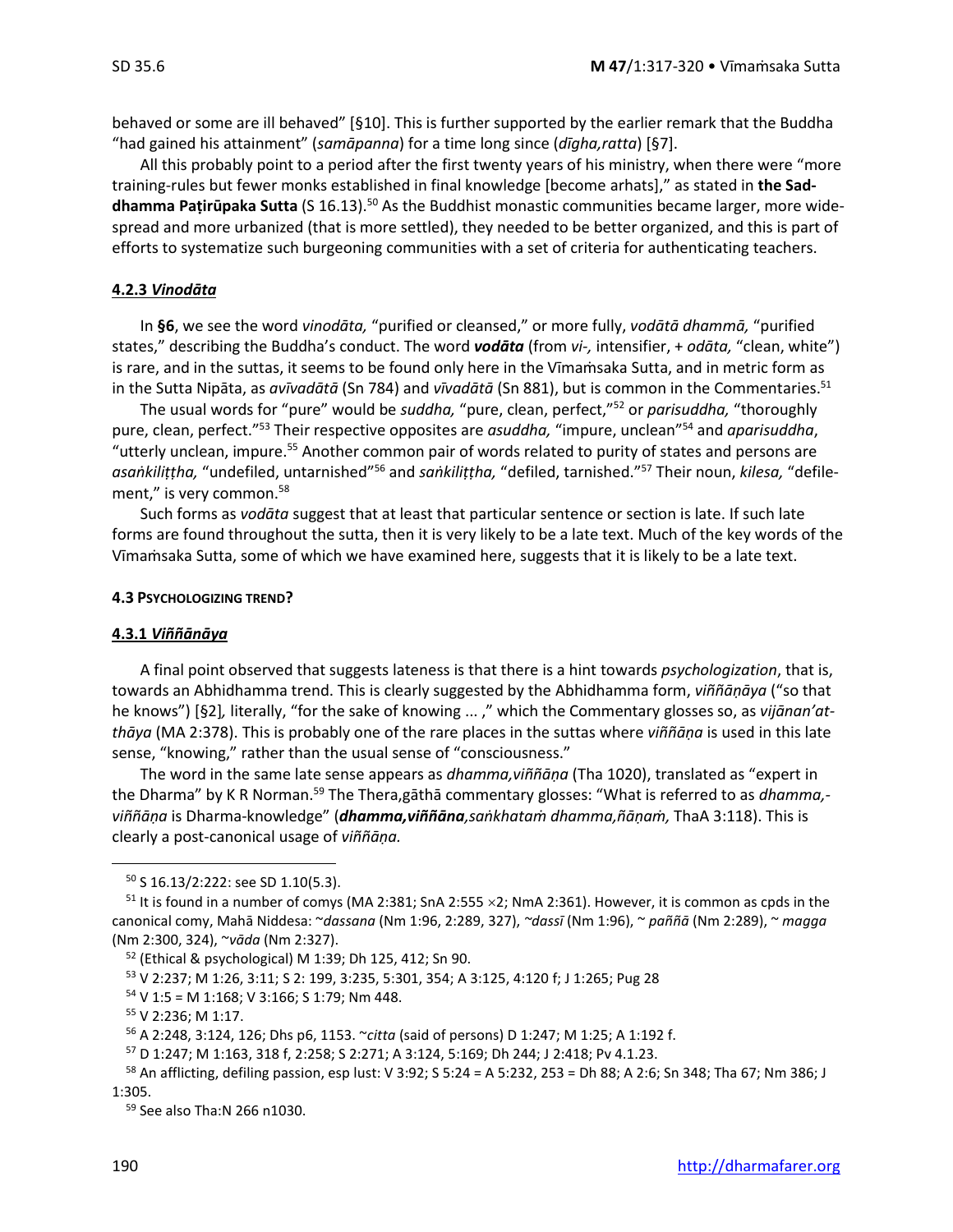In fact, in post-canonical works (and non-Buddhist literature), *viññāṇa* can have the sense of "(practical or applied) knowledge (as opposed to *jñāna* (Skt)*,* theoretical knowledge)," a sense attested by Monier Williams (Sanskrit-English Dictionary: vijñāna) and Edgerton (Buddhist Hybrid Sanskrit Dictionary, id).

Then there is the verbal phrase, "should make an investigation" (*samannesanā kātabba*) [§2] (rather an awkward construction), as there is also the simpler verb form, "should be examined" (*samanesitabba*) [§4], both referring to the action of the agent noun, "investigator" (*vīmaṁsaka*). In fact, the more appropriate and simpler verbs here (with practically the same sense as these two) would be *vīmaṁsati* or *parivīmaṁsati* [2.1].

#### **4.3.2** *Bhayûparata abhayûparata*

**4.3.2.1** Another famous pair of late terms found in the Vīmaṁsaka Sutta are found here in this description of the Buddha:

"This venerable one is *neither* restrained <u>for</u> fear, *nor* is this venerable one restrained by fear. He indulges not in sense-pleasures on account of *being lust-free by having destroyed* it."<sup>60</sup> *Abhayûparato ayam-āyasmā, nâyam-āyasmā bhayûparato.* [§9-10]

The 2 terms are *bhayûparata* and *abhayûparata.* The compound *bhayûparata* comes from *bhaya* ("fear, danger") and *uparata* ("abstaining"). The adjective *uparata* (past participle of *uparamati,*" he becomes quiet; he dies") has the following ranges of senses: "quiet, calm, abstaining; ceased, stopped, dead." But in *bhayûparata* and *abhayûparata,* it means "abstaining (from evil), restrained (in faculties)."<sup>61</sup>

**4.3.2.2** The Commentaries explain that **the worldling** has 4 fears or dangers (*bhaya*), that is, they are faced with the following [4.3.2.4]:

|          | (1) the danger of defilements,                     | kilesa, bhaya  |
|----------|----------------------------------------------------|----------------|
|          | (2) the danger of the samsaric cycle,              | vatta,bhaya    |
|          | (3) the danger [fear] of the suffering states, and | duggati, bhaya |
| $\cdots$ |                                                    |                |

(4) the danger [fear] of criticism. *upavāda,bhaya*

**The learner** (*sekha*)—the streamwinner, the once-returner and the non-returner—fear only 3 dangers, that is, excluding (3) the danger of suffering states. As for **the one with influxes are destroyed** (the arhat), however, he has not fear whatsoever since he is full freed from samsara. The learners, as such, still practise moral restraint out of fear, while the arhats practise without any fear. (MA 2:385; PugA 184  $(12)$ ).

**4.3.2.3** The phrase in **§9.2**, "This venerable one is *neither* restrained for fear, *nor* is this venerable one restrained by fear" (*abhayûparato ayam-āyasmā, nâyam-āyasmā bhayûparato,*) needs some expla-

<sup>60</sup> Comy: **The worldling** has 4 fears or dangers (*bhaya*), ie, those of defilements (*kilesa,bhaya*), of the samsaric cycle (*vaṭṭa,bhaya*), of suffering states (*duggati,bhaya*), and of criticism (*upavāda,bhaya*); and **the learner** (*sekha*) only 3, ie, excluding the fear of suffering states; but there is not a single fear for **one with influxes are destroyed** (the arhat). The learners, as such, practise restraint out of fear, while the arhats practise without any fear. (MA 2:385; PugA 184 (12)).

<sup>61</sup> "Restrained," *uparata* (pp of *uparamati*), (1) (here) having ceased, desisting from (V 1:245 *rattûparata,* "abstaining from food at night" = *ratti,bhojanato uparata,* DA 1:77; D 1:5; M 1:319; Sn 914); (2) ceased, extinguished died (Miln 96, 97, 307).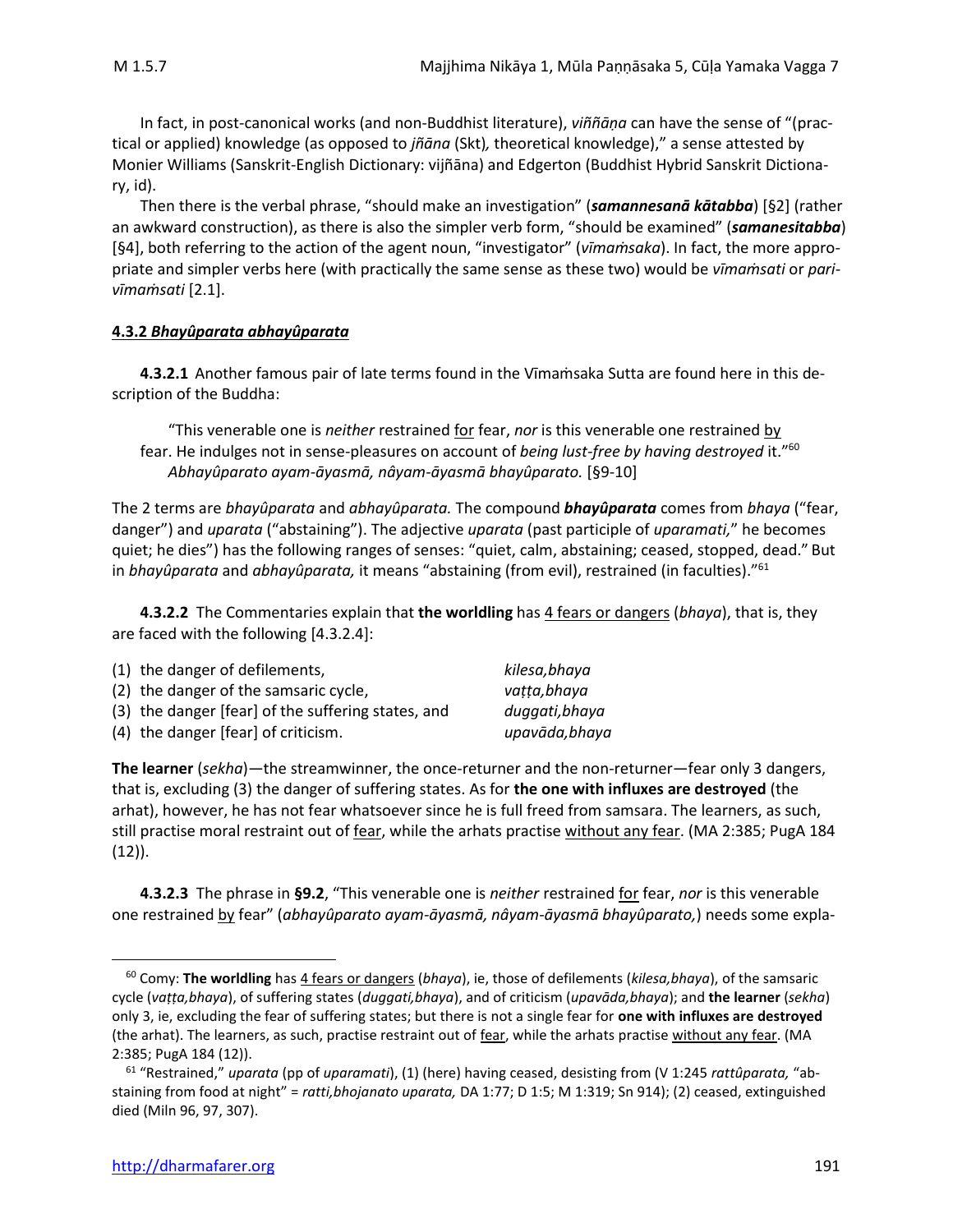nation. The **chiasmus** (a mirrored rhetorical device)<sup>62</sup> of the Pali is difficult to be shown in an English translation, but this "neither-nor correlative sentence" gives us some sense of aesthetical teaching:

"This venerable one is *neither* restrained for fear, *nor* is this venerable one restrained by fear."

"**Neither restrained** *for* **fear**" means the arhats (like the Buddha) are not morally virtuous (keeping the precepts, virtuous in conduct, etc), because of the fear of punishment by some external agency, or merely out of fear for the karmic consequences of one's actions, either of which they would be cast into the subhuman suffering states.

Seeing only purity of body and speech or karmic purity may turn out to be a ritual practice perhaps to look pure before others (and thus attract charisma for themselves). Or that the moral practice is seen as as a goal in itself. The training in moral virtue has a higher purpose: that of mental cultivation.

"**Nor … restrained** *by* **fear**" means that the arhats are morally restrained not merely by the "rule of law" without understanding its higher purpose. They are *fully* and *naturally* restrained by the spirit of the Vinaya: they respect and understand the nature of renunciation (that of letting go, of non-attachment) and its goal (that of attaining the path of nirvana).

Hence, they are not restrained *by* fear of breaking the precepts but rather because they are inspired by the love (a wholehearted commitment) for the Dharma and others, the unawakened, that they, too, would live moral lives. Hence, neither the fear or danger of defilements, nor of the samsaric cycle arise in the arhats (including the Buddha). [4.3.2.2]

**4.3.2.4** Apparently, this pair of words is found only in two places in the Pali canon, that is, here in the Vīmaṁsaka Sutta, and in the Puggala Paññatti, an Abhidhamma work. **The Puggala Paññatti** explains these two terms as follows: [4.3.2.2]

The 7 learners and the morally virtuous worldling are *restrained on account of fear*. The arhat [worthy one] is restrained *without fear*.

*Satta sekhā bhayûparatā ye ca puthujjanā sīlavanto. Arahā abhayûparato.* (Pug 1.11-12/13)

Since this pair of terms is found only in the Vīmaṁsaka Sutta, and with other supporting evidence that it is a late sutta, it is very likely that the terms have been taken from **the Puggala Paññatti**. The importance of these two terms is evinced by the fact that it is found in the Abhidhamma Māṭikā or matrix, a summary list of key mental states, that is, the key ideas of the Abhidhamma.<sup>63</sup>

#### **4.4 MEANING OF "LATE"**

**4.4.1** When we say that a sutta is "**late**," we do not necessarily mean that it is in any way less authentic, or even spurious. This is certainly not the case with the Vīmaṁsaka Sutta, where the purpose of the discourse is very clear: *we need to carefully check out or authenticate a teacher, monastic or lay*. If there is a need for such an authentication, it is obvious that there were or are false or incompetent teachers around. This is likely to occur when the sangha has grown large, become more settled and urbanized. The monasteries then would be prosperous and more "socially engaged" (in the sense to having to service large lay followings).

This is a time when there would be teachers who are purely "academic" in their Dharma learning (often reflected in the "venerable doctors" of our own times), but lacking in moral virtue, meditative

 $62$  On chiasmus, see SD 55.12a (5). $++$ 

<sup>&</sup>lt;sup>63</sup> See the VRI CD under Abhidhammamātikāpāļi, VRI 263, Be 344.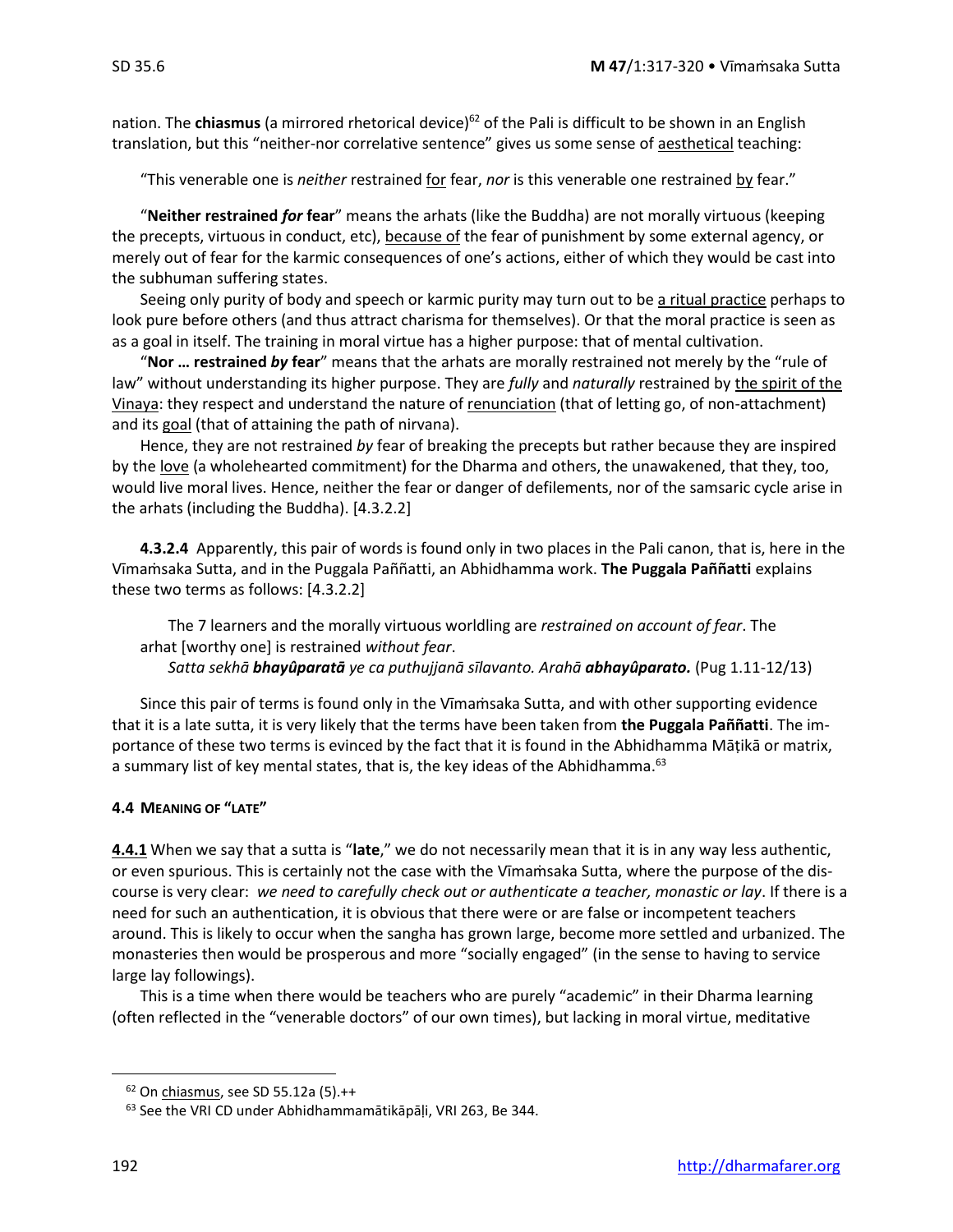depth and spiritual authenticity.<sup>64</sup> Or they appear "professional" (in the modern monetary sense), with merely an impressive veneer of titles, dressing, and add-ons clouded by an air or aura of control, superiority, and social distance.

**4.4.2** There are a large number of discourses, prophetic in tone, warning of the dangers of monastics in large, settled, urbanized monasteries engaged in worldly pursuits and goaded on by material priorities. Such an urgency can be sensed in this remark by the Buddha to Mahā Kassapa, as recorded in **the Ovāda Sutta 3** (S 16.8), thus:

Now, it is the monk who is well known and famous, one who gains robes, almsfood, lodgings and medical requisites, that the elder monks invite to a seat, saying: "Come, bhikshu. What is this monk's name? This is an excellent monk. This monk is keen on the company of his brothers in the holy life. Come, bhikshu, here's a seat, sit down." Then, the newly ordained monks will also strive to emulate him, and that leads to their harm and suffering for a long time.

S 6.18/2:208-210 (SD 1.10) 65

**4.4.3 The Anāgata Bhaya Sutta 3** (A 5.79), probably reflecting a historical situation in early Buddhist times, lists the following shortcomings of such false teachers and monastics, thus:

- *(1)* They *ordain* others but are unable to give them higher training, and such a lineage continues.
- *(2) The training and tutelage* they give are ineffective, and these continue in the lineage.
- *(3) They lecture on the Dharma* without any understanding, falling into "dark dharmas."
- *(4) They neglect the Buddha Word* and promote secular learning [S 2:266 f].
- *(5)* They are *luxurious*, lax, backsliders, not valuing solitude (they enjoy socializing).

A 5.79/3:105-108 @ SD 1.10(3.3); cf S 2:266 f.

In fact, such monastics are practically no different from the laity as they accept and use money, and indulge in sensual pleasures. One main difference is perhaps that they have more money than an average lay devotee, and enjoy *better* physical benefits, leisure and indulgences, such as owning the latest and very sophisticated electronic devices, watches and handphones, enjoying pastime (like playing cricket, or badminton, or swimming) and are often inappropriately close with the laity.<sup>66</sup>

Discourses such as the Vīmaṁsa Sutta, even though they are late texts, are valuable in reminding us to carefully re-assess in whom we place our faith and vision, whether in a person or in the Dharma.<sup>67</sup> They remind us that we should avoid false gurus: for, if we patronize them, we are only adding to the sure demise of the Dharma.<sup>68</sup> Much as we listen to others, the bottom line is that we have to make a Dharma-island of ourselves as expressly exhorted by the Buddha in his first and last teachings.<sup>69</sup>

# **5** Pali terms related to "desire"

We will here examine some key Pali terms related to desire to understand their similarities, differences, and how they are related. This will help us better understand the terms "**lust**" (*rāga*) and "**sensual pleasures**" (*kāma*) [§9.2], and also such terms as they are found in the suttas.

<sup>64</sup> See eg, **(Dhamma.yogī Jhāyī) Mahā Cunda S** (A 6.46/3:355 f), SD 4.6; also L S Cousins 2009.

<sup>65</sup> See also **Sugata Vinaya S** (A 4.160/2:147-149), SD 1.10(3.5).

<sup>66</sup> See **Money and monastics**, SD 4.19.

<sup>67</sup> See further **The teacher or the teaching**, SD 3.14.

<sup>68</sup> See **Dharma-ending age**, SD 1.10.

<sup>69</sup> **Mahā,parinibbāna S** (D 16/2:101 = 3:58, 77; S 3:42, 5:154, 163, 164), SD 9; **Gārava S** (S 6.2/1:138-140), SD 12.3.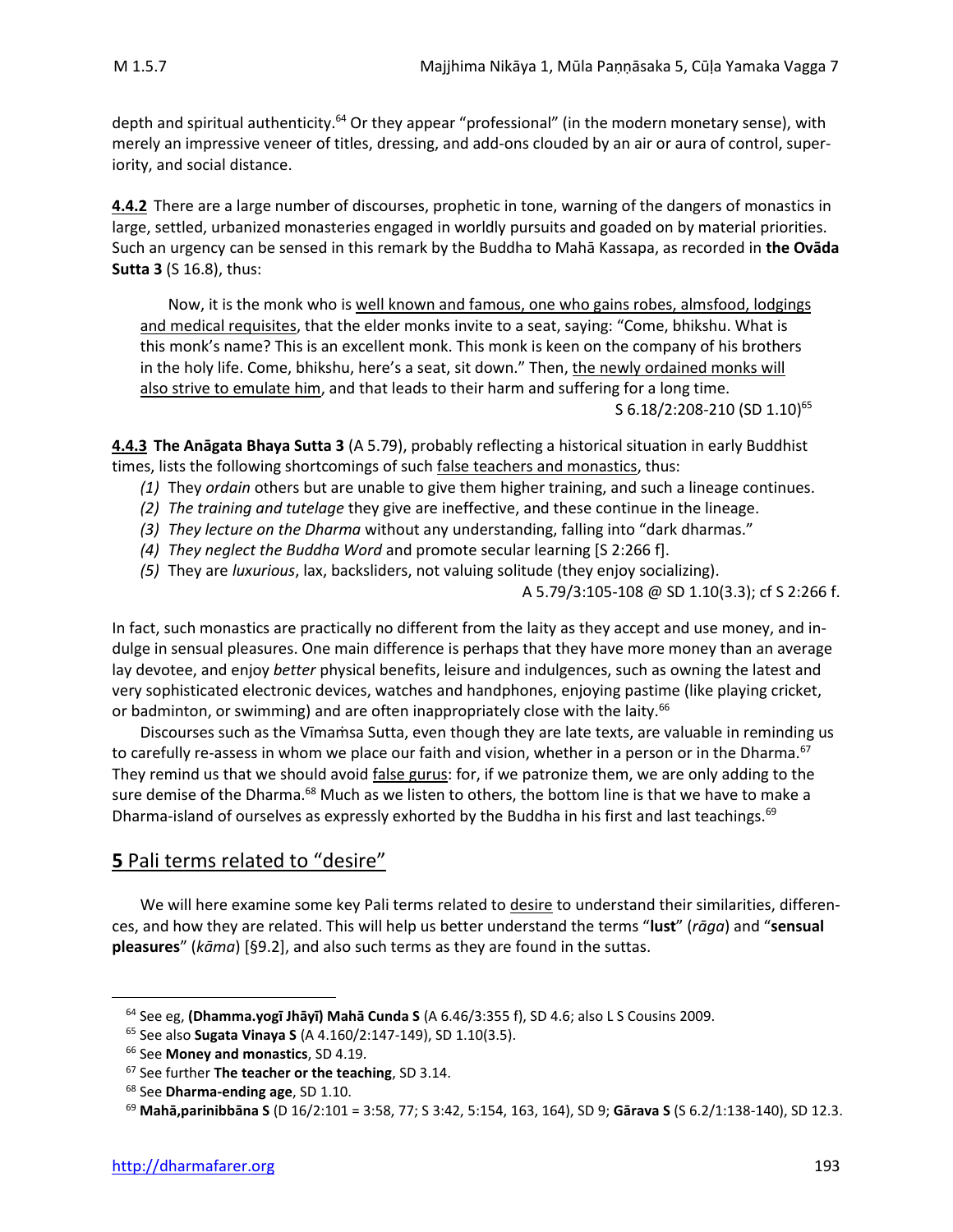#### **5.1** *LOBHA*

#### **5.1.1** *Lobha, rāga, dosa, moha*

**5.1.1.1** In the latter half of the ancient **Uraga Sutta**, the discourse on the snake (Sn 1.1), the very first discourse of the Sutta Nipāta, we see each of the terms *lobha, raga, dosa* and *moha* used in their respective verses (Sn 10-13). These 4 are template verses: they recur in the same format, each with one of these 4 terms as the verse's keyword, thus:

*urago jiṇṇaṁ iva tacaṁ purānaṁ* like a snake its old worn-out skin.

*Yo n'āccasārī*<sup>70</sup> *na paccasārī* One who neither runs too far nor runs back, *sabbaṁ vitathaṁ idan ti vita,lobho* greed-free (knowing): This is all unreal— [*vita,rāgo* | *vita,doso* | *vita,moho*] [lust-free | hate-free ] delusion-free] *so bhikkhu jahāti ora,paraṁ* that monk abandons the here and the beyond

(Sn 10-13/2)

The sequence—*lobha, raga, dosa* and *moha*—is significant. The follow verse (**Sn 14**) goes on to say: "for whom there is no latent tendencies at all" (*yassānusayā na santi keci*), "whose unwholesome roots are uprooted" (*mūlā akusalā samuhatāse*) … (the last 2 lines are identical). This is an ancient set of defilements where apparently the unwholesome roots (*akusala mūla*) and the latent tendencies (*anusaya*) have not been differentiated, except by degree of darkness (that is, its power to drive us to do evil).

**5.1.1.2** The Sn Commentary (Paramattha,jotikā 2) defines the 4 key terms—*lobha, raga, dosa* and *moha—*as follows:

"Here, **greed** (*lobha*) is the power of greediness (*lubbhana.vasena*), an all-embracing term for the 1st unwholesome root, or it is disharmonious [unrighteous] greed, of which it is said [**Piṇḍola Bhāra,dvāja Sutta**, S 35.127]:

'Come now, bhikshus,

| towards those old enough to be your mother,                                      | mentally regard them as your | mother;        |  |  |
|----------------------------------------------------------------------------------|------------------------------|----------------|--|--|
| towards those old enough to be your sister,                                      | mentally regard them as your | sister;        |  |  |
| towards those young enough to be your daughter, mentally regard them as your     |                              | daughter.'71   |  |  |
| Lust (rāga) is a term for the lust for the 5 cords of sense-pleasures [5.4.2.2]. |                              |                |  |  |
| <b>Hate</b> $(dosa)$ is a term for anger                                         |                              |                |  |  |
| Delusion is a term for lack of understanding of the 4 noble truths."             |                              | (SnA 22,12-20) |  |  |

Although **greed** (*lobha*) is sometimes defined in the Commentaries in terms of **lust** (*rāga*) and covetousness (*abhijjhā*),<sup>72</sup> this is to show their generic connection; however, *lobha* functions as *an unwholesome root.* The sequence of the terms also hints at their severity: *lobha* is listed first since it is the most

<sup>70</sup> *Nâccasārī* (Sn 8a-13a) = *na* (not) + *acc-asarī* (does not run, *nâtidhavati,* SnA 22,14). *Acc-asāri* is 3 aor sg of *atisarati*, "to go too far or beyond," which figuratively can also mean either to overlook or ignore, or to transgress [DP: atisarati]. *Paccasārī* = 3 aor sg of *paṭi-sarati:* "has gone back; has gone the other way" [DP sv]. See Brough Dh.G 1962:201-204; K R Norman, *Group of Discourses,* 2001:151 (n8); B Levman, *Linguistic Ambiguities,* 2014:336- 342; D T Jones, "That bhikkhu lets go both the near and the far shores," 2016:96-103; Sn:B 1367 f (n308).

 $71$  S 35.127,4/4:110 f (SD 27.6a(2.4)).

<sup>72</sup> Eg, "*Lobha* is greed, being greedy, a state of greediness, being with lust, lustfulness, a state of lustfulness, covetousness, greed that is a wholesome root" (*Lobhâti yo lobho lubbhanā lubbhitattā sarāgo sārajjana sārajjitattaṁ abhijjhā lobho akusala,mūlaṁ,* Nm 2:261).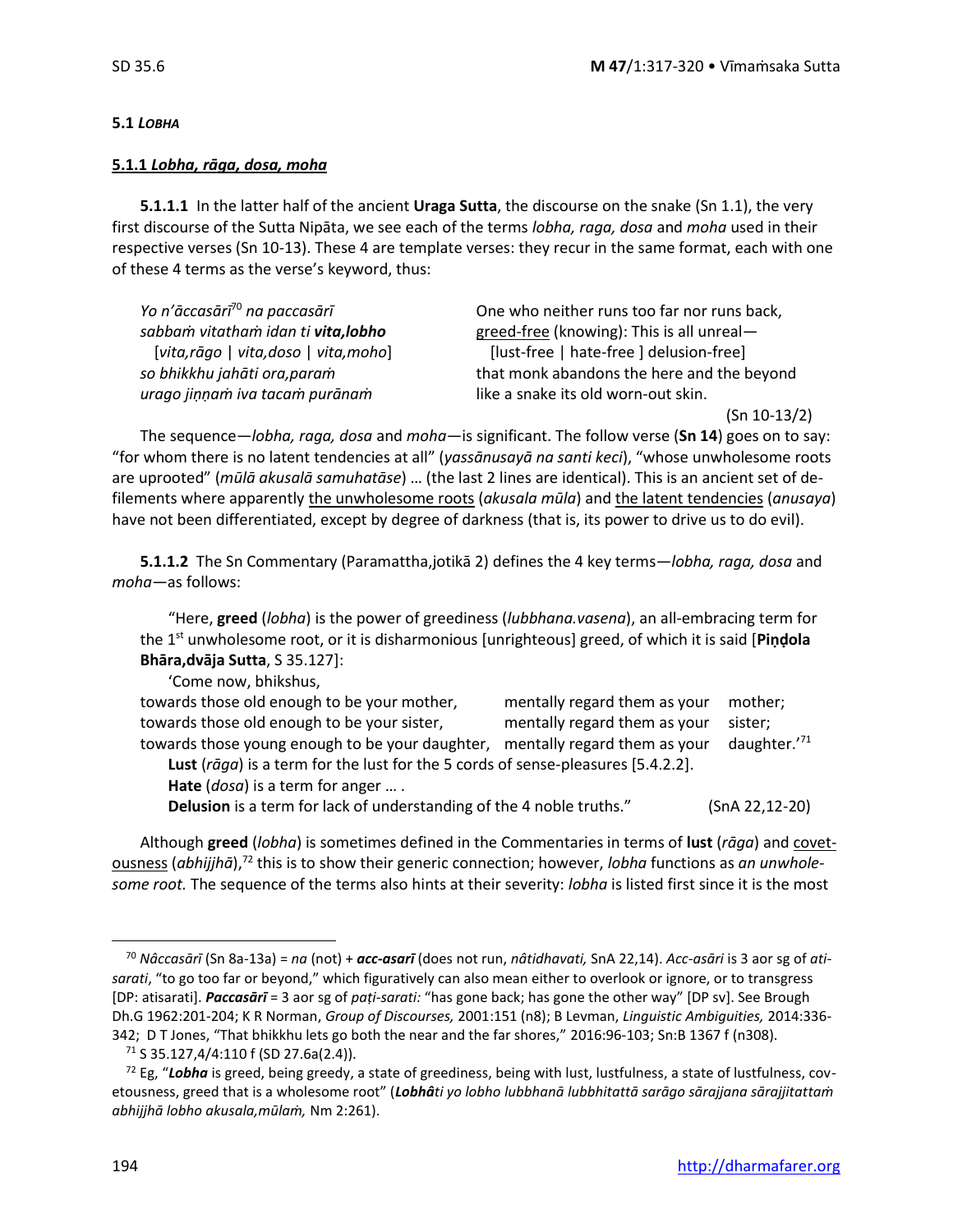common, arising on the preconscious, so that we are often aware of it. *Rāga* (lust) is listed next since it is a stronger form of greed, but is a latent tendency; hence, hardly noticeable even when present.

**Hate** is listed next: it is the *opposite* of both greed and lust; hence, hate is always present when either greed or lust is present.<sup>73</sup> The unwholesome root that is **delusion** is listed last because it is the most difficult to notice, even on a preconscious level. Yet, it is a more "visible" form of ignorance (*avijjā*)*,* its darker counterpart as a latent tendency.

**5.1.1.3** Elsewhere in the suttas—such as **the (Kamma) Nidāna Sutta** (A 3.33) and **the Channa Paribbājaka Sutta** (A 3.71)—only 3 of them are listed as "the 3 unwholesome roots" (*akusala mūla*) of greed, hate and delusions, and, conversely, as "the 3 wholesome roots" (kusala mūla) of non-greed, non-hate and non-delusion, that is, charity, loving kindness and wisdom. $74$ 

Ethically, the 3 unwholesome roots motivate and fuel our actions (*kamma*) through the 3 doors of body, speech and mind. Since they occur at the "preconscious" level [5.4.3.2], we are actually aware of them. However, when we are not mindful of their deleterious effects, or we are morally weak, then, by their dark latent tendency (*anusaya*) drives us into unwholesome actions and habits. Every time we act unwholesomely, we reinforce that unwholesome root.

On the conscious level, we can and must apply the moral precepts (*sīla*) or training rules (*sikkhāpada*) to prevent the unwholesome roots from fruiting into negative karma of body, speech or mind. However, on a deeper level lurk the latent tendencies, which can only be weakened, and ultimately uprooted, with mental training (*citta,sikkhā*), that is, with meditation and mental development, which strengthens us to weaken and overcome the powers of the senses, that is, sensuality (*kāma*) [5.4.3.4].

**5.1.1.4** The Buddha's teachings train us **to see here and now** (*sandiṭṭhika*), and to notice the directly visible (*sandiṭṭhika*) states, that is, the unwholesome roots as they arise in us. We see the greed, or the hate, or the delusion for what it really is, and that it is present in our own actions, speech or mind. Not attending to any of these unwholesome roots, we abandon them. We then joyfully notice that they are no more present in it.

Similarly, we notice states that are subject to greed (*lobha,dhamma*), or subject to hate (*dosa,dhamma*), or subject to delusion, that is, any of our actions, speech or thought that has been tinged with greed, or hate, or delusion. We pay no heed to them, and then notice the absence of greed, hate, delusion in them.<sup>75</sup>

#### **5.2** *RĀGA*

#### **5.2.1** *Rāga, taṇhā, abhijjhā*

**5.2.1.1** The terms *lobha, raga, taṇhā* and *abhijjhā* are often used as synonyms in the suttas. Hence, we cannot really say that they are "technical terms' (tt), that is, terms with fixed meanings. Strictly speaking, there are technical terms are rare in the suttas but more common in the Abhidhamma, the Commentaries and later works.

The reason is simple: the suttas often describe our actions and speech in mental terms. The stress is on **a psychology** of our bodily and verbal conduct. Such habits are motivated by our mind through the 3 unwholesome roots [5.1.1], which are, in turn, fed by the latent tendencies [5.4.1.1]. Many of these terms are used in different ways and means that describe the mind, how it works, and manifests itself

<sup>73</sup> As a latent tendency, hate is called **repulsion** (*paṭigha*), showing its greater power. [5.4.1.1]

<sup>74</sup> **A 3.33**/1:134-136 (SD 4.14 (1)); **A 3.71**/1:215-217 (SD 18.10).

<sup>75</sup> **Sandiṭṭhika S 1** (A 6.47), SD 94.16.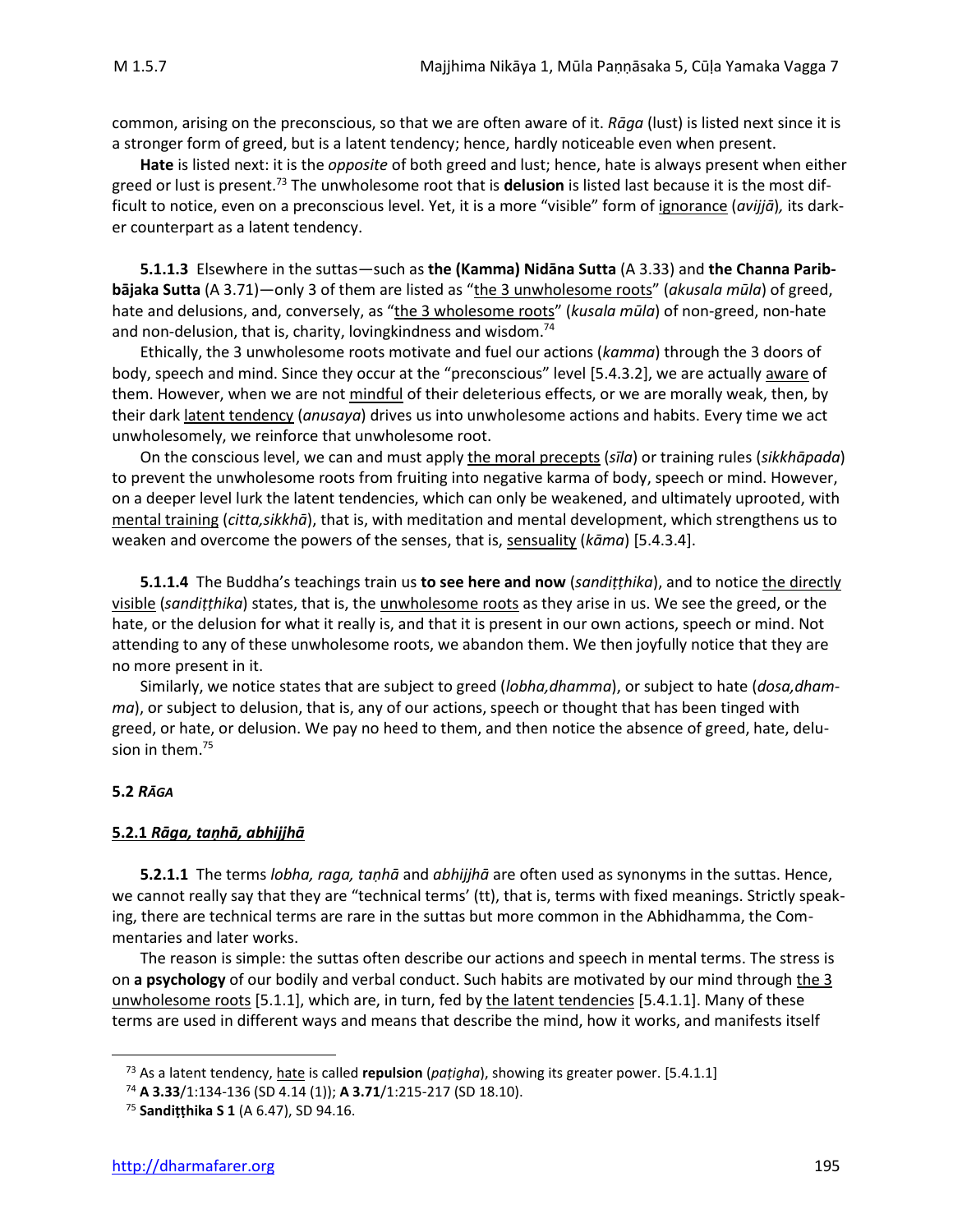through our action and speech. Hence, they often overlap in very significant ways that we cannot really separate them: they are all interrelated, working at various levels of intensity.

**5.2.1.2** When we examine the text (*anuvyañjana*), words, sentences, passages, we need to understand **their context** (*attha*).<sup>76</sup> We often have to discern their meanings (*neyy'attha*), <sup>77</sup> especially when the text is expressed in conventional terms (*sammuti*),<sup>78</sup> that is, by way of worldly language, figures of speech, stories, and so on. In essence, this explains **the rule of context** (or contextuality). [5.4.0.1]

One of the difficulties with early Buddhism, especially concerning mental training, meditation and insight, is that of communicating **our experience**, or rather Buddhism as experience. Very often, when we speak of "experience" in religion, even Buddhism (as sectarian religion), we are referring to our own construction of what we view or understand as who or what a teacher or his teaching is: we are talking about psychological projections. 79

When we speak of **Buddhist experience** as insight, we can only express the details and nature of our own acts and thoughts through speech, words and symbols. Then, the listener or audience make out, in their own terms, what all this means. The sutta teachings and meditations taught by the Buddha are the "middle ground," the only real environment where we can truly experience for ourself *here and now* what we really are.

This is **the principle of higher context** where we make sense of things, true reality, as we directly experience them. This is the "here and now" of true insight, such as that taught by the Buddha in **the Sandiṭṭhika Sutta** 1 (A 6.47) [5.1.1.4]. This the experiential meaning of the statement that the Buddha Dharma is for us to "come and see" (*ehi,passika*). Only when we arrive in the teaching, through practising it to gain personal insight, that we "see" true reality.

#### **5.2.2 Wrong contexts**

**5.2.2.1** We will here look at a few more words related to desire but used in other contexts. We will start with the term *taṇhā* (literally, "thirst"), "craving," an ancient sutta term, when paired with *avijjā*, "ignorance," form the deadly duo of "ignorance and craving," the twin roots of suffering. While ignorance represents the 1<sup>st</sup> noble truth (ignorance as the root of suffering), craving is at the root of the 2<sup>nd</sup> noble truth, from which suffering arises. It is thus said that "lame" craving is carried around by "blind" ignorance who dictates craving where to go and what to do!

**5.2.2.2 Ignorance** can be imagined to be our inability to see rightly. Hence, in our blindness, we fail to make sense of things: we are driven on by **craving**, that is, projecting what we *like or dislike* onto the objects of our experiences. Hence, we crave for the perceived pleasures in our experiences, and crave to be free from the perceived displeasures in them. Essentially, this is **the sensual craving** (*kāma,taṇhā*) mentioned in **the Dhamma,cakka Pavattana** (S 56.11,6).

If sensual craving is the thirst to "**have,**" then, the 2nd kind of craving, **the craving for existence** (*bhava,taṇhā*) is the craving to "**be**," to live, to be this and that, to have status and power, to be titled and entitled. However, when these things suddenly don't seem to work out, we realize they are really worthless or false, but lacking wisdom, we are unable to see this.

<sup>76</sup> On *attha* as "meaning," see SD 17.4 (2.3).

<sup>77</sup> See **Neyy'attha Nīt'attha Sutta** (A 2.3.5+6), SD 2.6b.

<sup>78</sup> See the 2 kinds of *desanā* (teachings(, esp in ABhidhamma: (1) conventional teaching (*sammuti desanā*) and (2) ultimate teaching (*parama'ttha desanā*): **Anaṅgana S** (M 5,2) n on "persons," SD 37.7; SD 2.17 (1.1.2); SD 38.3 (5.7.2.2).

<sup>79</sup> For details, see **Rhetoric of Buddhist experience and meditation**, SD 60.1c.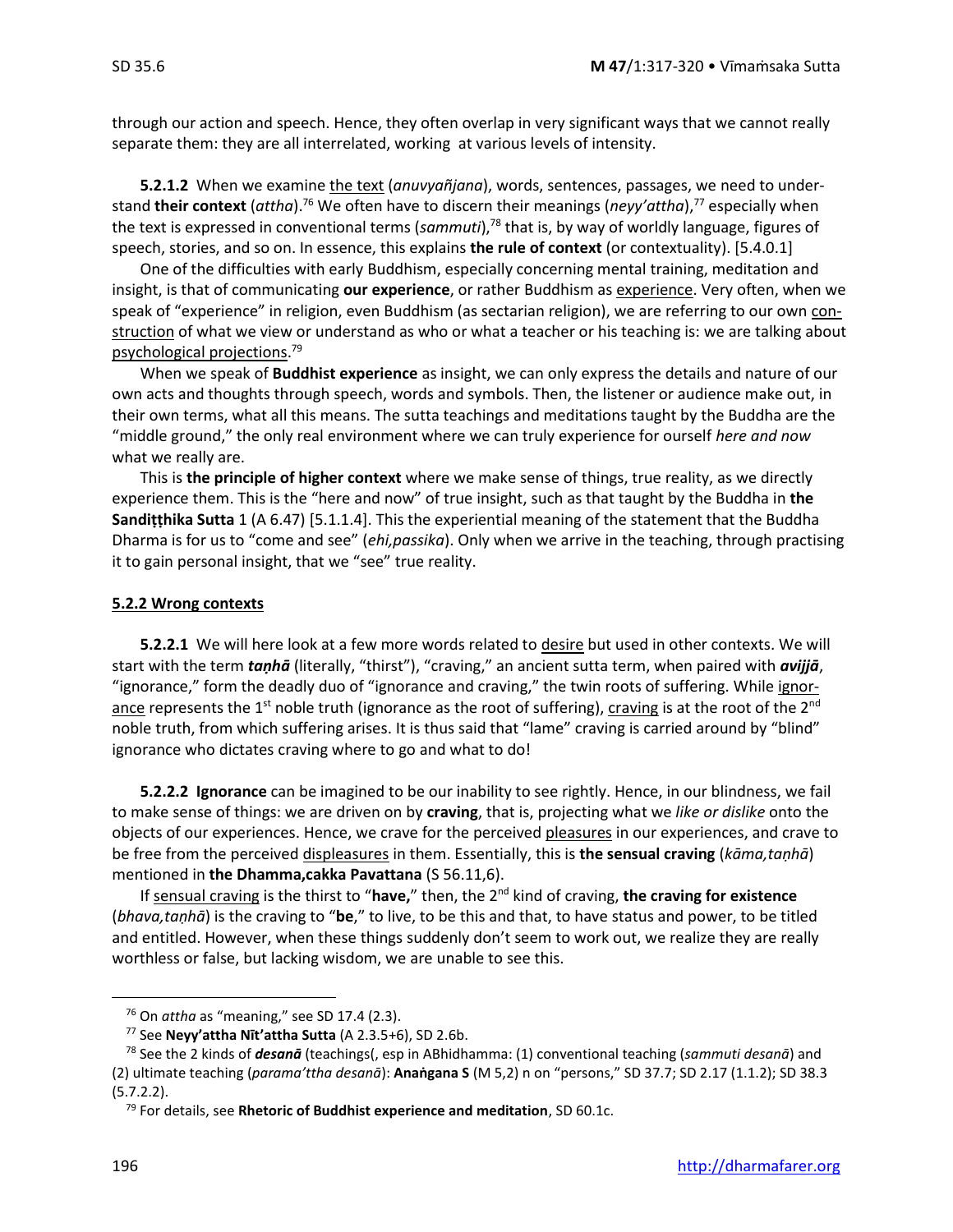Thus, we turn to the opposite extreme—to *non-being*—as a perceived solution or way out. We think that by "ending it all" we can overcome suffering: this is **the craving for non-eixtence** (*vibhavfa,taṇhā*). Life, however, does not end with death: we are caught in the samsaric loop of rebirths. We simply keep re-living our past, our memories, our tendencies. The only way we can break this vicious cycle is by overcoming ignorance, by seeing things as they really are. By rightly understanding the 4 noble truths, are break out of the samsaric cycle and attain nirvana.

In summary, then, here are the 3 kinds of craving:

| (1) sensual craving           | kāma,tanha                                                              |
|-------------------------------|-------------------------------------------------------------------------|
| (2) craving for existence     | bhava,tanhā                                                             |
| (3) craving for non-existence | vibhava.tanha                                                           |
|                               | $(S 56.11, 6 = Mv 1.6.20 (SD 1.1); A 3:445; Vbh 365; SD 53.38 (1.2.3))$ |

**5.2.2.3** An important synonym for *taṇhā* (craving) is *raga*, "lust" [5.1.1.2]. If the *taṇhā* of the 3 kinds of craving is psychological, explaining our mental attitude towards life and things, then, *raga* reflects our existential craving that fetter us to samsara, cyclic existence. In fact, **lust** forms 3 of **the 10 fetters** (*dasa*  samyojana) of samsaric life, that is, fetters (4), (6) and (7), thus:<sup>80</sup>

|     | (1) self-identity view             | sakkāya, dițțhi        |
|-----|------------------------------------|------------------------|
|     | (2) spiritual doubt                | vicikicchā             |
|     | (3) attachment to rituals and vows | sīla-b, bata, parāmāsa |
|     | (4) sensual lust                   | kāma,rāga              |
|     | (5) aversion                       | paṭigha                |
|     | (6) lust for form existence        | rūpa, rāga             |
|     | (7) lust for formless existence    | arūpa, rāga            |
| (8) | conceit                            | māna                   |
|     | (9) restlessness                   | uddhacca               |
|     | (10) ignorance                     | avijjā                 |
|     |                                    |                        |

(See SD 56.1 (4.4) for details) $81$ 

Breaking free from the 1<sup>st</sup> 3 fetters makes us **streamwinners**, meaning that we have reached the path of awakening, and have 7 more lives at most before attaining arhathood. When we are able to significantly weaken the unwholesome roots of greed and hate [5.1.1.1], we become **once-returners**. This is actually the same as weakening fetter (4+5).

Fetters (1-5) are called the "lower fetters" (*oram,bhāgiya saṁyojana*) because they fetter us to the sense world (which we now exist in). The last 5, fetters (6-10), are the "higher fetters," so called because they fetter us to the form world and the formless world. **The non-returners** have broken all the 5 lower fetters, while **the arhats** have abandoned all the 10 fetters.

**5.2.2.4** Now we come to the least common of the terms related to desire we have been discussing, that is: **covetousness** (*abhijjhā*). It is a synonym for greed (*lobha*) as an unwholesome root [5.1.1.1] and craving (*taṇhā*) [5.2.2.1]. It is the 8th factor in the 10 unwholesome courses of karma (*akusala kamma,-*

<sup>&</sup>lt;sup>80</sup> Note that "greed: (*lobha*), the 1<sup>st</sup> of the 3 unwholesome roots, is not mentioned here, since they apply mostly to the sense-world beings. The subtler but more powerful "lust" (*rāga*) is what fetters us beyond the sense world, to the form and the formless worlds.

 $81$  See also SD 10.16 (1.6.6-8); SD 11.1 (5.1.4); SD 3.3 (2).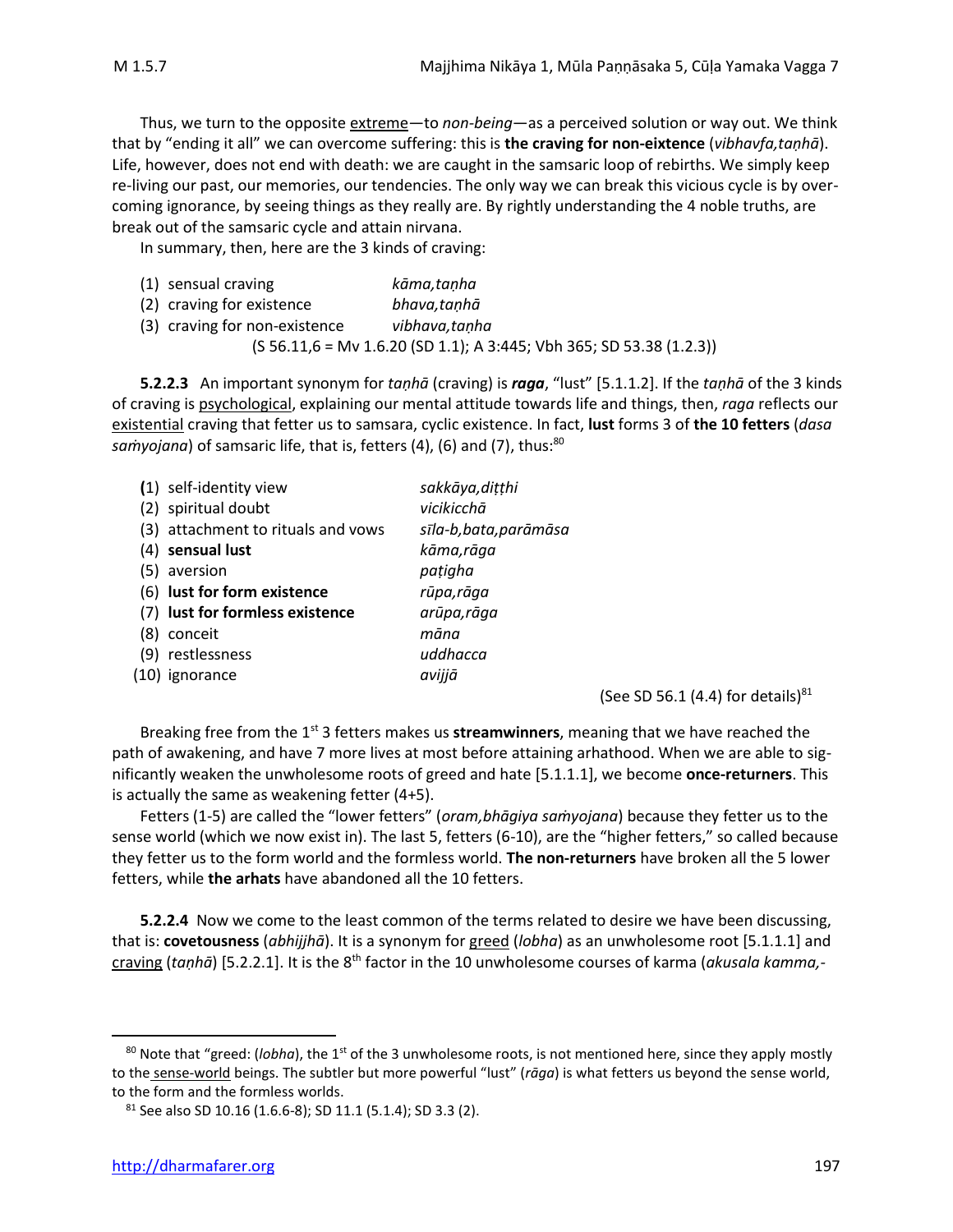*patha*): (1) killing, (2) stealing, (3) sexual misconduct, (4) false speech, (5) malicious speech, (6) harsh speech, (7) frivolous chatter, (8) <u>covetousness</u>, (9) ill will, (10) wrong views).<sup>82</sup>

Although covetousness—as desiring what others have—occurs by itself as the  $8<sup>th</sup>$  of the 10 unwholesome courses of karma, it also plays an important role twinning with its opposite as "**covetousness and displeasure**" (*abhijjhā,domanassa*), <sup>83</sup> famously featured in the sutta passages on meditation.<sup>84</sup> In fact, it is a shorthand (synecdoche) for the 5 mental hindrances (pañca nīvaraṇa),<sup>85</sup> overcoming which we attain the  $1<sup>st</sup>$  dhyana, the basis of all the higher dhyanas.

A term related to *abhijjhā,domanassa,* but stressing on the *desire* aspect is *abhijjhā-visama,lobha***, "**covetousness and rampant greed": the "rampant greed" suggest a sense of urgency to crave for things, to cling to them in desperation.<sup>86</sup> The wholesome opposite of all this seems to be *vigat'ābhijjho vigata, vyāpādo,* "free from covetousness and from ill will."<sup>87</sup>

#### **5.3** *CHANDA*

#### **5.3.1** *Chanda* **as "intention"**

**5.3.1.1** As an ethically neutral term, *chanda* means "intention" (*cetanā*), especially as "concentrated intention," and is, according to Abhidhamma, one of the mental factors (*cetasika*).<sup>88</sup> Its moral quality is determined by the nature of the intention associated with it. For example, *kāma,raga,* "sensual lust" [5.4.3.2] and *kāma-c,chanda*, "lustful desire" [5.4.3.4], are negative terms.

*Chanda,* as a neutral term, is explained by the Commentaries as "a wish to act or do" (*kattu,kamyatā,chanda*).<sup>89</sup> This "will to act" gives us an impression that we are able to act freely, as we like; that we have "free will." However, the reality is that, more often, we are likely to be driven by our "old habits," that is, we are being dictated by our latent tendencies. When we turn to the Dharma to cultivate our body and speech (keeping the precepts), then we are more likely to be able to train the mind, too, so that we can free it in due course.

**5.3.1.2** *Adhipati* is an Abhidhamma term; it first appears in the Paṭṭhāna (the last book of the Abhidhamma and the Tipiṭaka), as one of the 24 "supports" (*paccaya*). A *paccaya* is a condition upon which a state is dependent on for its arising, and without which the latter would not arise or would cease to be. **The Paṭṭhāna** enumerate and explain these 24 conditions, and then appiles them to every conceivable mental and physical state, showing their conditioned nature. 90

Teachings related to the term *adhipati* is, however, found in the suttas, such as the 4 paths of success (*iddhi,pāda*) [5.3.1.3]. The best know related teaching is that of the threefold *ādhipateyya* (sometimes wrongly spelt as *adhipateyya*) "dominance or supremacy," but figuratively means "priorities." This teaching is explained in **the Ādhipateyya Sutta** (A 3.40), as relating having proper priorities in life, and ensuring

<sup>82</sup> See **Sāleyyaka S** (M 41,7-10), SD 5.7; **Sañcetanika S** (A 10.206,1-7), SD 3.9.

<sup>83</sup> *Abhijjhā,domanassa* lit, means "desire and sorrow": **(Assāda) Pubbe Sambodha S** (A 3.101) + SD 14.6 (1.2).

<sup>84</sup> See **Mahā Satipaṭṭhāna S** (D 22,13), SD 13.2; **Satipaṭṭhāna S** (M 10,36), SD 13.3; **Ānāpāna,sati S** (M 118,24.2), SD 7.13; **Mahā Assa,pura S** (M 39,13), SD 39.13; SD 13.1 (4.2).

<sup>85</sup> **Nīvaraṇa,** SD 32.1 (2.1).

<sup>86</sup> See **Vatthûpama S** (M 7,3), SD 28.12; **(Anuruddha) Upakkilesa S** (M 128,27 + 30), SD 5.18; SD 32.1 (3.1.1); SD 31.7 (7.1).

<sup>87</sup> See **Kara.ja,kāya Brahma,vihāra S** (A 10.208,1.3), SD 2.10.

<sup>88</sup> See BDict Table II.

<sup>89</sup> DA 2:641; MA 1:140; SA 3:255; AA 3:412; DhsA 303.

 $90$  The Siamese Tipiṭaka devotes the last 6 large volumes to the Paṭṭhāna, while the Burmese canon, 5 volumes. See BDict: paccaya.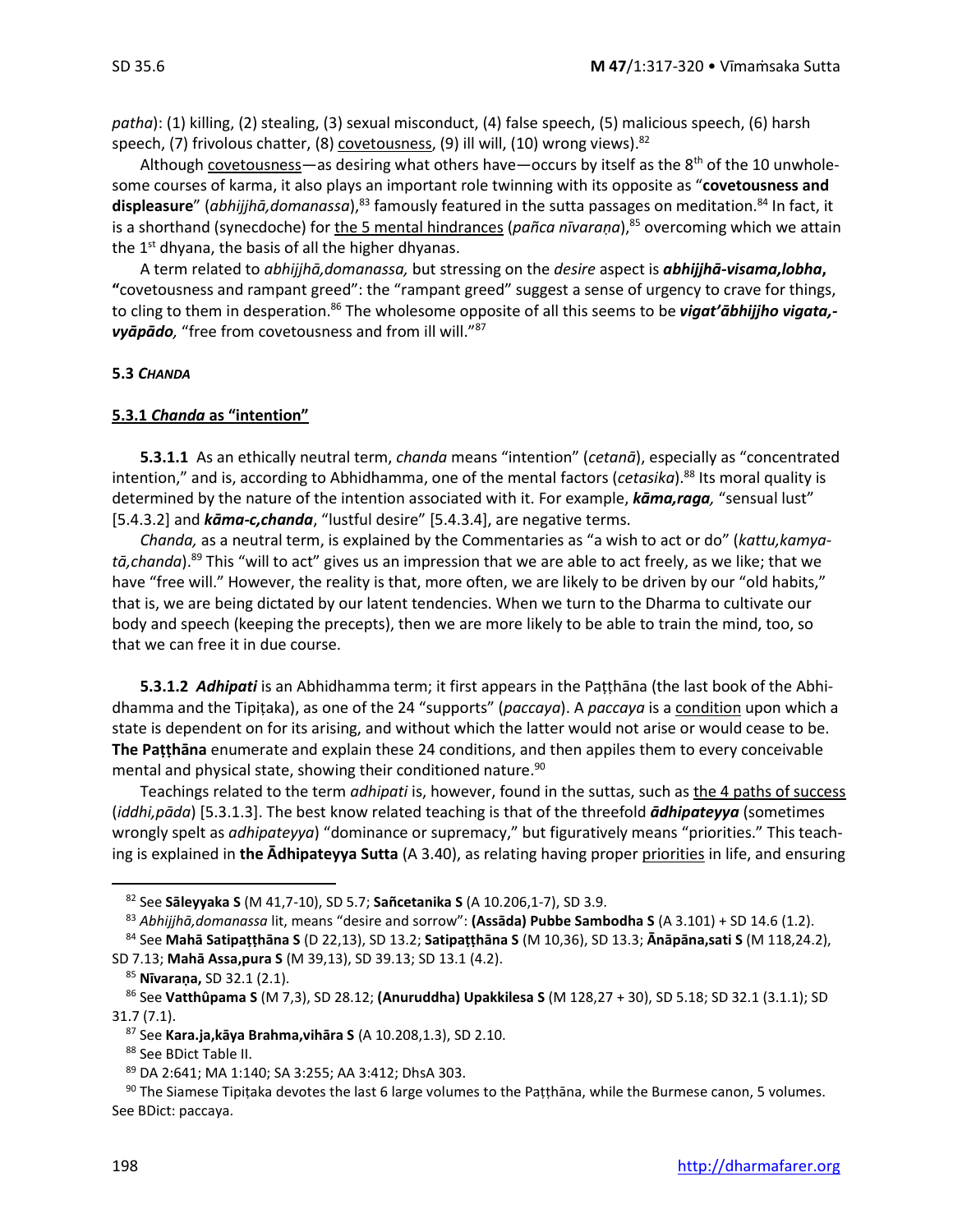what each priority entails in a wholesome sense. The 3 priorities are: self-priority (*attâdhipateyya*), world as priority (*lok'ādhipateyya*) and Dharma (the true good) as priority (*dhamm'adhipateyya*).<sup>91</sup>

**Self-priority** is basically taking ourself a "refuge," giving priority to self-respect, self-cultivation and self-understanding. Hence, in entails making wholesome effort (guided by moral shame and moral fear); $92$  training the mind through cultivating lovingkindness and impermanence; and seeing impermanence within oneself and how it relates to everything in life.

**World-priority** is "other supremacy" is respect for others, including the environment. This is the extension of lovingkindness to others; showing compassion to those who are suffering and uplifting them; rejoicing in the goodness and happiness of others (learning from them); and looking on with even-mindedness (equanimity) at the vicissitudes of the world (gain and loss, fame and obscurity, blame and praise, and joy and pain). $93$ 

**Dharma-priority** is the "supremacy of truth (*dhamma*)," that is, respect for the Dharma as the true teaching and true reality. Basically, this priority is that of learning from every situation; even seeing beyond people and things: seeing how conditions work in presenting situations and their meanings. In this connection, it is significant to understand what it means to always put the teaching above the teacher.<sup>94</sup>

**5.3.1.3** When *chanda* is intensified in our mind, it acts as a "predominance condition" (*adhipati*), the 3 rd of the 24 "supports."<sup>95</sup> It is of 2 types: object-predominance (*ārammaṇa,paccaya*) and co-nascence predominance (*sahajāta,paccaya*). The former, **the object-predominance**, is an extension of the objectcondition, where it refers to an object, which, as conditioning state, dominates the mental states that it takes as their object. In this case, only those objects that have a strong appeal to us can become the conditioning state, because of the dominating influence they have on the mind.

In the latter, **the co-nascence-predominance**, refers to a relation where the conditioning state has a dominant influence on the conditioned states, that arise together with it. The conditioning states in this relation are: (1) concentrated intention (*chanda*), <sup>96</sup> (2) effort (*viriya*), (3) mind (*citta*), and (4) investigation (*vīmaṁsā*). They are commonly known as the "**4 paths of success**" (*iddhi,pāda*).<sup>97</sup>

In a single mind-moment, however, only one of these 4 factors can activate as a condition.<sup>98</sup> The Paṭṭhāna states that "Whenever such phenomena as consciousness and mental factor are arising by giving predominance to one of these 4, then, this phenomenon is for the other phenomena a condition by way of predominance."<sup>99</sup>

It will be seen that in the former, the object-predominance, the condition is always an object of consciousness. Thus, the condition as object can belong to the past, present or future. On the other hand,

<sup>91</sup> **Ādhipateyya S** (A 3.40), SD 27.3; also SD 19.13 (2.5).

<sup>92</sup> Moral shame (*hiri*) and moral fear (*ottappa*): **Moral shame and moral fear** (SD 2.5).

<sup>93</sup> "World-priority" includes the practice of the 4 divine abodes (*brahma,vihāra*) [SD 38.5]. On the 8 worldly winds (*loka,dhamma*), see **Loka,dhamma Ss 1+2** (A 8,5+6), SD 42.2+3.

<sup>94</sup> On **The teacher or the teaching?** SD 3.14 esp (14).

<sup>95</sup> For an intro: Karunadasa, *The Theravāda Abhidhamma,* 2010*l*:262-281 (ch 18).

<sup>96</sup> On the will, will power: SD 17.6 (9.4) n; SD 56.17 (9.1.1.1) (1).

<sup>97</sup> The 4 paths of success (*iddhi,pāda*): see esp **(Iddhi,pāda) Pubba S** (S 51.11) + SD 10.3; also SD 57.22 (1.2.39).

<sup>98</sup> Abhs:BRS 316 f.

<sup>99</sup> Beginning with the case for "form" (*rūpa*): *Adhipatipaccayo ti chandâdhipati chanda,sampayuttakānaṁ dhammānaṁ taṁ,samuṭṭhānānañ ca rūpānaṁ adhipati,paccayena paccayo. Vīriyâdhipati vīriya,sampayuttakānaṁ dhammānaṁ taṁ,samuṭṭhānānañ ca rūpānaṁ adhipati,paccayena paccayo. Cittâdhipati citta,sampayuttakānaṁ dhammānaṁ taṁ,samuṭṭhānānañ ca rūpānaṁ adhipati,paccayena paccayo. Vīmaṁsâdhipati vīmaṁsa,sampayuttakānaṁ dhammānaṁ taṁ,samuṭṭhānānañ ca rūpānaṁ adhipati,paccayena paccayo.*

*Yaṁ yaṁ dhammaṁ garuṁ katvā ye ye dhammā uppajjanti citta,cetasikā dhammā, te te dhammā tesaṁ tesaṁ dhammānaṁ adhipati,paccayena paccayo.* (Paṭ:Be 1.1). For tr: Paṭ:Nar 2 f.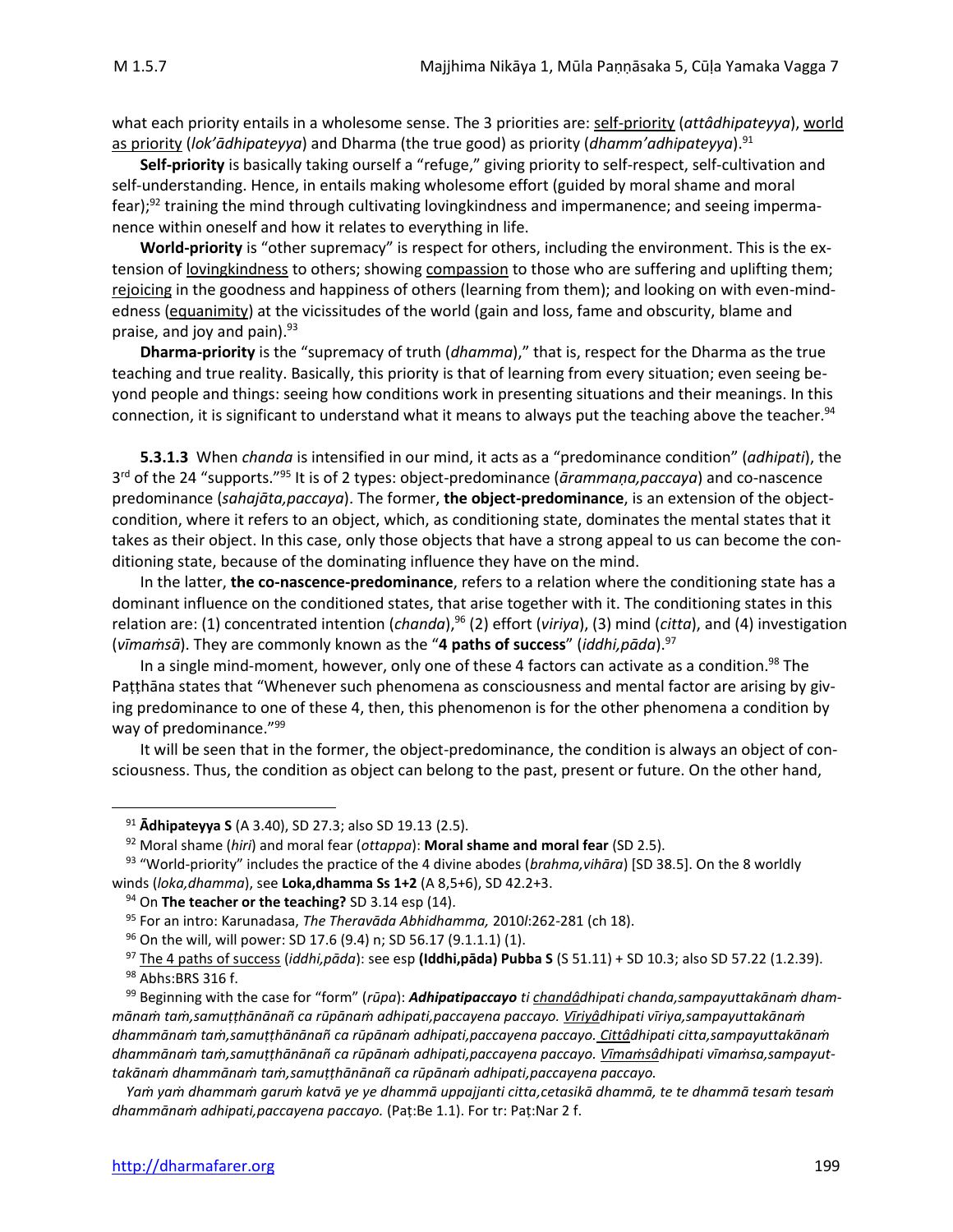for the latter, the co-nascence-predominance, the condition and what is conditioned thereby are always co-nascent. For here the reference is not to an object of consciousness but to consciousness itself and 3 mental factors, namely, concentrated intention, effort and investigation.<sup>100</sup>

#### **5.4** *KĀMA*

#### **5.4.0 The 3 important senses of** *kāma* [SD 55.17 (2.1.1.2) n]

**5.4.0.1** The term *kāma* has 3 important senses: the subjective, the objective, and the sense-based. Basically, *kāma* (1) is objective sensuality, that is, the 5 physical sense-objects, that is, "external" objects over which we have no control, but we tend to project our views and perceptions onto them. [5.4.1]

*Kāma* (2) [5.4.2] denotes *either* subjective sensuality or sense-desire *or* objective sensuality, the 5 physical sense-objects [5.4.1]. This is not always easy to discern, but comes with a better understanding of the suttas and our proper Dharma practice.<sup>101</sup> The rule of contextuality applies here.<sup>102</sup> [5.2.1.2]

**5.4.0.2** Sense-based *kāma* has 2 important interrelated senses: broadly, (1) the nature of our existence, that is, of the sense-world (*kāma,loka*) and sense-existence (*kāma,bhava*). In the Abhidhamma and the Commentaries, we also see the terms "sense-sphere" (*kāmâcavara*) and "sense-base" (*kām' āyatana*).<sup>103</sup>

(2) Sense-objects (sights, sounds, smells, tastes and touches) are morally "neutral," in the sense that they are neither good nor bad in themselves. This is famously states by the Buddha in **the Nibbedhika (Pariyāya) Sutta** (A 6.6.3), that there is "*no* sensuality in what is beautiful in the world," and that good and bad are all in our own mind, our perception of these objects.<sup>104</sup>

#### **5.4.1** *kāma* **(1) subjective sensuality**

**5.4.1.1 Subjective sensuality** refers to the 5 physical senses (pañc'indriya)<sup>105</sup> and their nature, that is, we tend to be attracted to what we *subjectively* perceive as pleasant, to reject what we see as unpleasant, and to ignore what we are unable to discern as pleasant or unpleasant. This psychological aspect of subjective sensuality is projected by the mind (where all the subjectivity arises) and, in turn, feeds **the latent tendencies** (*anusaya*) <sup>106</sup> of lust (*rāga*), repulsion (*paṭigha*) and ignorance (*avijjā*) [5.1.1.1].

**5.4.1.2** Subjective sensuality, then, refers to either our **sense-desire** (*kāma-c,chanda*) [5.3.1.1] or **sensual lust** (*kāma,rāga*) [5.4.3.2]. These are defilements (*kilesa,kāma*) as contrasted with the senseobjects (*vatthu,kāma*) that are attended to.<sup>107</sup> Joy and happiness (*pīti,sukha*) arise when we are able to let go of these sense-desires, that is, we are (at least momentarily) free from the powers of our physical senses. This teaching on letting go of sense-desire is given, for example, in **the (Mahānāma) Gilāyana Sutta** (S 55.54).<sup>108</sup>

<sup>100</sup> Abhs id. See Karunadasa op cit 267.

<sup>101</sup> See SD 32.2 (1.2.2).

<sup>102</sup> On the rule of context or contextuality: SD 6.11 (2.1.2); SD 53.5 (4.2.3); SD 54.3b (2.3.2.3).

<sup>103</sup> On -*avacara,* see SD 17.8a (5.2); SD 39.1 (1.4); on *āyatana,* see SD 17.8a (11.2).

<sup>104</sup> A 6.63,3.4 (SD 6.11); **Na Santi S** (S 103\*/1:34,6) SD 42.6.

<sup>105</sup> This set [SD 17.2a (9.2)] should not be confused with "the 5 faculties" (*pañc'indriya*) of faith (*saddhā*), effort (*viriya*), mindfulness (*sati*), concentration (*samādhi*) and wisdom (*paññā*) [SD 10.4; SD 3.6 (3); SD 54.3h (3.1)].

<sup>106</sup> On the latent tendencies, see *Anusaya,* SD 31.3 esp (8.2).

<sup>107</sup> See SD 4.7 (1.3); SD 38.4 (3.1.2); SD 41.4 (2.3.1).

<sup>108</sup> S 55.54,6-9 (SD 4.10).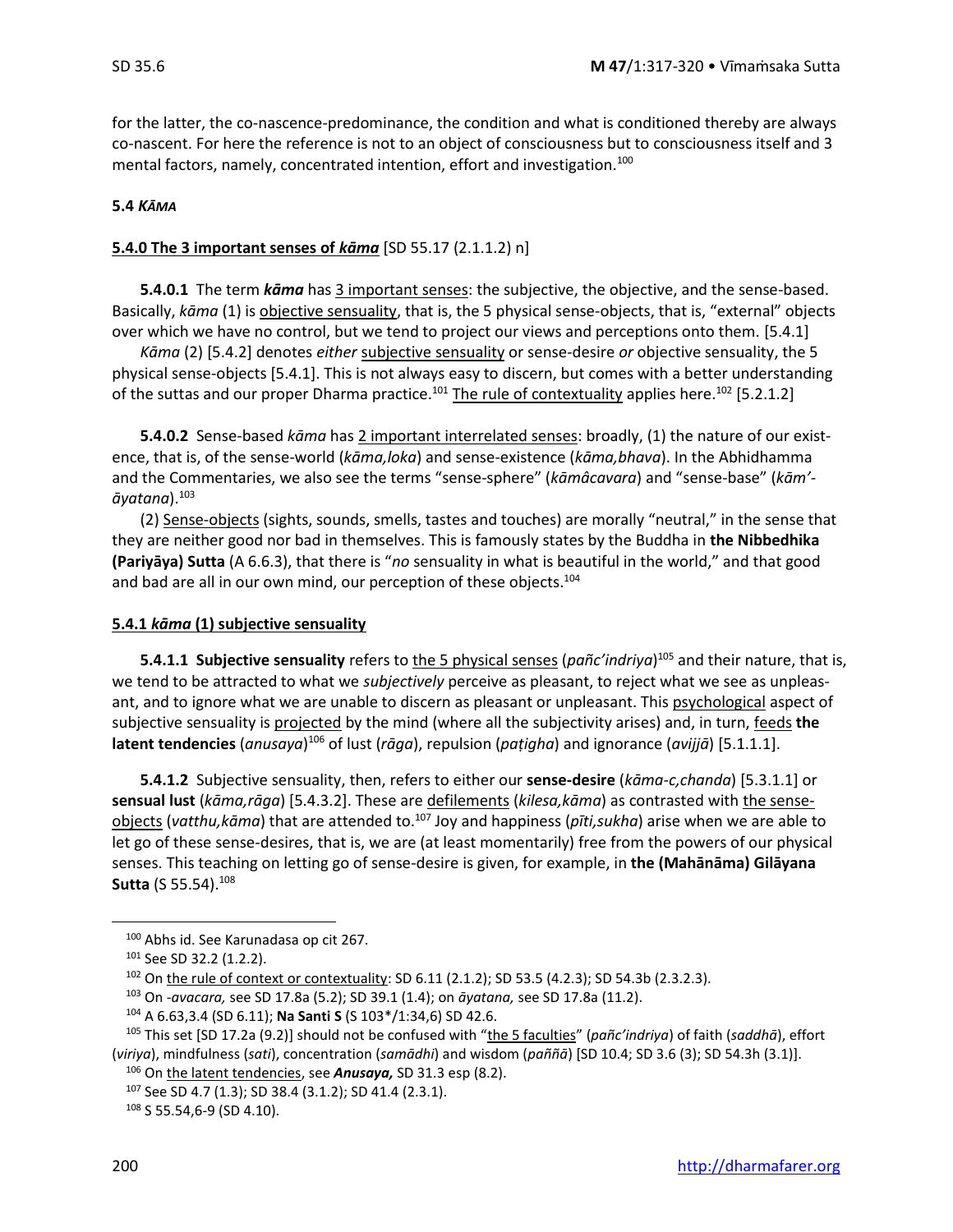#### **5.4.2** *kāma* **(2) objective sensuality**

**5.4.2.1** Technically, the 2nd sense of *kāma* is the objects of sense-desire (*vatthu,kāma*). Epistemologically (in terms of how we know things), objective sensuality refers to *what* we can know. **The Sabba Sutta** (S 35.23), for example, records the Buddha as stating that "the all" (*sabba*) comprises the 6 sensebases (the 5 senses + the mind) and their respective objects.<sup>109</sup>

These "objects" (*dhamma*) are those of sense-desire when we project our views onto them [5.4.1]; or, they are simply "objects" when we see them just as they are [5.4.2.3]. With Dharma-training, we learn to see these sense-objects as being impermanent; hence, unsatisfactory; and as such, they are non-self, without any essence. We have no "control" over them, meaning that we cannot really *identify* with them as "I"; nor *measure* them as "me" (against others as having or being); nor really *own* them (a "mine").

**5.4.2.2** When we "sense" or experience things without mindfulness or wisdom—we do not see them as being impermanent and miss the significance of this vision [5.4.2.1]—then, we are drawn to them and bound by them. In this sense, these sense-objects become **the 5 cords of sensuality** (*pañca* kāma,gūṇa),<sup>110</sup> the 5 sense-objects, regarded as attractive [5.1.1.2]. The word *guṇa* is polysemic [DP sv guṇa], and here can mean either "a strand, string, cord" (V 1:182,36) by which we are bound to them; or once we are bound by any of them, we will keep seeking more of it, with a "multiplying" effect (Pv 36.9) of being overwhelmed by these cords.<sup>111</sup>

#### **5.4.3 kāma (3) sensuality**

**5.4.3.1** An important specific sense of *kāma* has **ethical** significance, that is, as "sexuality." We can only discern this usage from its context, such as in the phrase, *kāmesu,micchā.cārā,* "misconduct in sexuality."<sup>112</sup> Its best known occurrence is, of course, as the 3<sup>rd</sup> of the 5 precepts, which are the practical essence of <u>natural morality</u>.<sup>113</sup>

This should not be misconstrued that "sex is evil," but rather that it entails a sense of restraint out of respect for others by not violating their person, and to practise *love, compassion and responsibility* in our affairs with others. Even those who observe only the 5 precepts are able to attain the path as streamwinners and once-returners.<sup>114</sup> Hence, it is not necessary for us to attain dhyana to gain our first step on the path.<sup>115</sup>

**5.4.3.2 The Mahā Vaccha,gotta Sutta** (M 73), in fact, specifically mentions such laity who "enjoy sensual pleasures" (*kāma,bhogī*) within the purview of the 5 precepts, as being noble disciples (that is, as streamwinners and once-returners).<sup>116</sup> This is where it helps for us to understand the subtle differ-

<sup>109</sup> S 35.23/4:15 (SD 7.1).

<sup>110</sup> See SD 32.2 (1.2.2).

<sup>111</sup> See eg, **Nibbāna,sukha S** (A 9.34), SD 91.5.

<sup>112</sup> See SD 32.2 (3).

<sup>113</sup> Natural moral (*pakati sīla*) refers to universal morality, one that is karmically potent, applying to all sentient beings: contrasted with conventional morality (*sammuti*,*sīla*): SD 30.8 (8.4.2.2); SD 37.8 (2); SD 40a.1 (13.2); or with prescribed morality (*paṇṇatti,sīla*), such as that of the Vinaya rules: SD 56.1 (4.2.1.4).

<sup>114</sup> See SD 4.9 (1.2).

<sup>115</sup> On dhyana being unnecessary for attaining streamwinning or once-returning, see SD 3.3 (0.3); SD 8.5 (2); SD 23.6 (2).

<sup>116</sup> M 73,10/1:491 (SD 27.4); SD 54.9 (4.2).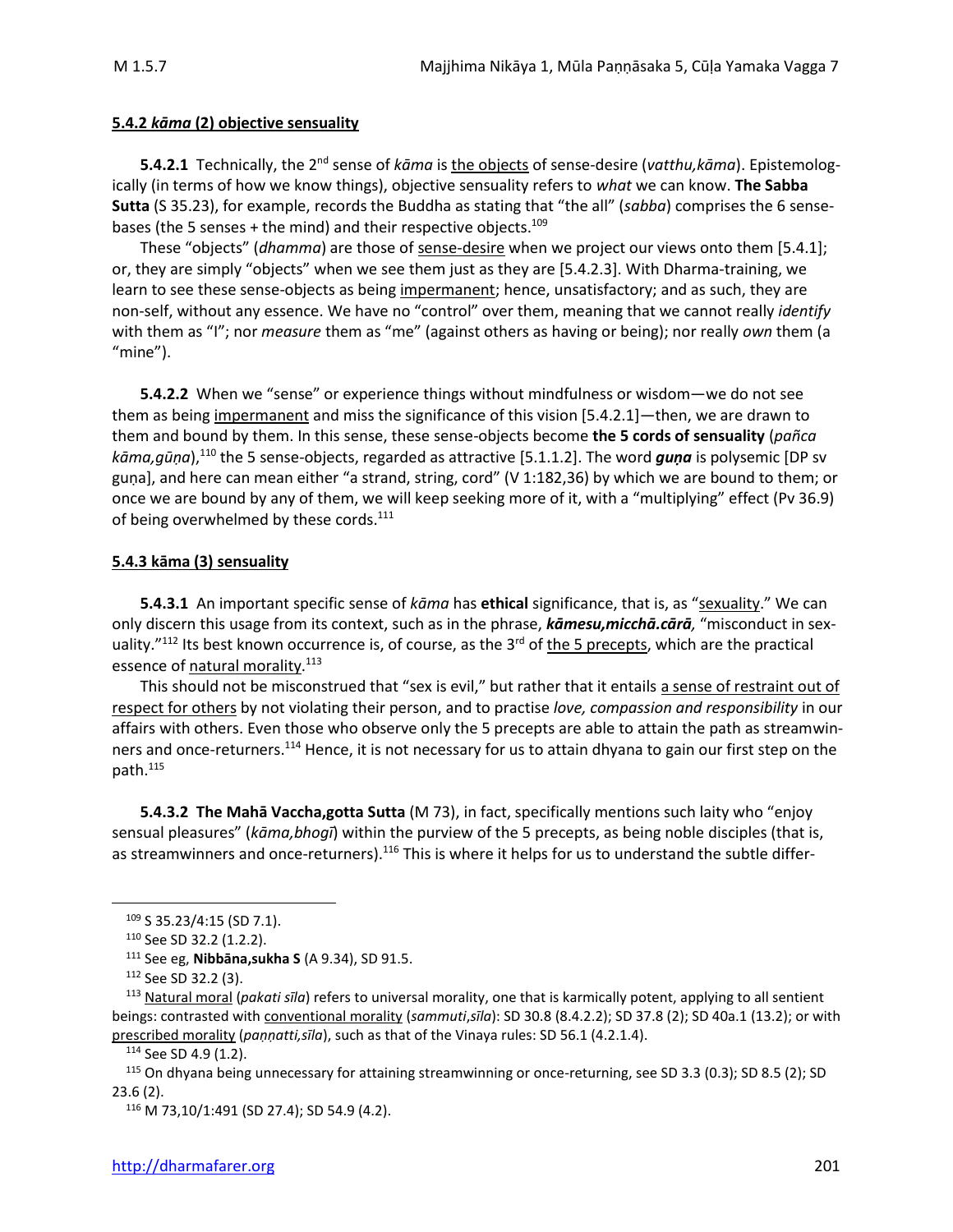ence between existential **greed** (*lobha*), as the first of the 3 unwholesome roots (*akusala,mūla*), and *lust* (*rāga*), as one of the latent tendencies [5.4.1.1].

Theoretically, "greed" (*lobha*) works on a preconscious level [5.1.1.3], initiating or influencing our actions, but when we are mindful, we are able to restrain ourself or act wholesomely. In other words, a wholesome or mindful person has a significant degree of self-control in the enjoyment of sensual pleasures, including sex. $117$ 

The suttas tell us that the once-returner has weakened the 3 unwholesome roots: greed (*lobha*), hate (dosa) and delusion (moha).<sup>118</sup> There is no mention of <u>lust</u> (rāga), which is only uprooted by the non-returner<sup>119</sup> and, of course, the arhat. *Lobha,* after all, is a weaker form of *raga,* which is more deeply rooted as a latent tendency. [5.4.1.1].

**5.4.3.3** If we are not on the path yet (that is, as worldlings), when we are unmindful, **lust** (*rāga*) is likely to rise up from the depths of our latent tendencies and overwhelm us, making us lose control of ourself and break the 3rd precept.<sup>120</sup> We may be able to restrain ourself from the dictates of *lobha,* and move on; but *raga* still lurks in the depths of our unconscious as the latent tendencies. However, its immediate effects or influence may be averted by the proper keeping of the moral precepts, especially as the basis for mental training, that is, meditation.

Hence, the precept against any kind of sex, personal or interpersonal, which is prohibited for monastics, who have freely taken up the vow of **celibacy** (*brahma,cariya*) as part of their monastic training. Again here, the reason is simply that sexuality is the very root of samsara (the cycle of rebirths and redeaths). Moreover, sexual behaviour entails responsibility for one's partner and family; while a monastic, as a renunciant, has given up family life, socializing and worldliness.

**The Alagaddûpama Sutta** (M 22) is a key text wherein the Buddha clearly states that sexuality is a sure stumbling-block, a hindrance, to the monastic life.<sup>121</sup> The monastic "higher training" (*adhisikkhā*) comprises the higher morality (entailing complete celibacy), the higher mind (the attaining of dhyana) and the higher wisdom (attaining the path). In short, a monastic who has mastered dhyana will enjoy profound mental pleasures that far surpass those of sexuality. Further, the purpose of such mental attainment is to facilitate the direct seeing into true reality for attaining nirvana.<sup>122</sup>

**5.4.3.4** The subject of *kāma*—sensuality, desire and related topics—is a broad and vital one in early Buddhism. We have here only touched on some key points that we should know and understand. *Kāma*  features in many other early Buddhist teachings, of which we here list the main ones that we should study carefully for a better understanding of the teachings and greater progress in our personal practice.

| $\bar{a}$ sava, mental influxes: the 3 influxes, SD 30.3 (1.3.2); SD 4.25 (5); SD 50.12 (2.5.2); SD 55.9 (1.3.2.5); |
|---------------------------------------------------------------------------------------------------------------------|
| the 4 influxes, D 16,10.4 n (SD 9); SD 70.18 (2.4.1 n).                                                             |
| - 그 - 큰 대통 : 2011년 10월 20일 - 2012년 2월 21일 - 2012년 2월 21일 - 2월 21일 - 2월 21일 - 2월 21일 - 2월 21일 - 2월 21일 - 2월 21일      |

|  |  |  |  |  |  | upādāna, clinging, especially in connection with the 5 aggregates of clinging: |  |
|--|--|--|--|--|--|--------------------------------------------------------------------------------|--|
|--|--|--|--|--|--|--------------------------------------------------------------------------------|--|

| (pañc'upādāna-k, khandha)                                                       | SD 17.1a (2) |
|---------------------------------------------------------------------------------|--------------|
| <i>kāma:</i> polysemy:                                                          | SD 6.11 (2)  |
| kāma-c,chanda, sensual desire, one of the 5 mental hindrances (pañca,nīvarana): | SD 32.1      |

<sup>117</sup> On the preconscious, see SD 17.8b, esp (1.1.2; 2.2); SD 7.10 (3.3).

<sup>118</sup> See **(Sekha) Uddesa S** (A 3.86), SD 80.13; **Sa,upādi,sesa S** (A 9.12/4:380 f), SD 3.3(3); SD 10.16 (12.1.2.1). <sup>119</sup> See SD 10.16 (1.6.7.1); SD 23.16 (1.1) n.

<sup>120</sup> On lust (*kāma,raga*), see SD 6.11 (2). For an overview, see **Sexuality**, SD 31.7.

<sup>121</sup> M 22,1-9 (SD 3.13).

<sup>122</sup> On the necessity of dhyana for arhathood: SD 8.5 (2); SD 10.16 (1.5.1.6); SD 15.1 (13); SD 41.1 (2.2.2.4); SD 23.6 (4).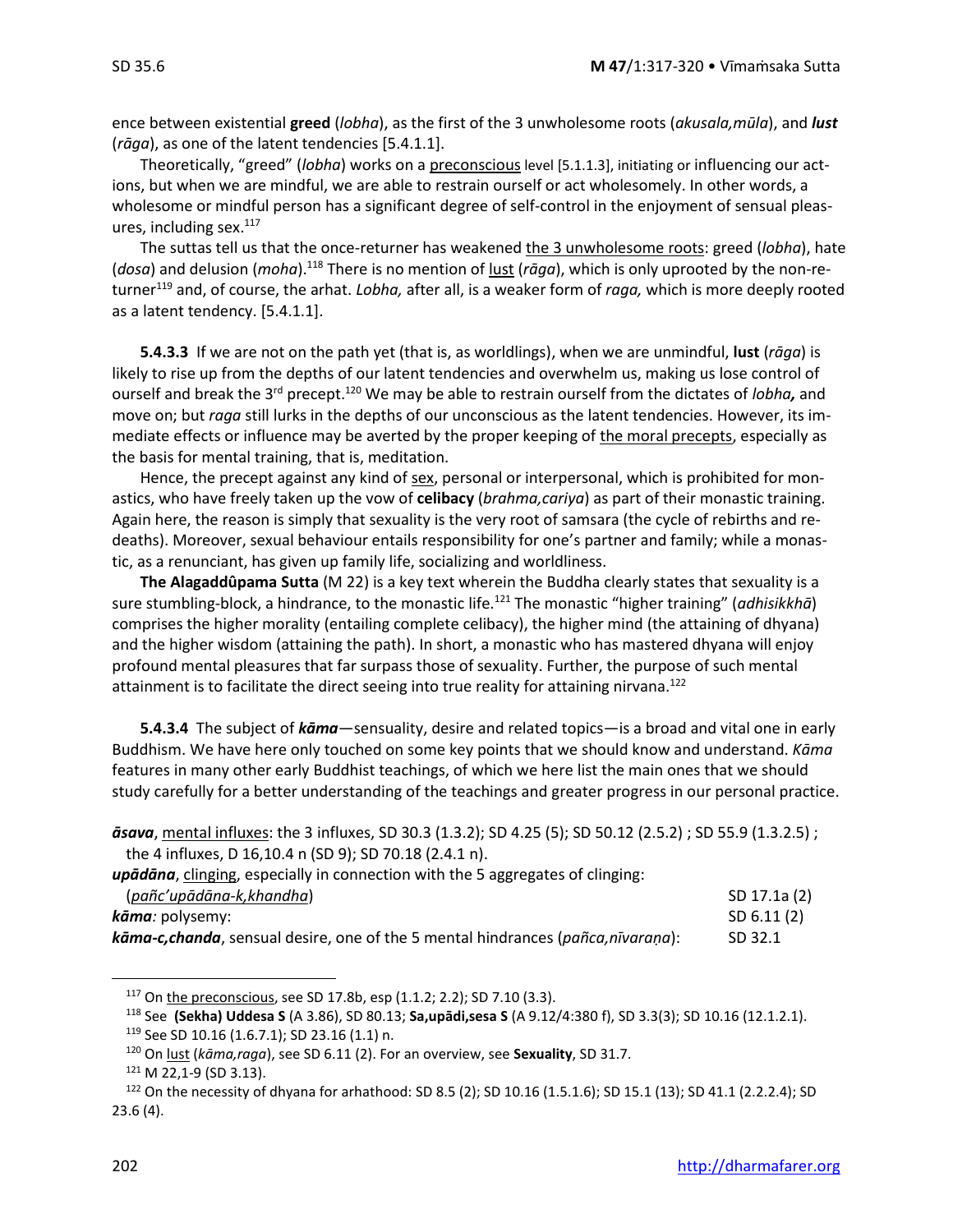*kāma,taṇhā*, sensual craving, one of the 3 cravings (*taṇhā*): SD 53.38 (1.2.3) *kāma,raga,* sensual lust, as one of the 10 fetters (*dasa saṁyojana*): SD 10.16 (1.6.7 f) *kāma,vitakka*, sensual thought, one of the 3 kinds of unwholesome thoughts (*akusala,vitakka*): S 14.12,2+9 (SD 29.8)

> **Vīmaṁsaka Sutta** The Discourse on the Investigator

— — —

M 47

**1** Thus have I heard.

#### The investigative monk

1.2 At one time, the Blessed One was residing in Anātha,piṇḍika's monastery-park in Jeta's grove near Sāvatthī.

There, the Blessed One addressed the monks: "Bhikshus!"

"Bhante," the monks replied to the Blessed One. The Blessed One said this:

**2** "**The Tathagata, bhikshus, should be examined**<sup>123</sup> by a monk, an investigator [one who is inquisitive],<sup>124</sup> who does not know<sup>125</sup> how to read another's mind<sup>126</sup>—so that he will know<sup>127</sup> whether the Blessed One is fully self-awakened or not."<sup>128</sup>

<sup>123</sup> "Should be examined," *samannesanā kātabbā.* The key word, *samannesanā* ("inquiring, examining, investigating") has its verb as *samannesati* or *samanvesati* ("he seeks, looks for, searches, examines, investigates"), which comes from *saṁ* ("together") *+ anvesati* (ie, *anu + esati,* "he seeks after or repeatedly"). The abstract n *samannesanā* is also the key word of **Caṅkī S** (M 95,20/2:173) + SD 21.15 (1.3.2). See Intro (2.3).

 $124$  Comy says there are 3 kinds of investigators. Here an "investigator of the Teacher" is meant: see Intro (2.1). <sup>125</sup> Be Ce *ajānantena*; only Ee has *ājānantena* ("with the knowing, or knowing") clearly wr. The context clearly requires the negative *ajānantena* (*a,* "not" *+ jānāti,* "he knows," as neg participle), since the monk who is unable to directly know the Buddha's mind that he is fully awakened must infer this from external means, such as his bodily and verbal conduct. See M:ÑB 1244 n482.

<sup>126</sup> "How to read another's mind, *parassa ceto,pariyāyaṁ,* also "the range of another's mind." Here, Comy glosses *pariyāya* as "turn, track (n)" (*vāra*) and "range, limit" (*pariccheda*) (MA 2:378).

<sup>127</sup> *Viññāṇāya,* lit "for the sake of knowing ... ," which Comy glosses so, as *vijānan'atthāya* (MA 2:378). See Intro (4.3.1).

<sup>128</sup> *Vīmaṁsakena, bhikkhave, bhikkhunā parassa ceto,pariyāyaṁ ajānantena tathāgate samannesanā kātabbā "sammā,sambuddho vā no vā" iti viññāṇāyâ ti.* From the context, it appears that either this is a question (alt tr: "How, bhikhus, should the Tathagata be examined by a monk, an investigator, who does not know how to read another's mind, so that he knows whether the Blessed One is fully self-awakened or not?") or this statement is followed by a long statement eliciting a response from the audience (hence the monks' request for teaching, §3). On *ajānantena,* see separate n above. The key word, *samannesanā* ("inquiring, examining, investigating") has its verb as *samannesati* or *samanvesati* ("he seeks, looks for, searches, examines, investigates"), which comes from *saṁ*  ("together") *+ anvesati* (ie, *anu + esati,* "he seeks after or repeatedly"). The abstract n *samannesanā* is also the key word of **Caṅkī S** (M 95,20/2:173) + SD 21.15 (1.3.2).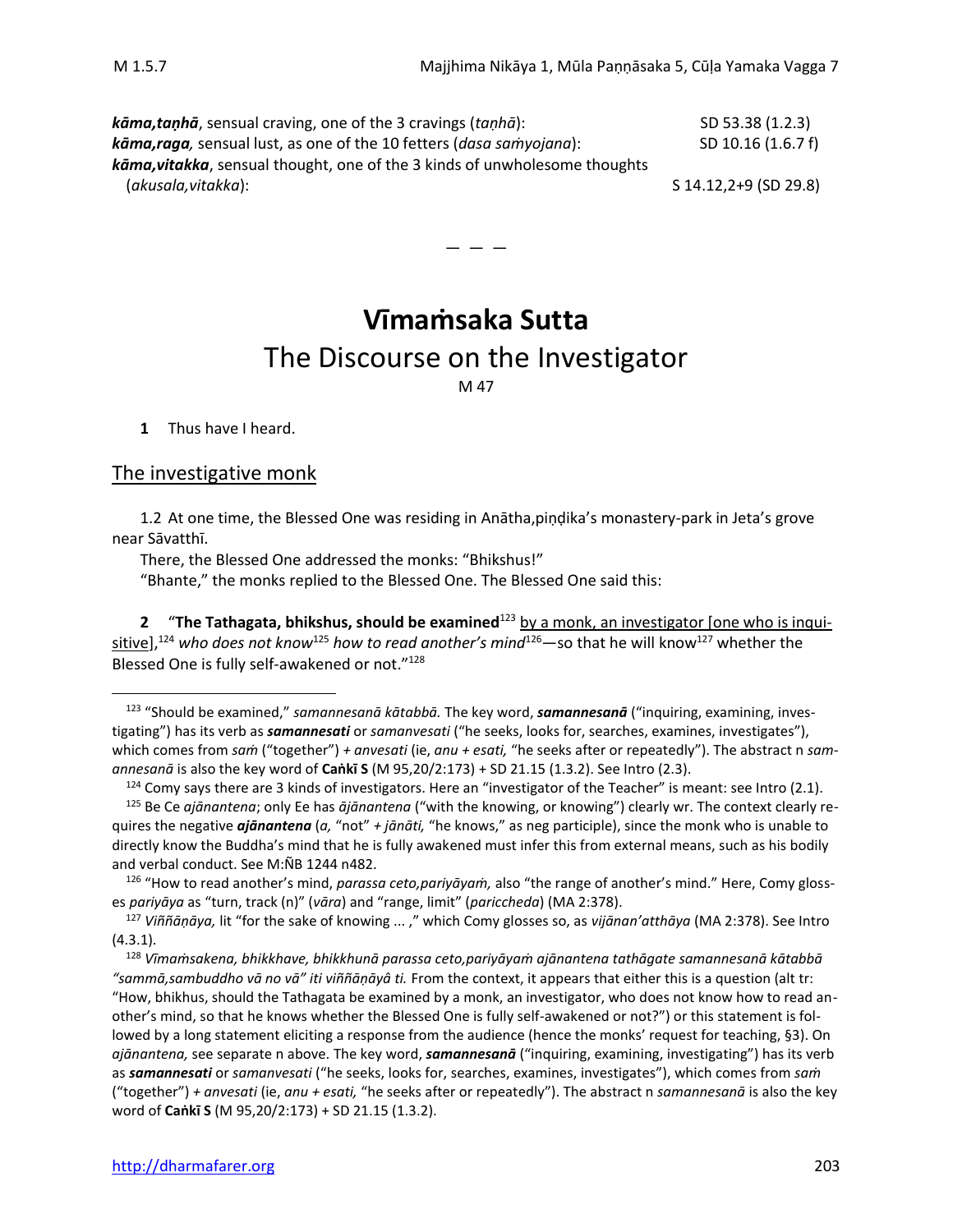**3** "Bhante, our teachings are rooted in the Blessed One, guided by the Blessed One, have the Blessed One as refuge. It would be good indeed if the Blessed One were to explain its meaning. Having heard the Blessed One, the monks would remember it."<sup>129</sup>

3.2 "Then, listen, bhikshus, pay close attention to it, **[318]** I will speak."

"Yes, bhante!" the monks replied to the Blessed One in assent.

The Blessed One said this:

# How to investigate the Buddha

**4** (1) "The Tathagata, bhikshus, should be examined<sup>130</sup> in 2 ways [regarding 2 states],<sup>131</sup>

by a monk who is **an investigator** [who is inquisitive], who does *not* know how to read another's mind, that is, states cognizable by the eye or by the ear,<sup>132</sup> thus:

'Does he find **any defiled states** cognizable by *the eye* or by *the ear* in the Tathagata or not?' 4.2 When he investigates him thus, he comes to know thus:

'Defiled states cognizable by the eye or by the ear are not found in the Tathagata.'

**5** From investigating him, he knows thus,

'Defiled states cognizable by the eye or by the ear are not found in the Tathagata.'

Thereupon, he investigates him further:

(*2*) 'Does he find any *mixed states*<sup>133</sup> cognizable by *the eye* or by *the ear* in the Tathagata or not?' When he investigates him thus, he comes to know thus:

'Mixed states cognizable by the eye or by the ear are not found in the Tathagata.'

**6** From investigating him, he knows thus,

'Mixed states cognizable by the eye or by the ear are not found in the Tathagata.'

Thereupon, he investigates him further:

(*3*) 'Does he find any *purified* **[cleansed] states**<sup>134</sup> cognizable by *the eye* or by *the ear* in the Tathagata or not?'

When he investigates him thus, he comes to know thus:

'Purified states cognizable by the eye or by the ear are found in the Tathagata.'

**7** From investigating him, he knows thus,

'Purified states cognizable by the eye or by the ear are found in the Tathagata.'

<sup>129</sup> *Bhagavam,mūlakā no bhante dhammā, bhagavaṁ nettikā, bhagavaṁ paṭisaraṇā. Sādhu vata bhante bhagavatañ-ñ'eva paṭibhātu etassa bhāsitassa attho. Bhagavato sutvā bhkikkhū dhāressant ti*. This is stock (M 1:309 f, 317, 465, 3:115; S 2:80 f; A 1:199, 4:158, 351, 5:355).

<sup>130</sup> "Should be examined," *samannesitabbo.* See Intro (2.3).

<sup>&</sup>lt;sup>131</sup> *Dve dhammesu,* lit "in 2 things," ie, "by the eye or by the ear," by observing or by listening, or both.

<sup>132</sup> *Cakkhu,sota,viññeyyā dhammā.* Comy: Here "states cognizable by the eye" refers to the Teacher's bodily conduct (*kāyiko samācāro*), and states "cognizable by the ear" are the Teacher's "verbal conduct" (*vācasiko samācāro*). From noticing ripples and bubbles on the water surface, we can know that there is fish below; even so, when we can know that one's defiled actions, such as killing and false speech, that his mind is defiled, too. (MA 2:380)

<sup>133</sup> "Mixed states," *vītimissā dhammā,* Comy explains this as referring to conduct that is "sometimes dark (bad), sometimes white (good)" (*kāle kaṇhā kāle sukkā*) (MA 2:381). This refers to one who is in the task of purifying his conduct, sometimes does so, sometimes does not (MAṬ:Be 2:299). Comy (MA 2:381 f) qu **Arakkheyya S** (A 7.55), which states that the Buddha is purified in his bodily, verbal and mental conduct, and livelihood (A 7.55/4:82-84).

<sup>134</sup> "Purified [cleansed] states," *vodātā dhammā.* See Intro (4.2.3).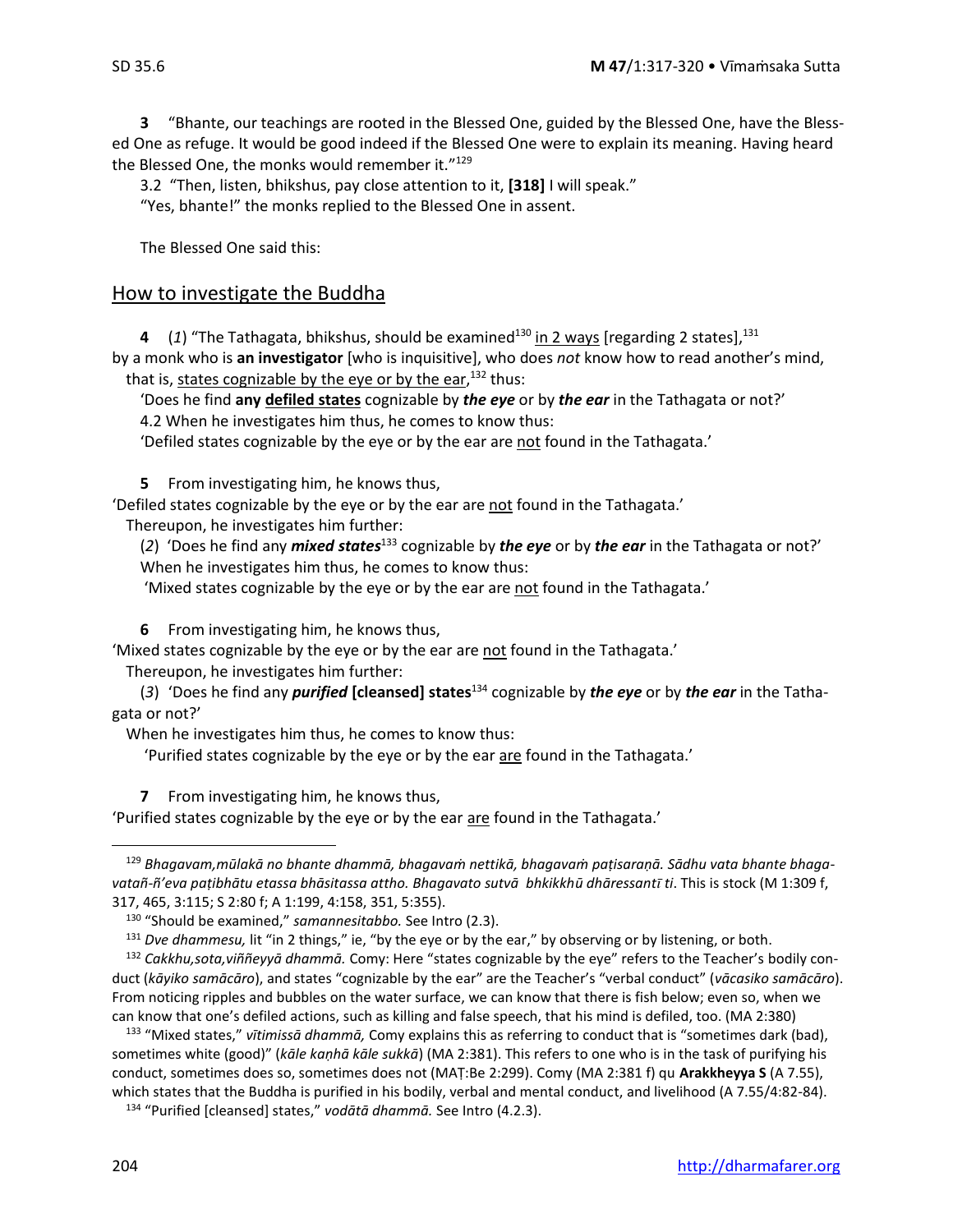Thereupon, he investigates him further:

(4) 'Has this venerable one<sup>135</sup> attained<sup>136</sup> to <u>this wholesome state</u> *for a long time*, or has he attained it *for a short while* **[momentarily]?**' 137

When he investigates him thus, he knows thus:

'This venerable one has attained to this wholesome state for a long time*.*

This venerable one has *not* attained it for a short while.'

**8** From investigating him, he knows thus,

'This venerable one has attained to this wholesome state for a long time. This venerable one has *not* attained it for a short while.'

Thereupon, he investigates him further:

(*5*) 'Has this venerable one *attained renown,* a monk who *has won fame*, so that **certain disadvantages** are found in him here? 138

8.2 Bhikshus, certain disadvantages are *not* found in a monk as long as he has not attained to renown, not won fame.<sup>139</sup> But, bhikshus, when a monk has attained to renown, won fame, there are found certain disadvantages in him.<sup>140</sup>

8.3 When he investigates him thus, he knows thus:

'This venerable one has attained renown, a monk who has *won fame*, but *no* disadvantages are found in him.'

<sup>138</sup> *Ñatt'ajjhāpanno ayam-āyasmā bhikkhu yasa-p,patto, saṁvijjantassa idh'ekacce ādīnavâ ti?* Comy says that the advantages or dangers (*ādīnava*) here are "such as conceit and arrogance" (*mānâtimānâdayo*) (MA 2:384). The Chin version merely says that the Buddha's practice of meditation is not motivated by the desire for fame or gain: 不為名 譽,不為利義,入此禪 *bù wèi míngyù, bù wèi lì yì, rù cǐ chán.* (MĀ 186 = T1.731b22). Here 義 *yì* is Skt *artha,* "meaning, purpose." See **"Me": The danger of conceit**, SD 19.2a.

<sup>139</sup> Comy notes that a monk who has not become well known or attracted a large following faces no such dangers, but live very peacefully like a streamwinner or a once-returner; but who can know whether he is a noble saint or not? (MA 2:384).

<sup>140</sup> Comy notes that when a monk has become famous or gained a following, he would, like a fierce cow, with sharp horns, hurting others in the herd, or a leopard devouring a herd of deer, hurt other monks by not showing them respect or fellowship, wandering about as if treading on the ground with his forefoot (or toes) (MA 2:384). This is also an allusion to the monk being attributed with charisma: see **The teacher or the teaching?**, SD 3.14. The closing phrase, "wandering about ... etc," is prob a figure for going about in a haughty manner (MAṬ:Be 2:301). Buddhaghosa notes that "one with a hating temperament walks as if he were digging with his forefoot, puts his foot down quickly, lifts it up quickly, dragging his feet (Vism 3.88/105; SnA 544).

<sup>135</sup> *Ayam-āyasmā,* "this venerable one." See Intro (4.1).

<sup>136</sup> Bodhi's sentence, "Has this venerable one attained this wholesome state over a long time or did he attain it recently?" is curious, as Analayo notes that *dīgha,rattaṁ samāpanno … udāhu ittara,samāpanno ti* (M 1:318,23) is explained by Comy to mean "since a long time … or else … yesterday" (MA 2:382,5), ie, not how long ago the Buddha had attained it, but whether he was practising consistently or only temporarily (**Analayo** 2011:292). See Intro (1.2.2) & (4.2.1).

<sup>137</sup> *Dīgha,rattaṁ samāpanno ayam-āyasmā imaṁ kusalaṁ dhammaṁ, udāhu ittara,samāpannô ti?* "A short while," *ittara* (adj), sometimes misspelt as *itara*: (1) (Ved Skt *itvara,* "going, moving," going along, (fig) passing), "fleeting, temporary, brief," as meant here; opp "for a long time" (*dīgha,ratta*); (2) "limited, unreliable," A 3:165 ~*pema*; Miln 93 *ittaratā*; (3) (BHS *itvara,* small, inferior, eg, *~ dāna,* Divy 317) "low birth" (~*jacca,* M 2:47); A 2:34; Sn 757. See PED, CPD, DPL, BHSD sv. Comy explains as "since a very long time (Be Se *aticira,kālato;* Ee *cira,kālato*), or attained yesterday (*hiyyo*)" (MA 2:382), which however seems to miss the context, as even if one were awakened yesterday or today itself, that awakening is no different from being awakened decades ago. In fact, the Chinese version (based on a Prakrit text) reflects the Pali better: see Intro (1.2.2).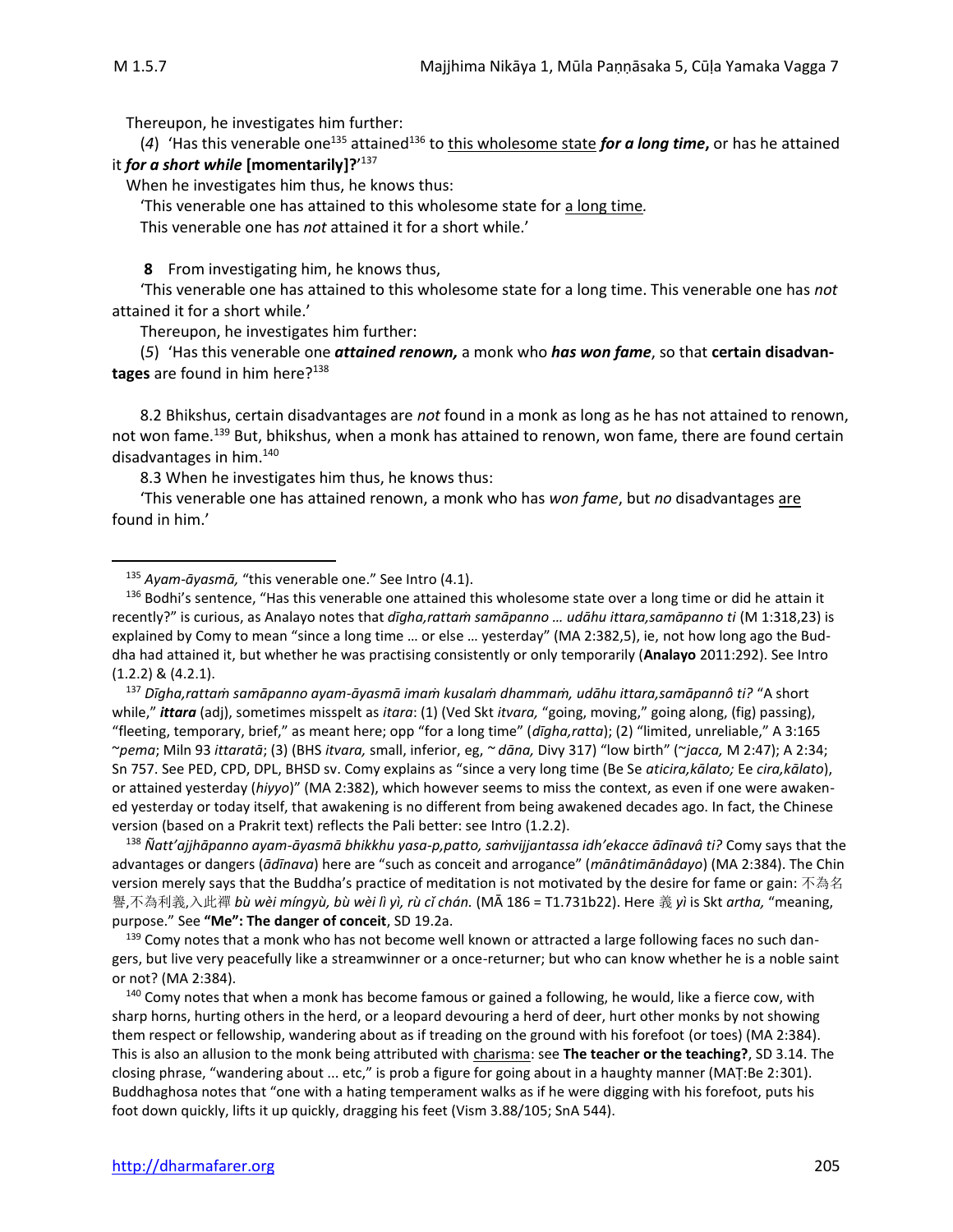**9** From investigating him, he knows thus,

'This venerable one has attained renown, **[319]** a monk who has won fame, but certain disadvantages are not found in him.'

Thereupon, he investigates him further:

(6) 'Is this venerable one *restrained*<sup>141</sup> *for fear* [because of fear], or is he restrained *by fear*?<sup>142</sup>

9.2 Does he nor indulge in sense-pleasures on account of **being lust-free** *by having destroyed it*?' 143 When he investigates him thus, he knows thus:

This venerable one is *neither* restrained for fear, *nor* is this venerable one restrained by fear.

He indulges *not* in sense-pleasures on account of *being lust-free by having destroyed* it.' <sup>144</sup> [§10.3]

# Learning from the Buddha himself

**10** And if, bhikshus, should that monk be asked by others, thus:

'But what are the venerable one's reasons, what are the evidence, that he speaks thus:

"*This venerable one restrains not on account of fear [free from fear]; this venerable one does not restrained on account of fear*. *He abstains from sense-pleasures on account of being lust-free by having destroyed it*"? [§9.2]

10.2 Bhikshus, the monk, answering rightly, would he answer thus:

'Now, whether this venerable one is dwelling in a community or is dwelling alone, $145$ there are those who teach a group, where some are <u>well behaved</u>, some ill behaved, <sup>146</sup>

while some here are engaged in worldly things, some are untainted by worldly things,

this venerable **one does not despise** any of them on that account.<sup>147</sup>

 $144$  On this above section, see Intro (3.2).

<sup>145</sup> Although many of the early monks led solitary lives, Comy here cites examples where the Buddha does so for only limited periods, eg, "Bhikshus, I wish to go into solitude for half a month" (*Icchām'ahaṁ bhikkhave aḍḍha,māsaṁ paṭisallīyituṁ,* S 54.9/5:320); "I am going into a 3-month solitude" (*te,māsaṁ paṭisallīyituṁ,* S 5:325); and a solitary rains residence in Pārileyyaka forest (S 22.81/3:95). (MA 2:386)

<sup>146</sup> Lit, "While some therein are well behaved, and some therein are badly behaved, and some therein teach a group." Comy: The opposite to those who teach a group (that is, those who live away from groups), though not mentioned, should be understood, too (MA 2:387).

<sup>147</sup> Comy points to the Buddha's impartiality (*tādi,bhāva*) towards living beings, not unjustly praising some and disparaging others, ie, he is "the sage (*muni*) who treats all alike, as regards the killer Devadatta, the robber Aṅguli,māla, Dhana,pālaka (the fierce elephant), and (his own son) Rāhula" (*vadhakassa deva,dattassa corass'aṅgulimālino | dhana,pālake rāhule ca sabbesaṁ samako munîti*) (MA 2:387; DhA 1:146; cf Miln 410). See **Araṇa Vibhaṅga S** (M 139,6-8/3:231-233), SD 7.8. **Analayo** notes that the passage in MĀ 186 = T1.731c1 is somewhat cryptic: "if [some] are well gone, if the well gone [ones] are taught, or the leaders, because of [attachment to] material things one can see [the true nature of] that venerable one, I don't know myself," 彼賢者,我不自知若有善逝,若為善逝所化 ,為宗主,因食可見 *bǐ xiánzhě, wǒ bù zì zhī ruò yǒu shàn shì, ruò wéi shàn shì suǒ huà, wéi zōngzhǔ, yīn shí kě jiàn*. The mentioning of those who are "well gone," corresponds to *sugata* at M 1:319,13; the "teaching," 化, and the "leaders," 宗主, could correspond to "those who teach a group," *gaṇaṁ anusasanti* at M 1:319,13, and "material things," 食, correspond to *āmisa* at M 1:319,14 (cf eg, in MĀ 98 = T1.583c28, where 食 corresponds to *s'āmisa* in M 10/1:59,16). Finally, the ref to "not knowing," 不知, could be due to the translator mistaking *ava-√JÑA* "to despise," at M 1:319,15, for *a-√JÑA*, "to not know." Hence, concludes Analayo, "it seems that the main points made in [M 47] can be discerned in the Chinese translation." (2011:293 n139)

<sup>141</sup> "Restrained," *uparata* (pp of *uparamati*): see Intro (4.3.2).

 $142$  On the 4 kinds of fear, see Intro (4.3.2).

<sup>143</sup> *Abhayûparato ayam-āyasmā, nâyam-āyasmā bhayûparato, vīta,rāgattā kāme na sevati khayā rāgassâ ti?* On "lust," *raga* [5.2]; on "sensual pleasures," *kāma* [5.4].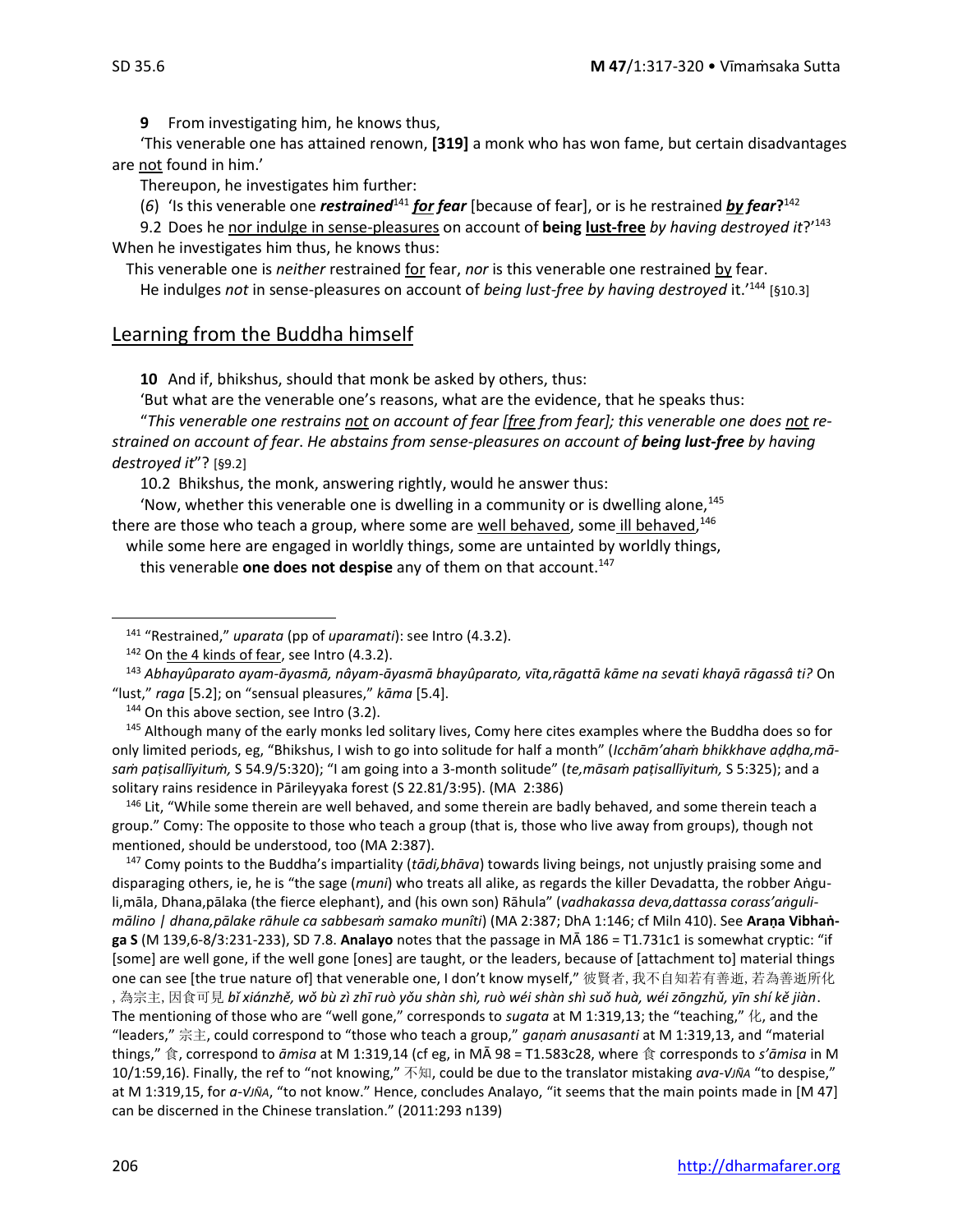10.3 For I have heard this from the Blessed One himself, I have learned this before the Blessed One himself [from the Blessed One's own lips] thus:

'*I am neither restrained for fear nor am I restrained by fear.<sup>148</sup>* [§§9.2] *I indulge not in sense-pleasures on account of being lust-free by having destroyed it*.'<sup>149</sup>

# The Buddha confirms the investigation

**11** Bhikshus, the Tathagata should indeed be further questioned, thus:

(1) 'Whatever *defiled* states there are cognizable through the eye or through the ear, are they to be found in the Tathagata, or not?'

The Tathagata, bhikshus, answering, would answer thus, 150

'Whatever *defiled* states there are cognizable through the eye or through the ear, they are not found in the Tathagata.'

**12** (2) 'Whatever *mixed* states there are cognizable through the eye or through the ear, are they to be found in the Tathagata, or not?'

The Tathagatha, bhikshus, answering, would answer thus,

'Whatever *mixed* states there are cognizable through the eye or through the ear, they are not found in the Tathagata.'

**13** (3) 'Whatever *purified* [cleansed] states there are cognizable through the eye or through the ear, are they to be found in the Tathagata, or not?'

The Tathagatha, bhikshus, answering, would answer thus,

'Whatever *purified* states there are cognizable through the eye or through the ear, they are not found in the Tathagata.

This is my path, this is my pasture [resort], <sup>151</sup> but **I am** *not* **that** [I do *not* identify with them].'<sup>152</sup>

<sup>148</sup> *Abhayûparato'ham asmi, nâham asmi bhayûparato*, lit, "I am one not restrained from fear, restrained from fear am I not … ." [4.3.2]

<sup>149</sup> *Vītarāgattā kāme na sevāmi khayā rāgassā ti.*

<sup>150</sup> As noted in Comy, the Tathagata would never speak falsely (*micchā*), but always rightly (*sammā*) (MA 2:387).

<sup>&</sup>lt;sup>151</sup> Be *Etam patho'ham-asmi, etam gocaro*. The verb *asmi* (also *amhi*) (from √As, to be), 1 sg pres. Means "is, becomes" [WarderPG 1974:30 f]. Ee & Comy interprets *asmi* as possessive, thus: "This is my path, my pasture" (*esa mayhaṁ patho esa gocaroti attho*), ie, he is utterly pure in regard to moral virtue of right livelihood (*ājīv'aṭṭhamaka sīla*)\* (MA 2:387). Comy adds that there is vl *etâpātho* (*eta* + *āpātha*), "that range," ie, referring to his knowledge (*ñāna*) (MA 2:387). \**Ājīv'aṭṭhamaka sīla,* lit, "moral virtue with (right) livelihood as the eighth," ie, the threefold bodily purity (*kāya,sucarita*) (abstaining from killing, stealing and incelibacy) and keeping to the fourfold right speech (*vacī,sucarita*) (speech that is truthful, unifying, pleasant and useful): see **Mahā Saḷāyatanika S** (M 149,10/- 3:289), SD 41.9.

<sup>152</sup> "I am not that," *no ca tena tammayô ti,* lit "And not 'made of it' by that." Cf "Bhikshu, one is reckoned by whatever lies latent in one. | One is not reckoned by what does not lie latent in one." (*Yam kho bhikkhu anuseti, tena saṅkhaṁ gacchati; | yaṁ nânuseti, na tena saṅkhaṁ gacchatî ti,* S 22.35/3:35 @ SD 31.4); also the explanation of *na tena* ("not by that") at **(Jhāna) Bāhiya S** (U 1.10.17/8), SD 33.7. Comy explains: "On account of utter purity of moral virtue, I am not 'made of that' (*tam*,*maya*), with no craving for that (*na sa,taṇho*). On account of utter purity of moral virtue, I am without any craving (*nittaṇho*)" (MA 2:387). See *Atammayatā*, SD 19.13.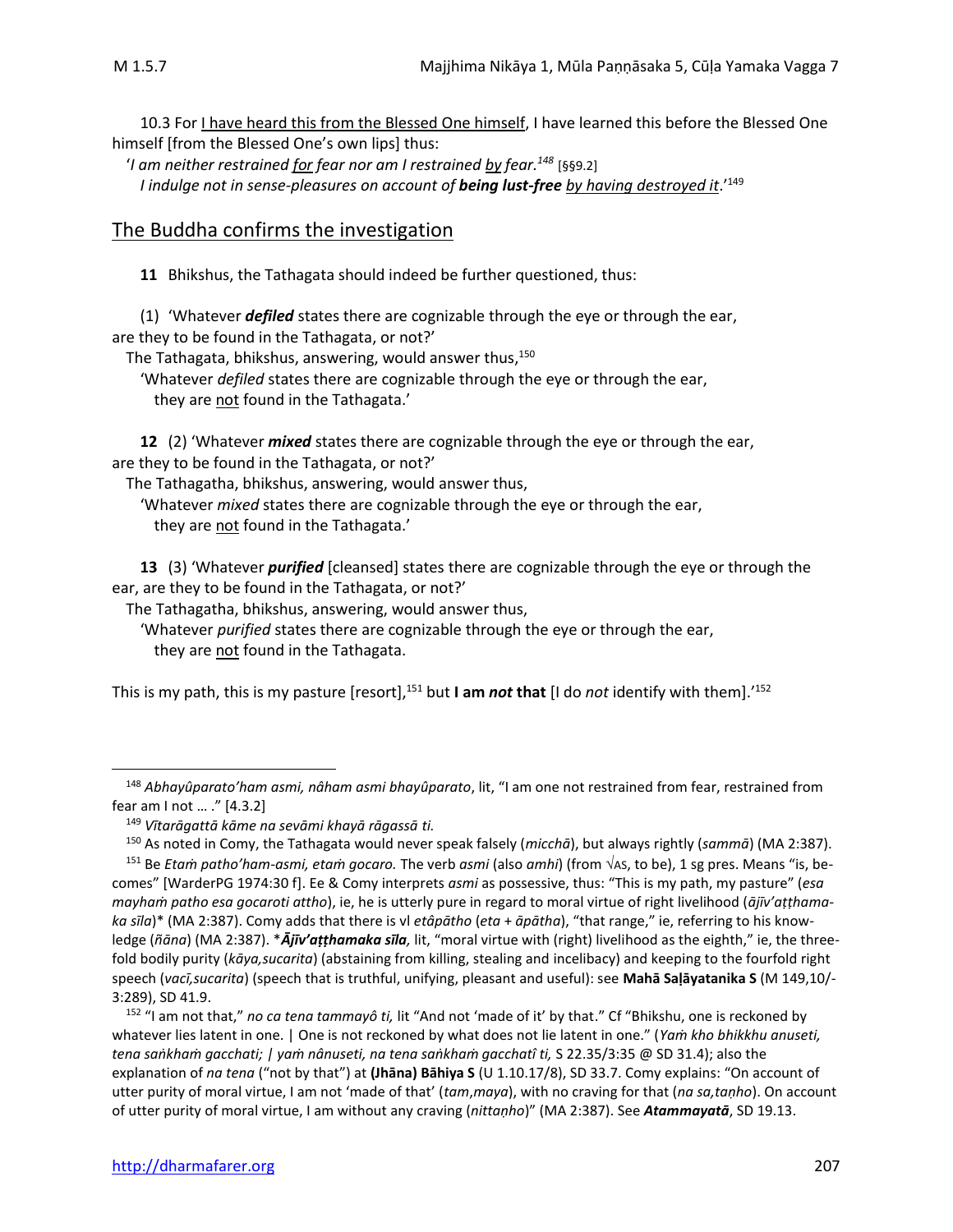# Wise faith in the Teacher

**14** Bhikshus, a disciple should approach the Teacher who speaks thus for the sake of hearing the Dharma.

The Teacher teaches him the Dharma, ever higher, ever subtler, with its dark and its bright counterparts.<sup>153</sup>

14.2 Bhikshus, as **the Teacher teaches the monk the Dharma**,

ever higher, ever subtler, with its dark and bright counterparts, in this way,

he, through direct knowledge of a certain teaching here in the Dharma, **[320]** 

is convinced of the teachings.<sup>154</sup> He is radiant with faith in the Teacher,<sup>155</sup> thus:

| Sammā,sambuddho bhaqavā    | 'The Blessed One is fully self-awakened,                                     |
|----------------------------|------------------------------------------------------------------------------|
| svākkhāto bhagavatā dhammo | well taught is the Blessed One's teaching,                                   |
| suppațipanno sangho        | the holy community keeps to the good way [is well practised. <sup>'156</sup> |

**15** If, bhikshus, others were to ask that monk thus:

'But what are the venerable one's **reasons**, what are his **evidence**, that the venerable one speaks thus:

"*The Blessed One is fully self-awakened, well taught is the Blessed One's teaching, the sangha is practising the right way*"?'

15.2 That monk, bhikshus, answering rightly, would answer thus:

'Here, avuso, I went up to the Blessed One to hear the Dharma.

The Blessed One taught me the Dharma,

ever higher, ever subtler, with its dark and its bright counterparts.

15.3 Avuso, as the Teacher teaches me the Dharma,

ever higher, ever subtler, with its dark and its bright counterparts,

I, through direct knowledge of a certain teaching here in the Dharma, is convinced of the teachings.

15.4 **I am radiant with faith** in the Teacher, thus:

"The Blessed One is fully self-awakened, well taught is the Blessed One's teaching, the holy community keeps to the good way."'

# The *peyyāla*

**16** Bhikshus, whose faith in the Tathagata is certain, well rooted, established, in these ways, these sentences, these words." <sup>157</sup> [§§11-15]

<sup>153</sup> *Tassa satthā dhammaṁ deseti uttar'uttariṁ paṇīta,paṇītaṁ kaṇha,sukka,sappaṭibhāgaṁ.* Comy explains *sappaṭibhāga* as "with (their) fruits or results" (MA 2:388.4).

<sup>154</sup> *Yathā yathā kho, bhikkhave, bhikkhuno satthā dhammaṁ deseti uttar'uttariṁ paṇīta,paṇītaṁ kaṇha,sukka, sappaṭibhāgaṁ tathā tathā so tasmiṁ dhamme abhiññāya idh'ekaccaṁ dhammaṁ dhammesu niṭṭhaṁ gacchati.*  The Tīkā explains that when the Dharma, both mundane and supramundane, has been taught by the Teacher, having himself penetrated the path, fruition and nirvana, the monk rejoices with faith (*pasanna*) in the preliminary Dharma teachings that are the limbs of awakening (*bodhi,pakkhiya dhamma*) (MAṬ:Be 2:303). "Is convinced of the teachings," *dhammesu niṭṭhaṁ gacchati.* See M:ÑB 1245 n489.

<sup>155</sup> "Radiant with faith in the Teacher," *satthari pasīdati:* see SD 10.16 (11.3.2.2).

<sup>&</sup>lt;sup>156</sup> MĀ 186 only mentions 淨信世尊, 彼世尊正盡覺也, *jìng xìn shìzūn, bǐ shìzūn zhèng jìn jué yě* "pure faith in the Blessed One, 'The Blessed One is rightly and fully self-awakened" (T1.26.731c21(03)). See (4.1) on how do we know a teacher is awakened. For a study on the qualities of the 3 jewels, see **Dhajagga S** (S 11.3/1:218-220), SD 15.5.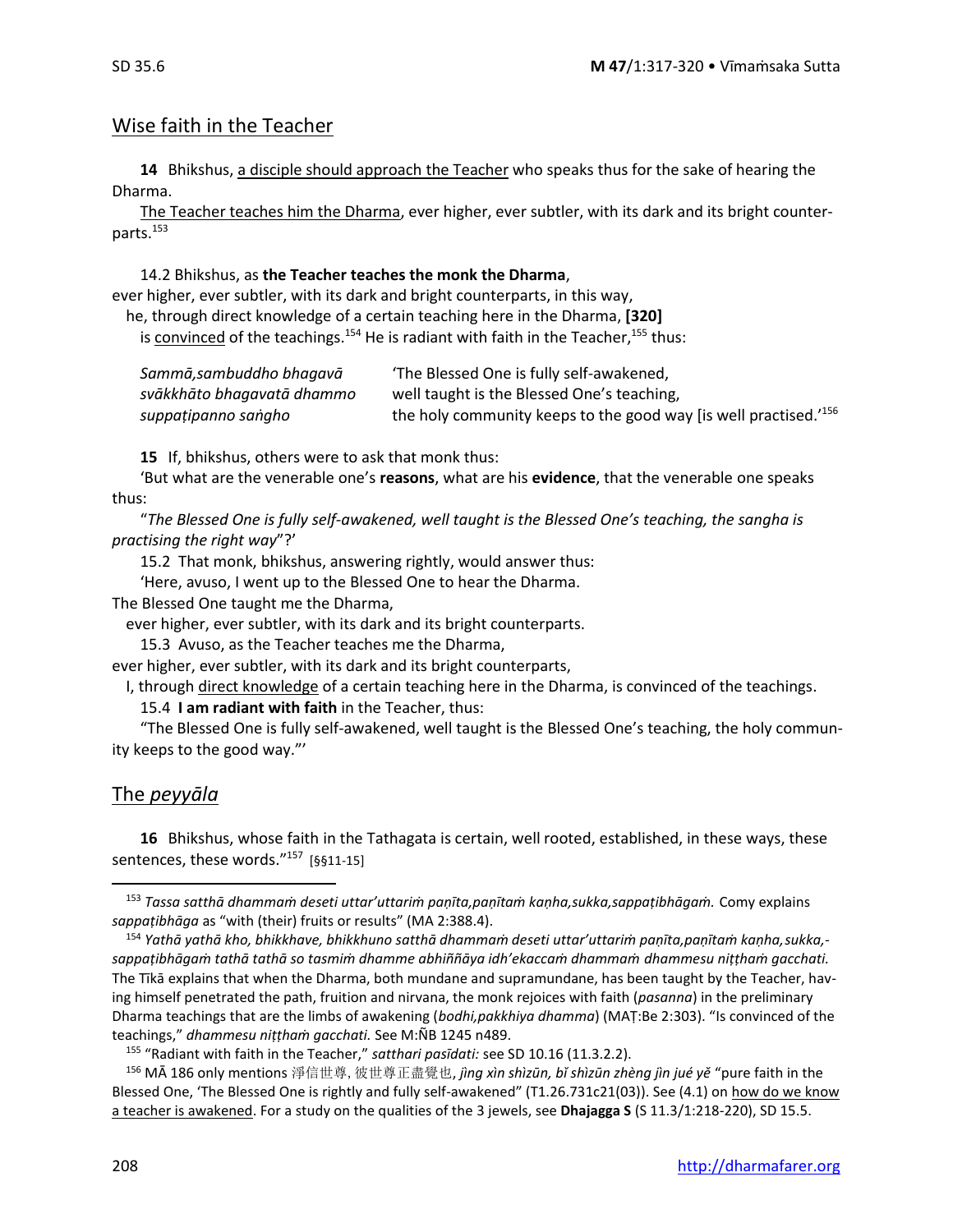—This, bhikshus, is called **faith with a good cause, rooted in vision, firm**. 158 It is immovable [invincible] by any recluse or brahmin, or deva [god] or Māra or Brahmā [God] or by anyone in the world.<sup>159</sup>

16.2 Thus indeed, bhikshus, is the Dharma investigation in the Tathagata. And thus, too, is the Tathagata well investigated in accordance with the Dharma.

The Blessed One said this. Satisfied, the monks rejoiced in the Blessed One's word.

#### $-$  evam $-$

### Bibliography

Analayo Bhikkhu (Theodore P Steffens, 1962- ) 2011 *A Comparative Study of the Majjhima-nikāya* [2006]*.* 2 vols. [v1 Intro, suttas M 1-90; v2 suttas M 91-152; concl, abbrev, refs, app.] Taipei: Dharma Drum Publishing Corp, 2011. = 2011csm. Download 1: [v1 Intro, suttas 1-90;](https://www.buddhismuskunde.uni-hamburg.de/pdf/5-personen/analayo/compstudyvol1.pdf) [v2 suttas 91-152](https://www.buddhismuskunde.uni-hamburg.de/pdf/5-personen/analayo/compstudyvol2.pdf) index. Download 2: vol [1 https://www.buddhismuskunde.uni-hamburg.de/pdf/5](https://www.buddhismuskunde.uni-hamburg.de/pdf/5-personen/analayo/compstudyvol1.pdf) [personen/analayo/compstudyvol1.pdf;](https://www.buddhismuskunde.uni-hamburg.de/pdf/5-personen/analayo/compstudyvol1.pdf) vol [2 https://www.buddhismuskunde.uni-hamburg.de/pdf/5](https://www.buddhismuskunde.uni-hamburg.de/pdf/5-personen/analayo/compstudyvol2.pdf) [personen/analayo/compstudyvol2.pdf.](https://www.buddhismuskunde.uni-hamburg.de/pdf/5-personen/analayo/compstudyvol2.pdf) 2010l "The scope of free inquiry, according to the Vīmaṁsaka-sutta and its Madhyama-āgama parallel," *Rivista di Studi Sudasiatici* 4 2010:7-20. [Annotated comparative tr of Vīmaṁsaka Sutta, MĀ 16/T1.438b-439c.] *Rivista di Studi Sudasiatica* 4 2010:7-20. [Download](http://www.buddhismuskunde.uni-hamburg.de/fileadmin/pdf/analayo/ScopeFreeInquiry.pdf) (reprinted in *Madhyama-āgama Studies*). Also from: [http://www.fupress.net/index.php/rss/article/viewFile/9114/8893.](http://www.fupress.net/index.php/rss/article/viewFile/9114/8893) Cousins, Lance Selwyn 2009 "Scholar monks and meditator monks revisited." In J Powers & Charles S Prebish (eds), *Destroying Māra Forever: Buddhist ethics essays in honor of Damien Keown, Ithaca, NY: Snow Lion, 2009:31-46.* D'Amato, Mario 2008 "Buddhism, apophasis, truth," *Journal for Cultural and Religious Theory* 9,2 summer 2008:17-29. Edwards, Colin 2008 "Rahula and the liberal Buddha," *Buddhist Studies Review* 25,2:232-243. Hirakawa, Akira 1997 *Buddhist Chinese-Sanskrit Dictionary*, Tokyo: Reiyukai, 1997. Jayatilleke, K N

<sup>157</sup> *Yassa kassaci, bhikkhave, imehi ākārehi imehi padehi imehi vyañjanehi tathāgate saddhā niviṭṭhā hoti mūla, jātā patiṭṭhitā.* "Through these ways" (*imehi ākārehi*), ie, on account of such investigations on the Teacher (MA 2:- 388). "In these ways, these phrases, these words" (*imehi ākārehi imehi padehi imehi vyañjanehi*) is a *peyyāla* stock, referring to an abridgement: see **Madhu,piṇḍika S** (M 18,20/1:114), SD 6.14.

<sup>158</sup> *Ākāra,vatī saddhā dassana,mūlikā daḷhā,* which is apparently found only here in the suttas. While the Pali here has "faith with a good cause, rooted in vision" (*ākāra,vatī saddhā dassana,mūlikā*), the Chinese version outs it as "faith rooted in vision, indestructible and united with knowledge," 信見本,不壞,智相應 *xìn jiàn běn, bú huài, zhì xiāng yìng* (MĀ 186 = T1.732a5; Analayo's tr). On account of the monk's being "rooted in vision" (*dassana,mūlika*), Comy says that his attainment is that of the path of streamwinning, as it is also based on faith, and a streamwinner's faith is one that even Māra is unable to shake (MA 2:388). The Comy on **Uṇṇābha S** (S 48.42) makes a similar remark regarding the brahmin's attainment (the Pali here however suggests that he has attained non-return): see S 48.42/- 5:219, SD 29.3.

<sup>159</sup> This whole section, slightly abridged, in **Uṇṇābha S** (S 48.42), describes the brahmin Uṇṇābha, who is said to have attained non-return (though its Comy says it is streamwinning) (S 48.42/5:219), SD 29.3.